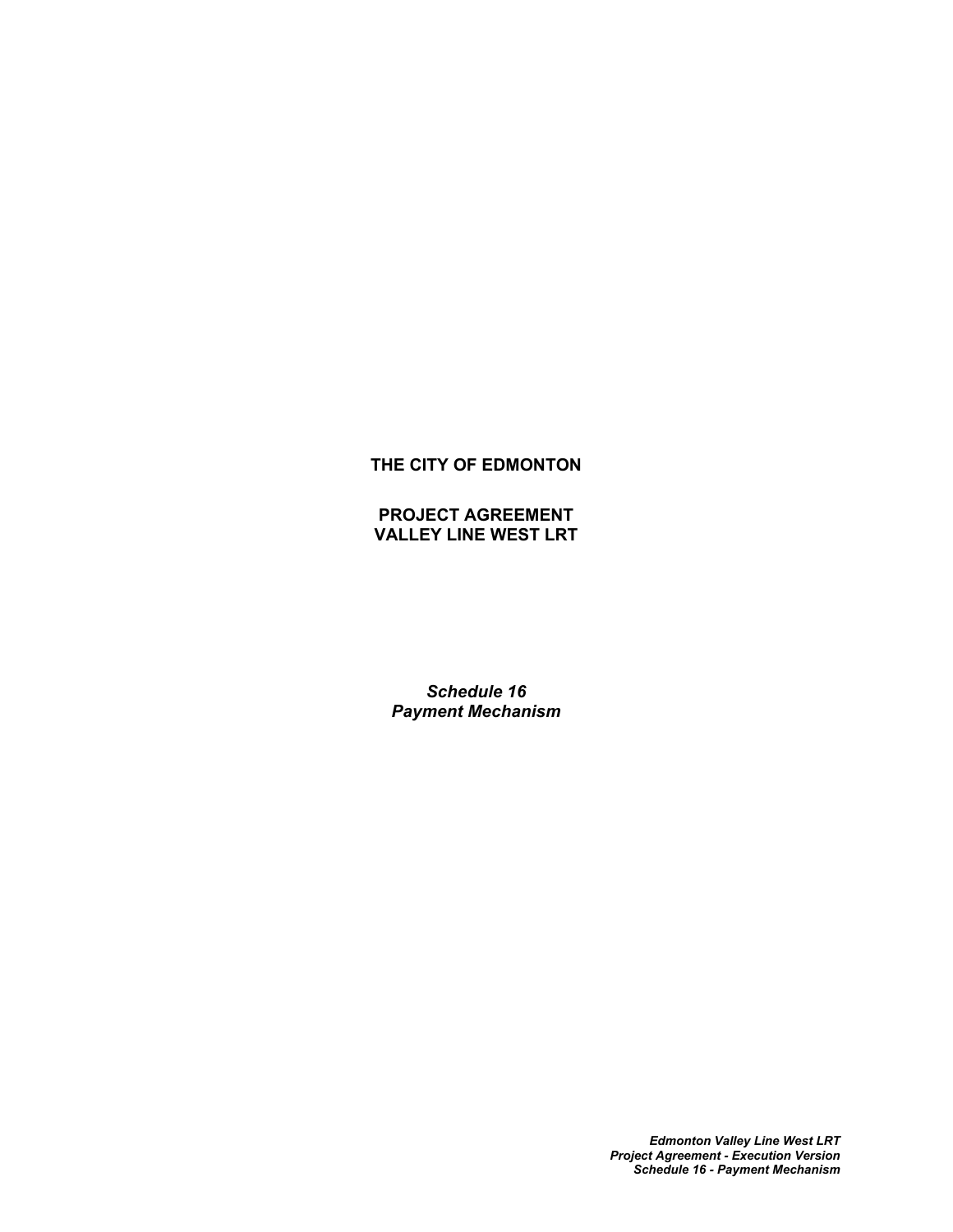### **SCHEDULE 16**

### **PAYMENT MECHANISM**

## **TABLE OF CONTENTS**

| $\mathbf{1}$ . |      |                                                                     |  |
|----------------|------|---------------------------------------------------------------------|--|
|                | 1.1  |                                                                     |  |
|                | 1.2  |                                                                     |  |
|                | 1.3  |                                                                     |  |
|                | 1.4  |                                                                     |  |
|                | 1.5  |                                                                     |  |
|                | 1.6  | Phase I Construction Completion Deficiencies Holdback Repayment 4   |  |
|                | 1.7  | Construction Completion Deficiencies Holdback Repayment 5           |  |
| 2.             |      |                                                                     |  |
|                | 2.1  |                                                                     |  |
|                | 2.2  |                                                                     |  |
|                | 2.3  |                                                                     |  |
|                | 2.4  |                                                                     |  |
|                | 2.5  |                                                                     |  |
|                | 2.6  | Stony Plain Road Bridge Availability Payment Deduction 15           |  |
|                | 2.7  |                                                                     |  |
|                | 2.8  |                                                                     |  |
|                | 2.9  |                                                                     |  |
| 3.             |      | PAYMENT REPORTING, ADMINISTRATION AND INVOICING 18                  |  |
|                | 3.1  |                                                                     |  |
|                | 3.2  | Monthly Reports for Construction Payments during the Term18         |  |
|                | 3.3  |                                                                     |  |
|                | 3.4  | Conditions for Phase 1 Construction Completion Payment21            |  |
|                | 3.5  |                                                                     |  |
|                | 3.6  |                                                                     |  |
|                | 3.7  | <b>Conditions for Phase 1 Construction Completion Deficiencies</b>  |  |
|                |      |                                                                     |  |
|                | 3.8  | <b>Conditions for Construction Completion Deficiencies Holdback</b> |  |
|                |      |                                                                     |  |
|                | 3.9  |                                                                     |  |
|                | 3.10 |                                                                     |  |

#### **LIST OF APPENDICES:**

Appendix 16A – Payment and Adjustment Inputs

Appendix 16B – Non-Performance Events Payment Adjustments

Appendix 16C – Monthly Payment Certificate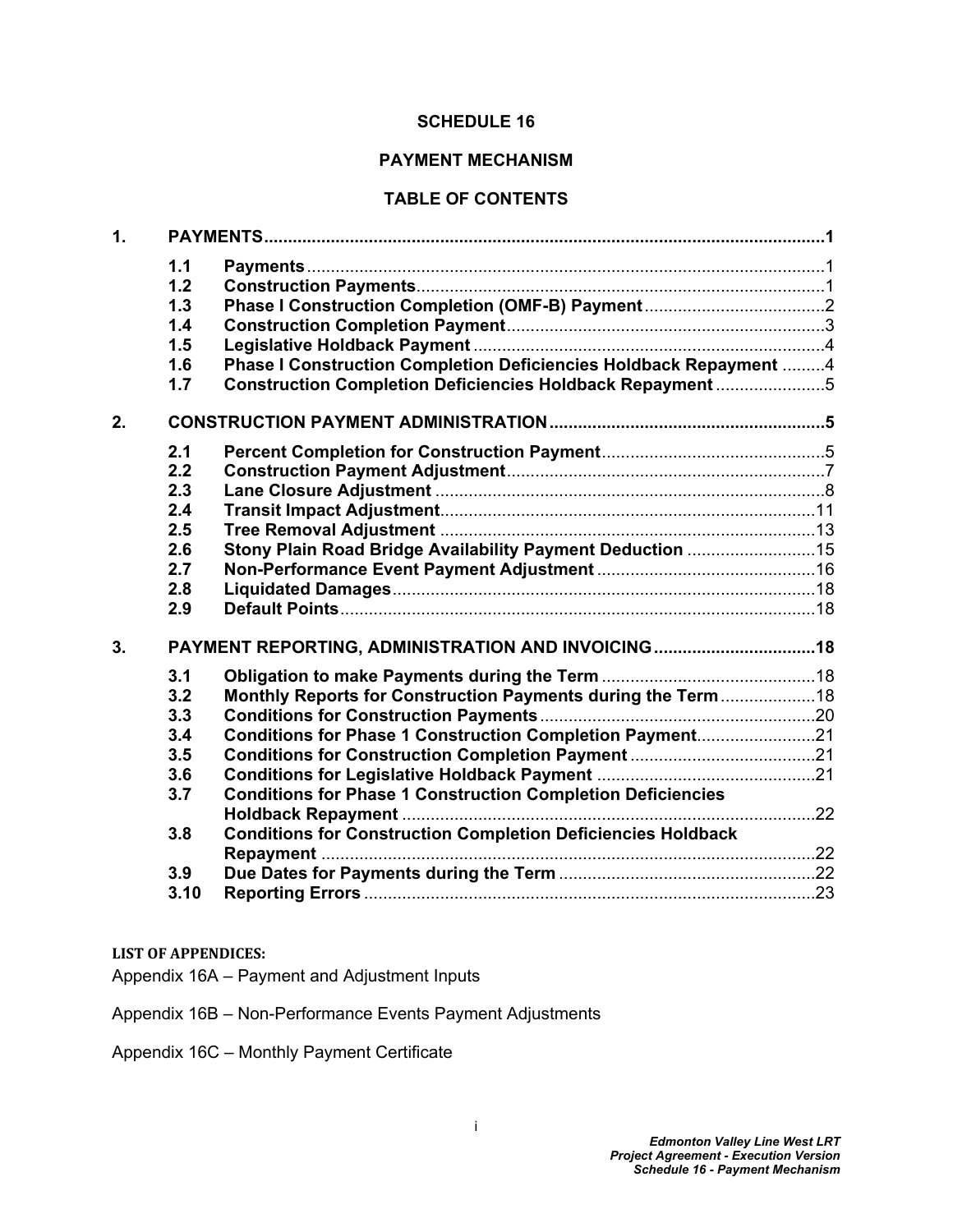#### **SCHEDULE 16**

#### **PAYMENT MECHANISM**

## <span id="page-2-0"></span>**1. PAYMENTS**

#### <span id="page-2-1"></span>**1.1 Payments**

1.1.1 The Payments are calculated as follows, from the Effective Date to the Expiry Date, or if applicable, the Termination Date:

$$
P = \sum (CP_t) + OCP_t + CCP_t + LH_t + PCDHP_t + CDHP_t
$$

where:

| P                |                                | Payments are calculated as the sum of all amounts owing to Project Co, in<br>accordance with this Schedule, during the Term; |
|------------------|--------------------------------|------------------------------------------------------------------------------------------------------------------------------|
| CP <sub>t</sub>  | $=$                            | Construction Payments as defined in Section 1.2 for month (t);                                                               |
| OCP <sub>t</sub> | $\qquad \qquad =\qquad \qquad$ | Phase I Construction Completion (OMF-B) Payment as defined in Section<br>1.3 for month $(t)$ ;                               |
| $CCP_t$          | =                              | Construction Completion Payment as defined in Section 1.4 for month (t);                                                     |
| $LH_t$           | $=$                            | Legislative Holdback Payment as defined in Section 1.5 for month (t);                                                        |
| $PCDHP_t$        | $=$                            | Phase 1 Construction Completion Deficiencies Holdback Repayment for<br>the month (t) as defined in Section 1.6; and          |
| $CDHP_t$         | $=$                            | Construction Completion Deficiencies Holdback Repayment for the month<br>(t) as defined in Section 1.7.                      |
|                  |                                |                                                                                                                              |

1.1.2 If on the Final Completion Date, Expiry Date, or, if applicable, the Termination Date, the Payment is in a cumulative negative position and such amounts are outstanding from Project Co to the City, Project Co shall pay such amounts to the City in accordance with Section 8.9 *[Payments by Project Co]* of the Agreement not later than, the 11<sup>th</sup> Business Day following the earlier of the Final Completion Date, Expiry Date or, if applicable, the Termination Date.

#### <span id="page-2-2"></span>**1.2 Construction Payments**

1.2.1 The Construction Payments are calculated monthly, from the Effective Date, to the Construction Completion Date, or if applicable, the Termination Date, in accordance with the following formula:

$$
CP_t = (PRA \times TC \times (PC_t - PC_{t-1})) + CPADJ_t
$$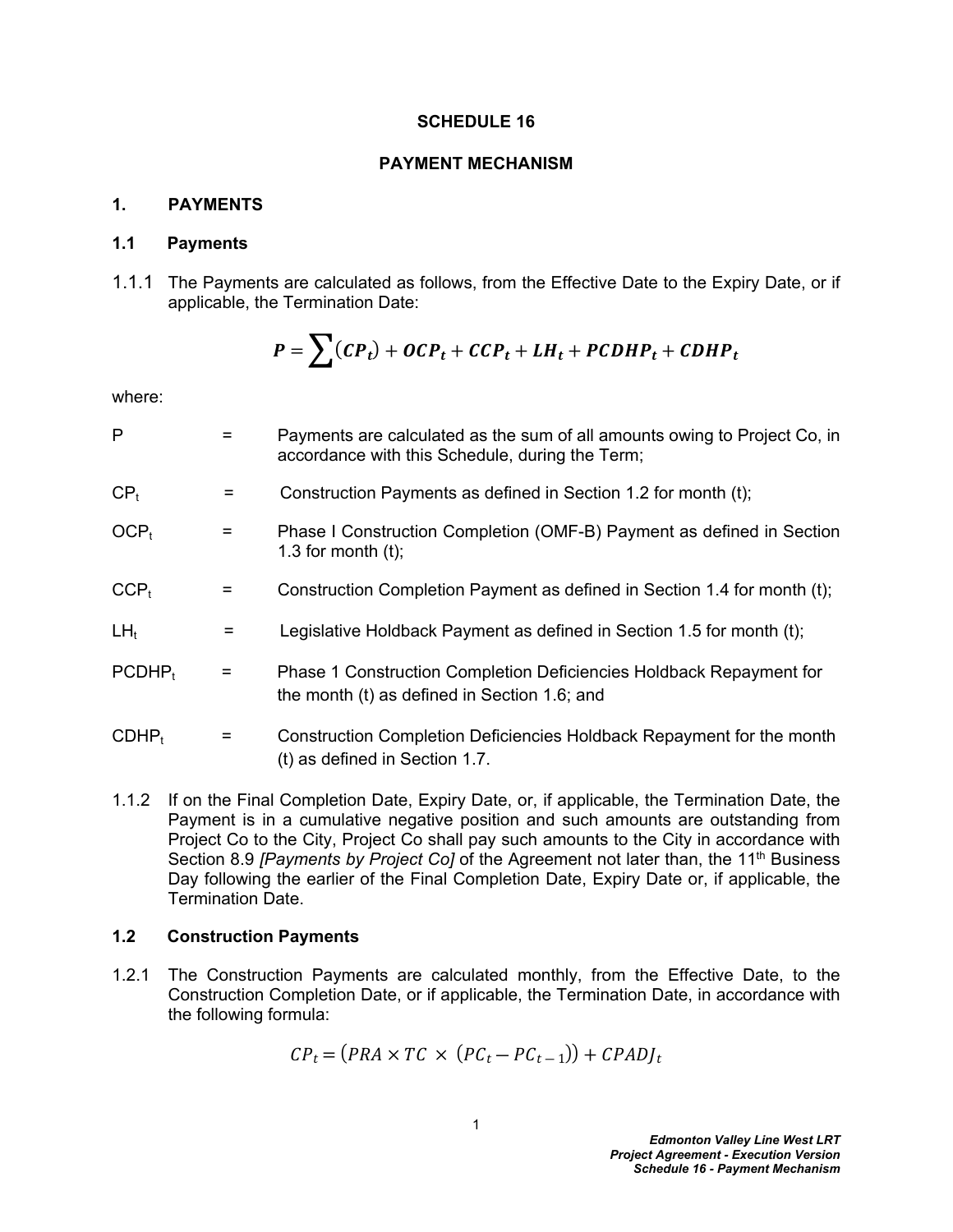where:

| CP <sub>t</sub>    | =   | Construction Payment for month (t);                                                              |
|--------------------|-----|--------------------------------------------------------------------------------------------------|
| <b>PRA</b>         | $=$ | Payment rate adjustment = $0.80$ ;                                                               |
| <b>TC</b>          | $=$ | Total Capital Cost Amount as indicated in Table 6 of Appendix 16A;                               |
| PC <sub>t</sub>    | Ξ   | Percent Completion for Construction Payment as defined in Section 2.1<br>for month $(t)$ ;       |
| $PC_{t-1}$         | =   | Percent Completion for Construction Payment as defined in Section 2.1<br>for month $(t-1)$ ; and |
| CPADJ <sub>t</sub> | Ξ   | Construction Payment Adjustment for the month (t) as defined in<br>Section 2.2.                  |

- 1.2.2 If the Construction Payment for month (t) is a negative number, that amount shall be carried forward to any subsequent month(s), until that amount has been fully recovered by the City.
- 1.2.3 If on the Construction Completion Date or if applicable, the Termination Date, prior Construction Payments are in a cumulative negative position and are still outstanding from Project Co to the City, then the negative amount will be offset from the Payment, as defined in Section 1.1
- 1.2.4 For the avoidance of doubt but subject to any express amounts payable to Project Co pursuant to this Agreement, Project Co shall not be paid more than 100% of the Total Capital Cost Amount with the exception of any credits pursuant to Section 2.2 [*Construction Payment Adjustments*].

# <span id="page-3-0"></span>**1.3 Phase I Construction Completion (OMF-B) Payment**

1.3.1 Only in the month (t) when the Phase I Construction Completion (OMF-B) Payment occurs, and subject to the processes described in Section 3 of this Schedule 16, the City will make the Phase I Construction Completion (OMF-B) Payment to Project Co in accordance with the following formula:

$$
OCP_t = OCP - (CCDM \times PCCD)
$$

where:

- OCP = Phase I Construction Completion (OMF-B) Payment = \$50,000,000.00 in accordance with Section 12 *[Construction Completion of Phase 1]* of Schedule 4 *[Design and Construction Protocols]*;
- CCDM = Construction Completion Deficiency Multiplier = 2.0; and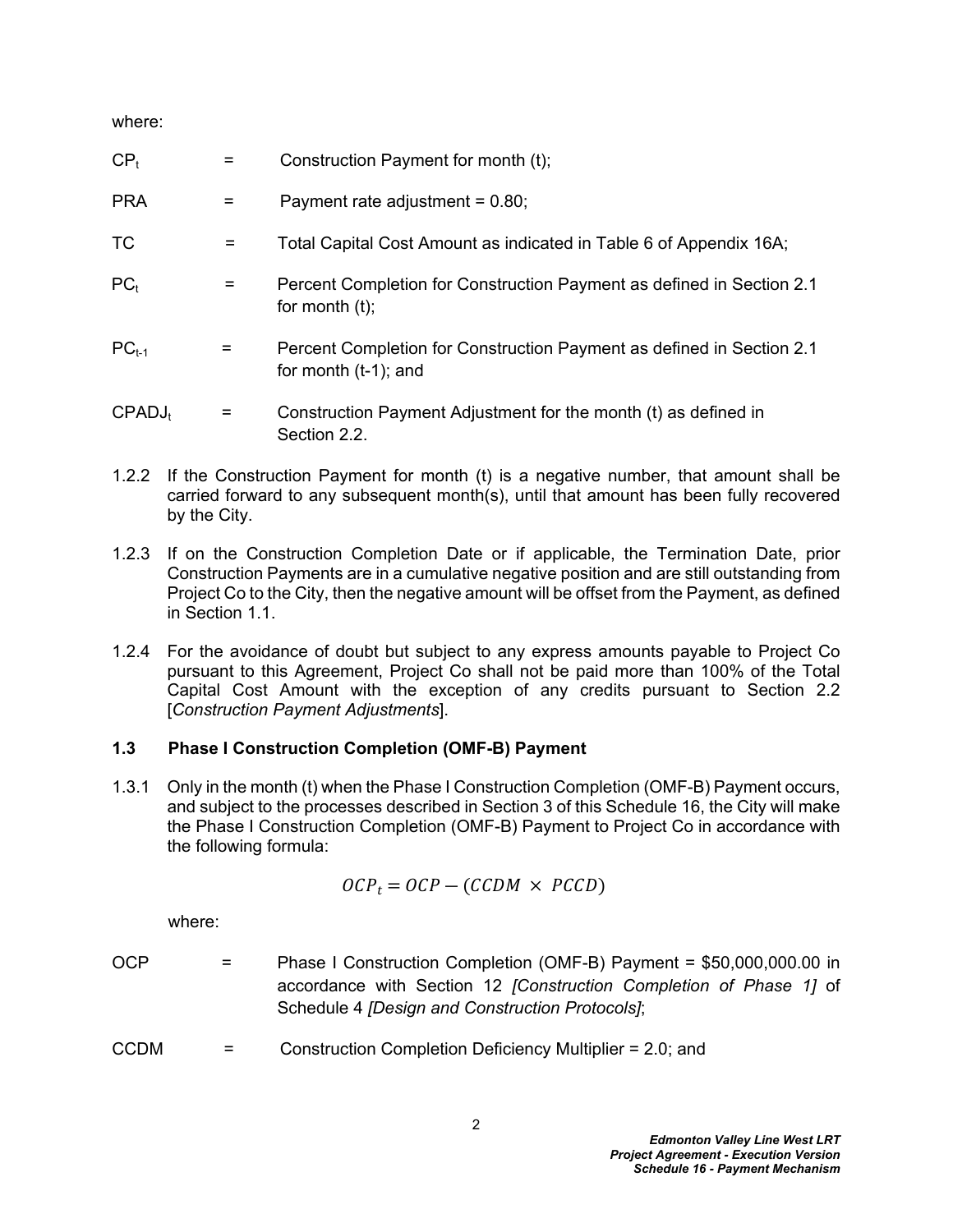- PCCD = Value of Phase 1 Construction Completion Deficiencies as calculated by the Independent Certifier in accordance with Section 12.4 *[Phase 1 Construction Completion Deficiency List]* of Schedule 4 *[Design and Construction Protocols]*.
- 1.3.2 For clarity, the Phase 1 Construction Completion Deficiencies Holdback, as defined in Schedule 1 [*Definitions*], is equivalent to Construction Completion Deficiency Multiplier (CCDM) multiplied by the Value of Phase 1 Construction Completion Deficiencies (PCCD), as determined by the Independent Certifier in accordance with Section 12.15(a) of Schedule 4 [*Design and Construction Protocols*].
- 1.3.3 In the event that Project Co delivers a Phase 1 Construction Completion Deficiencies Letter of Credit, pursuant to Section 12.16 [*Phase 1 Construction Completion Deficiencies Letter of Credit*] of Schedule 4 [*Design and Construction Protocols*], the Phase 1 Construction Completion Payment will not be adjusted by the value of the Phase 1 Construction Completion Deficiencies Holdback.

# <span id="page-4-0"></span>**1.4 Construction Completion Payment**

1.4.1 Only in the month (t) when the Construction Completion Payment occurs, and subject to the processes described in Section 3 of this Schedule 16, the City will make the Construction Completion Payment to Project Co in accordance with the following formula:

$$
CCP_t = (CCRA \times TC) - (CCDM \times CCD) - OCP
$$

where:

| $CCP_t$     |     | <b>Construction Completion Payment;</b>                                                                                                                                                                        |
|-------------|-----|----------------------------------------------------------------------------------------------------------------------------------------------------------------------------------------------------------------|
| <b>CCRA</b> | =   | Construction Completion Payment Rate = 0.10;                                                                                                                                                                   |
| TC          | =   | Total Capital Cost Amount as indicated in Table 6 of Appendix 16A;                                                                                                                                             |
| <b>CCDM</b> | =   | Construction Completion Deficiency Multiplier = 2.0;                                                                                                                                                           |
| <b>CCD</b>  | $=$ | Value of Construction Completion Deficiencies as calculated by the<br>Independent Certifier in accordance with Section 14.4 <i>[Deficiency List]</i> of<br>Schedule 4 [Design and Construction Protocols]; and |
| <b>OCP</b>  |     | Phase I Construction Completion (OMF-B) Payment.                                                                                                                                                               |

1.4.2 For clarity, the Construction Completion Deficiencies Holdback, as defined in Schedule 1 [*Definitions*], is equivalent to Construction Completion Deficiency Multiplier (CCDM) multiplied by the Value of Construction Completion Deficiencies (CCD), as determined by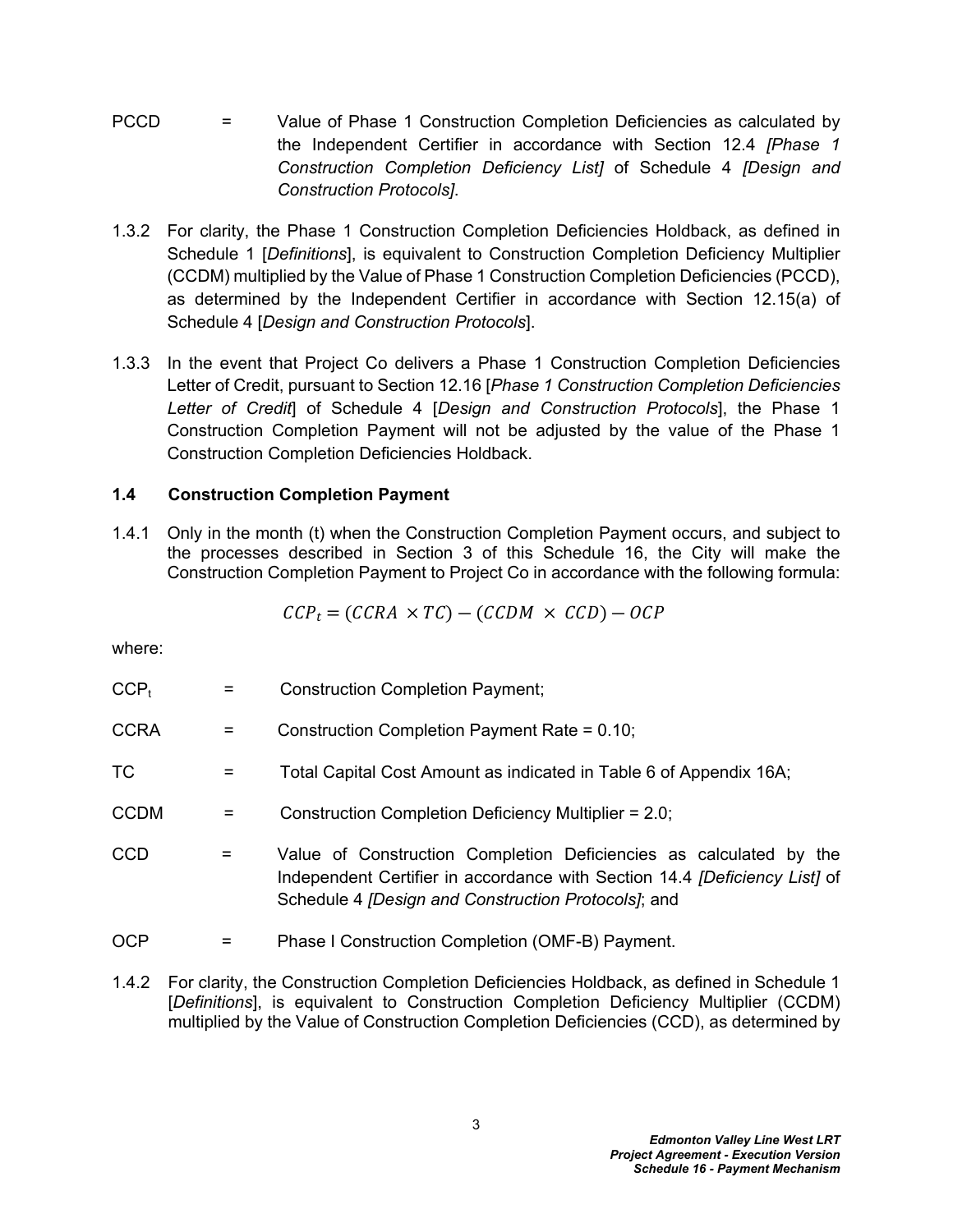the Independent Certifier in accordance with Section 14.15(a) of Schedule 4 [*Design and Construction Protocols*].

1.4.3 In the event that Project Co delivers a Construction Completion Deficiencies Letter of Credit, pursuant to Section 14.16 [*Construction Completion Deficiencies Letter of Credit*] of Schedule 4 [*Design and Construction Protocols*], the Construction Completion Payment will not be adjusted by the value of the Construction Completion Deficiencies Holdback.

# <span id="page-5-0"></span>**1.5 Legislative Holdback Payment**

1.5.1 Only in the month (t) when the Legislative Holdback Payment occurs, and subject to the processes described in Section 3 of this Schedule 16, including the conditions set out in Section 3.6 of this Schedule, the City will make the Legislative Holdback Payment to Project Co in accordance with the following formula:

$$
LH_t = (LHRA \times TC)
$$

where:

 $LH_t$  = Legislative Holdback Payment;

LHRA  $=$  Legislative Holdback Payment Rate = 0.10; and

TC = Total Capital Cost Amount as indicated in [Table 6](#page-25-0) of Appendix 16A.

## <span id="page-5-1"></span>**1.6 Phase I Construction Completion Deficiencies Holdback Repayment**

1.6.1 Subject to Section 12.16 [*Phase 1 Construction Completion Deficiencies Letter of Credit*] of Schedule 4 [*Design and Construction Protocols*], only in the month (t) when the Phase 1 Construction Completion Deficiencies Holdback Repayment occurs and subject to the processes described in Section 3 of this Schedule 16, the City will make the Phase 1 Construction Completion Deficiencies Holdback Repayment pursuant to Section 12.15 *[Phase 1 Construction Completion Deficiencies Holdback]* of Schedule 4 *[Design and Construction Protocols]* in accordance with the following formula:

$$
PCDHP_t = (CCDM \times PCCD) - PCCDD
$$

where:

- PCDHP = Phase 1 Construction Completion Deficiencies Holdback Repayment in month (t);
- CCDM = Construction Completion Deficiency Multiplier = 2.0;
- PCCD = Value of Phase 1 Construction Completion Deficiencies as estimated by the Independent Certifier in accordance with Section 12.4 *[Phase 1 Construction Completion Deficiency List]* of Schedule 4 *[Design and Construction Protocols]*; and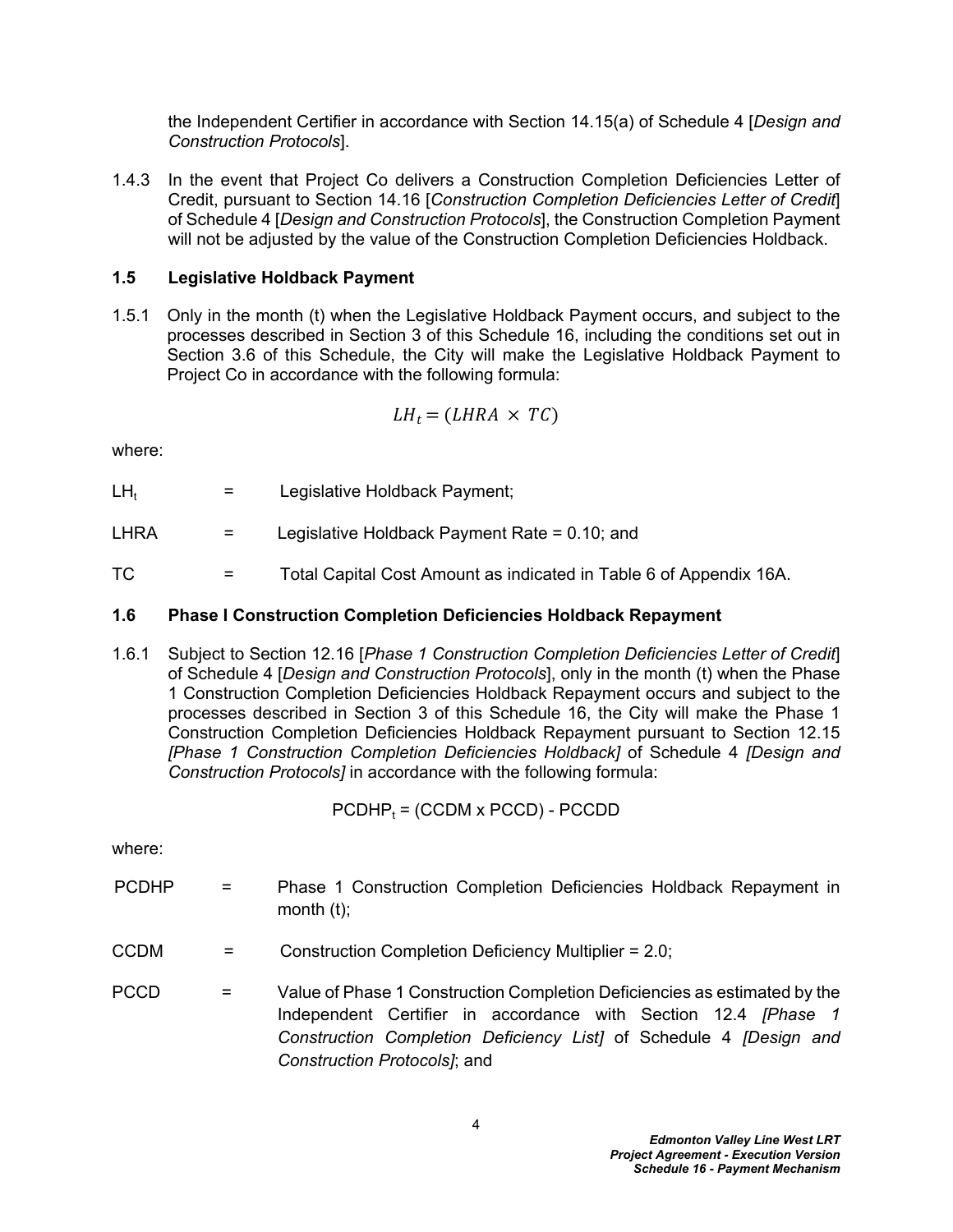- PCCDD = Phase 1 Construction Completion Deficiencies Deduction for deficiencies corrected by the City in accordance with Section 12.15 (b) of Schedule 4 *[Design and Construction Protocols].*
- 1.6.2 For the avoidance of doubt, the total amount of the Phase 1 Construction Completion Deficiencies Holdback Repayment to Project Co shall not exceed the Phase 1 Construction Completion Deficiencies Holdback, as determined by the Independent Certifier in accordance with Section 12.15 (a) of Schedule 4 *[Design and Construction Protocols]*.

# <span id="page-6-0"></span>**1.7 Construction Completion Deficiencies Holdback Repayment**

1.7.1 Subject to Section 14.16 [*Construction Completion Deficiencies Letter of Credit*] of Schedule 4 [*Design and Construction Protocols*], only in the month (t) when the Construction Completion Deficiencies Holdback Repayment occurs and subject to the processes described in Section 3 of this Schedule 16, the City will make the Construction Completion Deficiencies Holdback Repayment pursuant to Section 14.15 *[Construction Completion Deficiencies]* of Schedule 4 *[Design and Construction Protocols* in accordance with the following formula:

$$
CDHP_t = (CCDM \times CCD) - CCDD
$$

where:

- CDHP = Construction Completion Deficiencies Holdback Repayment in month (t);
- CCDM = Construction Completion Deficiency Multiplier = 2.0;
- CCD = Value of Construction Completion Deficiencies as estimated by the Independent Certifier in accordance with Section 14.4 *[Construction Completion Deficiency List]* of Schedule 4 *[Design and Construction Protocols]*; and
- CCDD = Construction Completion Deficiencies Deduction for deficiencies corrected by the City in accordance with Section 14.15 (b) of Schedule 4 *[Design and Construction Protocols]*.
- 1.7.2 For the avoidance of doubt, the total amount of the Construction Completion Deficiencies Holdback Repayment to Project Co shall not exceed the Construction Completion Deficiencies Holdback, as determined by the Independent Certifier in accordance with Section 14.15 (a) of Schedule 4 *[Design and Construction Protocols]*.

### <span id="page-6-1"></span>**2. CONSTRUCTION PAYMENT ADMINISTRATION**

### <span id="page-6-2"></span>**2.1 Percent Completion for Construction Payment**

2.1.1 Project Co will be considered to have reached a particular Percent Completion for Construction Payment when the Independent Certifier, acting reasonably, has issued an Independent Certifier Payment Certificate as per Section 1.2(c) of Appendix 1 *[Functions]*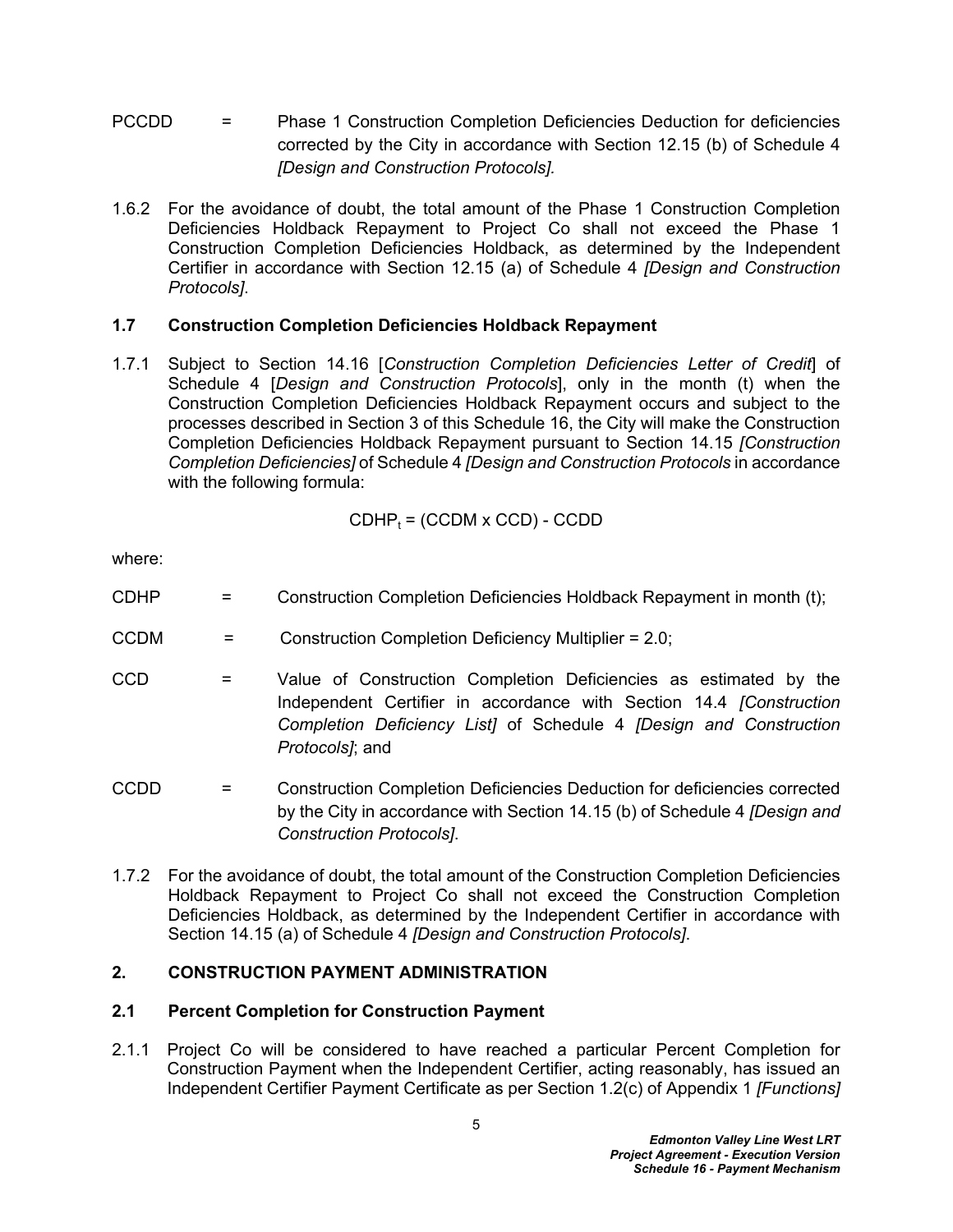of Appendix 15A *[Independent Certifier Agreement]* of Schedule 15 *[Independent Certifier]*. In issuing the Independent Certifier Payment Certificate, the Independent Certifier will consider the following:

- a) Subject to clause b), the Independent Certifier shall determine the overall proportion, or Percent Completion for Construction Payment monthly with reference to the information provided by Project Co;
- b) Percent Completion for Construction Payment shall mean the overall percent complete as determined by the Independent Certifier's assessment of the progress of value in the ground completed for each Work Package and supporting activities as indicated in the Work Breakdown Structure in Appendix 4D [*Work Breakdown Structure]* of Schedule 4 [*Design and Construction Protocols]*. Measurement of Percent Completion for Construction Payment will be based on the concept of value in the ground only. For the avoidance of doubt, the measurement of Percent Completion for Construction Payment excludes all costs and progress related to legal and financial advisors, project and construction management, prepaid management or service fees, financing charges, Design, mobilization costs and materials not yet incorporated into the Infrastructure as fixtures;
- c) Progress against each Work Package and supporting activities assigned across the Work Breakdown Structure in Appendix 4D [*Work Breakdown Structure]* of Schedule 4 [*Design and Construction Protocols]*, will form the basis for the determination of Percent Completion for Construction Payment. Percent Completion for Construction Payment will be determined by the Independent Certifier based on the Independent Certifier's professional judgment and inspection of Construction completed. Furthermore, the Independent Certifier may, at its sole discretion, rely on any other information considered necessary to support the Independent Certifier's determination, such as:
	- i. the information included in Table 6 of Appendix 16A *[Payment and Payment Adjustment Inputs]* of this Schedule 16 *[Payment Mechanism]*;
	- ii. the information provided by Project Co in its monthly reports for Payments during the Term as required to be submitted in Section [3.2](#page-19-4) *[Monthly Reports for Construction Payments during the Term]* of this Schedule 16 *[Payment Mechanism]*;
	- iii. the information provided by Project Co in accordance with Section 3 [*Construction Schedule Requirements*] of Schedule 3 [*Construction Schedule*];
	- iv. any Quality Documentation, including Nonconformity Reports, as outlined in Schedule 9 *[Quality Management];* and
	- v. other resources described in Appendix 1 *[Functions]* of Appendix 15A *[Independent Certifier Agreement]* of Schedule 15 *[Independent Certifier]*.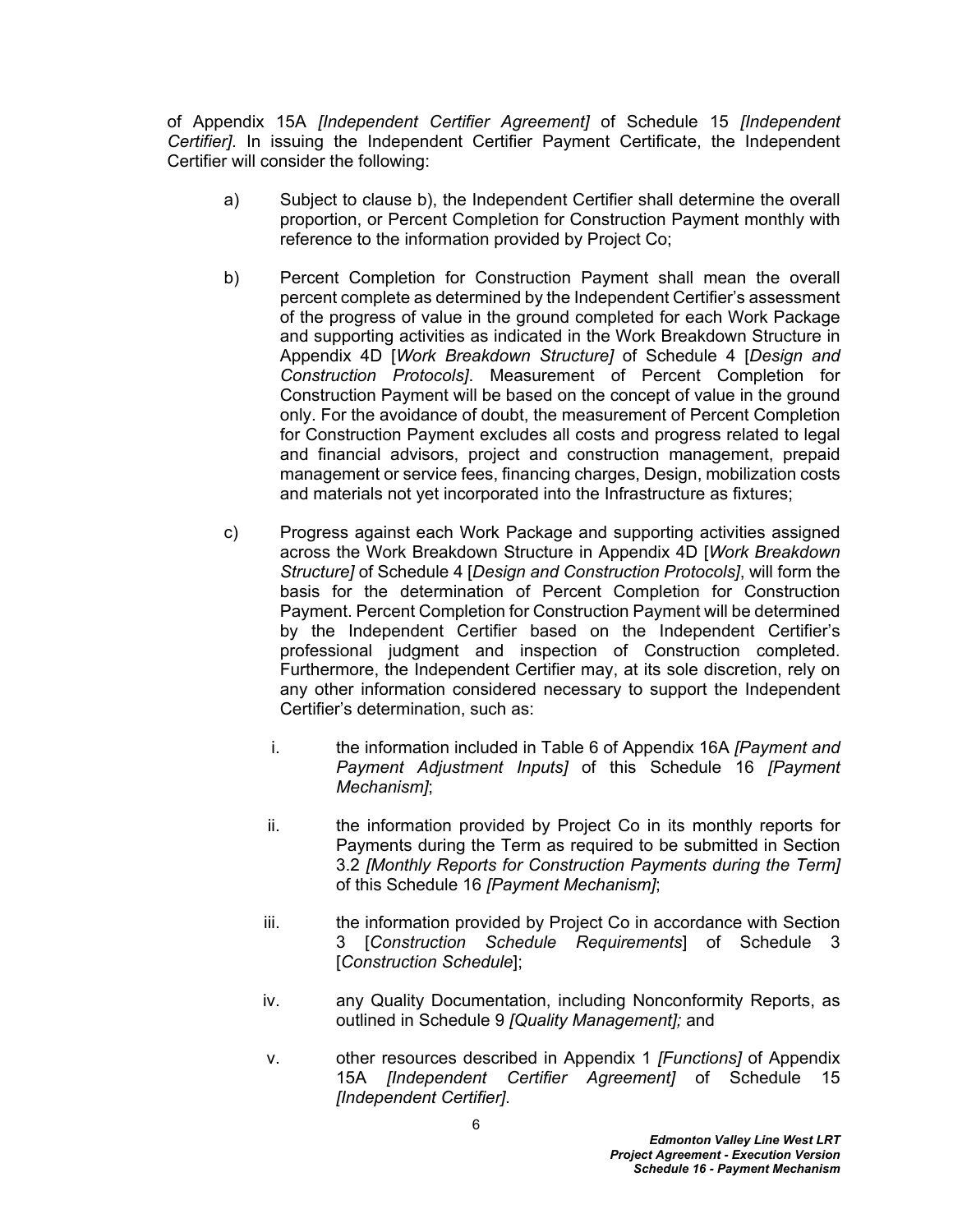- d) Percent Completion for Construction Payment for any given month (t), shall be rounded to the nearest tenth of a percent;
- e) Percent Completion for Construction Payment for month (t) shall equal 0% until the Independent Certifier issues an Independent Certifier Payment Certificate evidencing that the Percent Completion for Construction Payment is greater than or equal to 10.0%; and
- f) At Construction Completion, the Percent Completion for Construction Payments shall be deemed to be 100.0%.
- 2.1.2 The Independent Certifier shall assess and report on progress related to Percent Completion for Construction Payment in a manner consistent with the Work Breakdown Structure, as amended.
- 2.1.3 Notwithstanding the requirements of Section 2.1 [*Percent Completion for Construction Payment*] of this Schedule 16 *[Payment Mechanism],* the Independent Certifier may, acting reasonably and in its sole judgement, adjust the values in Table 6 of Appendix 16A *[Payment and Payment Adjustment Inputs]* of this Schedule 16 *[Payment Mechanism]* where the Independent Certifier determines that the budgeted cost of work is materially misrepresented provided that the adjustment does not affect the overall Total Capital Cost Amount.
- 2.1.4 If either Project Co or the City objects to any adjustment made by the Independent Certifier of the values in Table 6 of Appendix 16A *[Payment and Payment Adjustment Inputs]* of this Schedule 16 *[Payment Mechanism]* pursuant to Section 2.1.3, notification shall be provided to the Independent Certifier and the notifying party shall refer the matter to the Fast Track Referee Process in accordance Section 2.5 of Schedule 20 [*Dispute Resolution*].

### <span id="page-8-0"></span>**2.2 Construction Payment Adjustment**

2.2.1 The Construction Payment Adjustment is determined as follows:

$$
CPADJ_t = - LCD_t + LCC_t - TID_t + TIC_t - TCD_t + TCC_t - SBAP_t - NPE_t - LDD_t
$$

where:

| CPADJ <sub>t</sub> |     | Construction Payment Adjustment for month (t);                                                                                              |
|--------------------|-----|---------------------------------------------------------------------------------------------------------------------------------------------|
| $LCD_t$            | $=$ | Lane Closure Deduction during month (t) as determined in Section 2.3;                                                                       |
| LCC <sub>t</sub>   | Ξ   | Lane Closure Credit to be paid, if applicable, during the month (t) when<br>Construction Completion occurs, as determined in Section 2.3;   |
| $TID_t$            | =   | Transit Impact Deduction during month (t) as determined in Section 2.4;                                                                     |
| $TIC_t$            | =   | Transit Impact Credit to be paid, if applicable, during the month (t) when<br>Construction Completion occurs, as determined in Section 2.4; |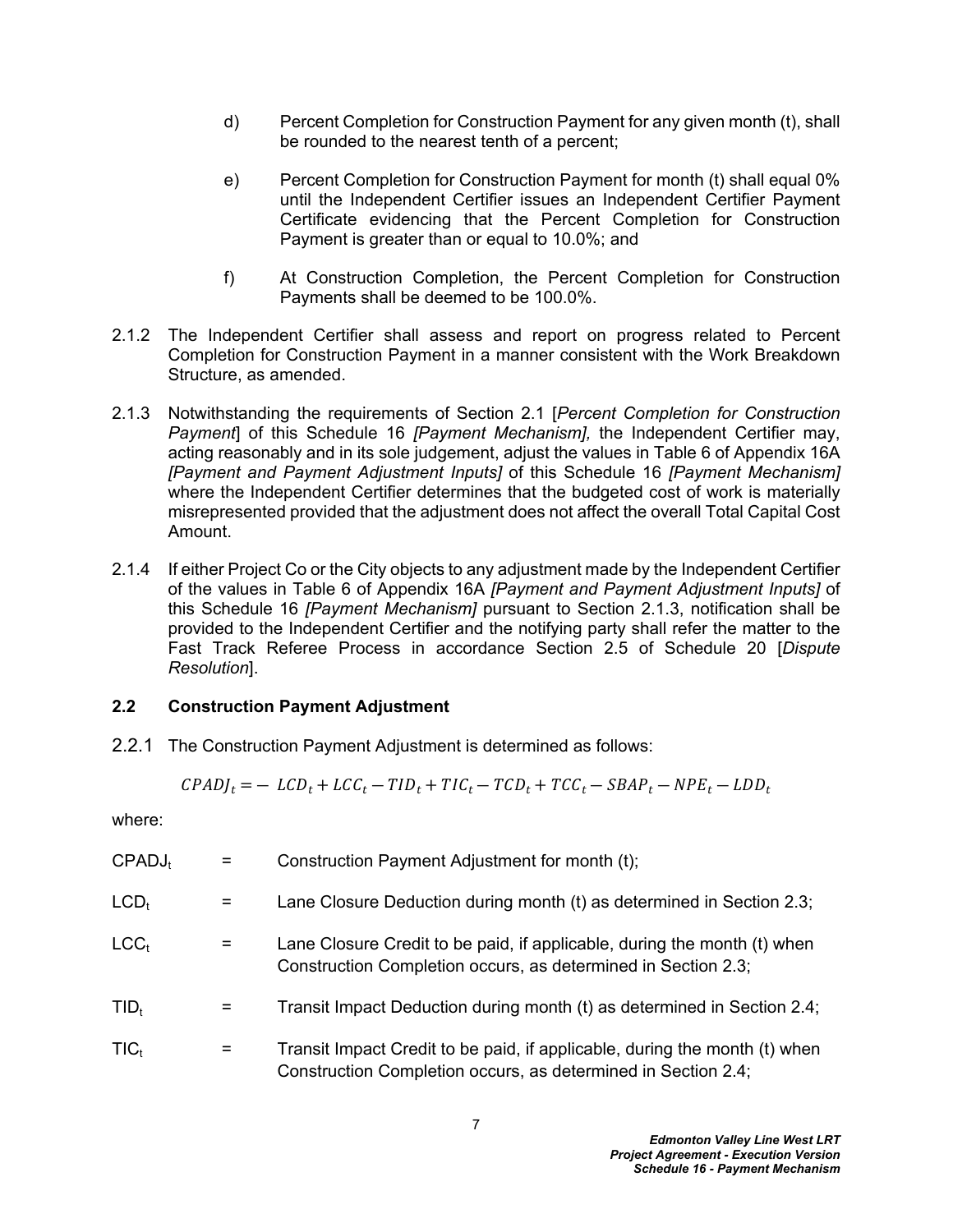| $TCD_t$            |   | Tree Compensation Payment Deduction during month (t) as defined in<br>Section 2.5;                                                                     |
|--------------------|---|--------------------------------------------------------------------------------------------------------------------------------------------------------|
| TCC <sub>t</sub>   |   | Tree Compensation Payment Credit to be paid, if applicable, during the<br>month (t) when Construction Completion occurs, as defined in Section<br>2.5; |
| SBAPD <sub>t</sub> |   | Stony Plain Road Bridge Availability Payment Deduction during month (t)<br>as defined in Section 2.6;                                                  |
| NPE <sub>t</sub>   | = | Non-Performance Event Payment Adjustment during month (t) calculated<br>as per Section 2.7; and                                                        |
| LDD <sub>t</sub>   |   | Liquidated damages during month (t) calculated as per Section 2.8.                                                                                     |

#### <span id="page-9-0"></span>**2.3 Lane Closure Adjustment**

2.3.1 Construction Payments will be adjusted to reflect Lane Closures. Lane Closure Deductions and Lane Closure Credit, as applicable, are calculated as follows:

For the first month (t) over a total number of months elapsed (n) during which:

$$
\Sigma(ALCC) > TLCC
$$
 then:

$$
LCD_t = LCDM \times \left(\sum_{t=1}^{n} (ALCC) - TLCC\right)
$$

And then for all subsequent month (t) during which:

$$
\Sigma(ALCC) > TLCC
$$
 then:  

$$
LCD_t = LCDM \times ALCC_t
$$

Or, if at Construction Completion  $\sum (ALCC_t) < T LCC$  then:

$$
LCC_t = LCCM \times \left( TLCC - \sum_{t=1}^{n} (ALCC) \right)
$$

where:

ALCC<sub>t</sub> = 
$$
\sum_{i=1}^{15} (LCARate_i \times ALCH_{i,t})
$$
 being the Actual Lane Closure Costs during  
month (t);

 $LCARate<sub>r</sub> =$ Lane Closure Hour Adjustment Rate for Lane Closure Condition (i) as determined in **[Table 1](#page-11-0)**;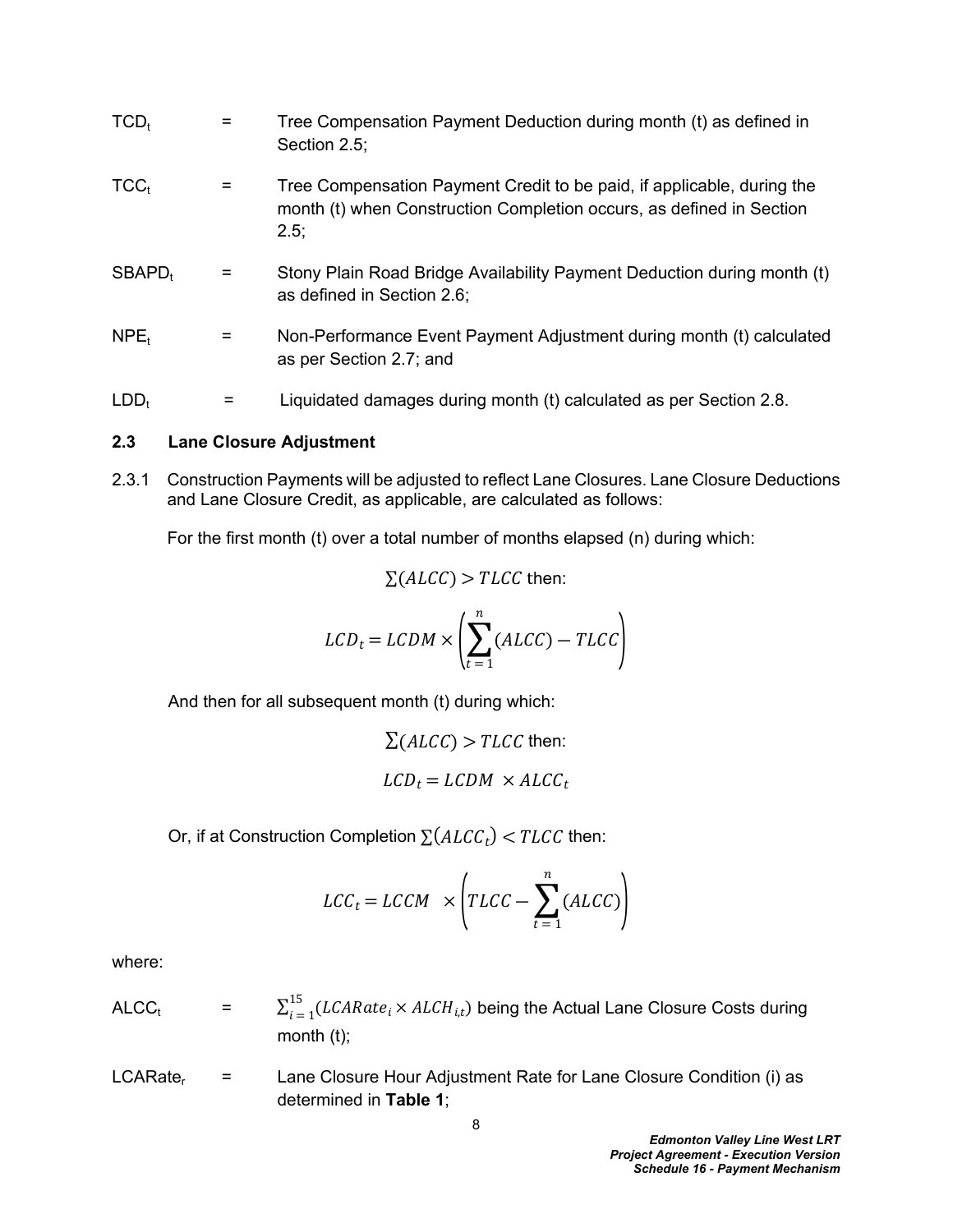| ALCH <sub>it</sub> | $=$ | Actual number of Lane Closure Hours for Lane Closure Condition (i)<br>during month $(t)$ ;                      |
|--------------------|-----|-----------------------------------------------------------------------------------------------------------------|
| <b>TLCC</b>        |     | Target Lane Closure Costs as indicated in Table 7 of Appendix 16A;                                              |
| $LCD_t$            | =   | Lane Closure Deduction during month (t);                                                                        |
| <b>LCDM</b>        | =   | Lane Closure Deduction Multiplier = $1.50$                                                                      |
| LCC <sub>t</sub>   | =   | Lane Closure Credit to be paid, if applicable, during the month (t) when<br>Construction Completion occurs; and |
| <b>LCCM</b>        | =   | Lane Closure Credit Multiplier = $0.50$ .                                                                       |

- 2.3.2 Lane Closures will be measured in half hour periods based on the following:
	- (a) All partial restrictions or partial closures of a lane within a Roadway Section will be considered as a full Lane Closure. Lane Closures longer than 5 minutes in duration will be rounded up to the next half hour period; For example, and for clarity, a 6 minute Lane Closure will be accounted for as a 30-minute Lane Closure, and a 33 minute Lane Closure will be accounted for as a 60-minute Lane Closure. Calculation of Lane Closure Adjustment as defined in this Section considers full hour and half hour increments only;
	- (b) Closures of through lanes will be considered Lane Closures for each Roadway Section based on the lesser of the Total Existing Number of Lanes and Total Future Number of Lanes shown in Table 1-4.2.5 *[Roadway Closure Restrictions and Road Categories]* of Schedule 5 *[D&C Performance Requirements]*;
	- (c) Closures of existing dedicated left turn lanes with Road Classification of arterials or collectors in Table 1-4.2.5 *[Roadway Construction Restrictions]* of Schedule 5 *[D&C Performance Requirements]* will be considered Lane Closures. Dedicated right turn lanes will be treated as lanes even if not mentioned in Table 1-4.2.5 *[Roadway Closure Restrictions and Road Categories]* of Schedule 5 *[D&C Performance Requirements]*;
	- (d) Lane Closures will be measured on a Roadway Section basis, where Roadway Categories are determined in Table 1-4.2.5 *[Roadway Closure Restrictions and Road Categories]* of Schedule 5 *[D&C Performance Requirements]*;
	- (e) If a Transportation Accommodation Request (TAR) requires Lane Closures within a Roadway Section that will extend into an adjacent Roadway Section, then Lane Closures will be measured in both Roadway Sections;
	- (f) Lane restrictions or closures due to City Works, City Utility Work, Utility Work undertaken by a Utility Company, or due to third party construction adjacent to the alignment will not be considered Lane Closures; and
	- (g) Lane restrictions or closures due to Construction adjacent to lane restrictions or closures due to City Works, City Utility Work, Utility Work undertaken by a Utility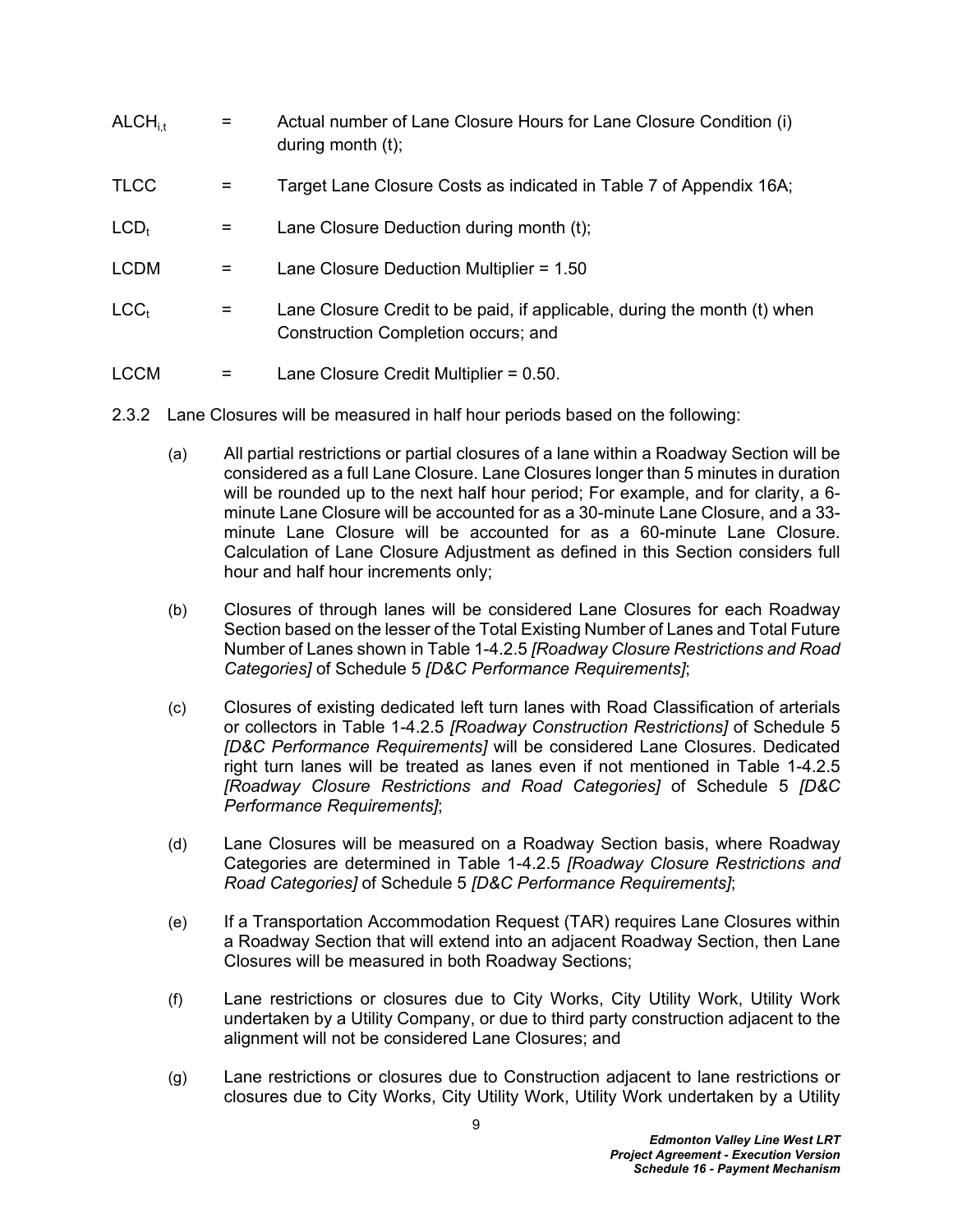Company, or due to third party construction, may or may not be considered Lane Closures at the discretion of the City.

The following **[Table 1](#page-11-0)** provides Lane Closure Hour Adjustment Rates, applied to each type of Lane Closure Condition (i) when calculating Actual Lane Closure Costs. Corresponding Roadway Categories assigned to defined Road Roadway Sections can be found in Table 1-4.2.5 *[Roadway Closure Restrictions and Road Categories]* of Schedule 5 *[D&C Performance Requirements]*.

| <b>Lane Closure</b><br><b>Condition (i)</b> | <b>Roadway Category</b>                 | <b>Period of</b><br>measurement (see<br>Table 3) | <b>Lane Closure Hour</b><br><b>Adjustment Rate*</b> |
|---------------------------------------------|-----------------------------------------|--------------------------------------------------|-----------------------------------------------------|
| 1                                           | Category 1                              | Peak traffic                                     |                                                     |
| $\overline{2}$                              | Category 1A                             | Peak traffic                                     |                                                     |
| 3                                           | Category 1                              | $Off - peak$                                     |                                                     |
| 4                                           | Category 1A                             | $Off - peak$                                     |                                                     |
| 5                                           | Category 1                              | Night time                                       |                                                     |
| 6                                           | Category 1A                             | Night time                                       |                                                     |
| $\overline{7}$                              | Category 2                              | Peak traffic                                     |                                                     |
| 8                                           | Category 2                              | $Off - peak$                                     |                                                     |
| 9                                           | Category 2                              | Night time                                       |                                                     |
| 10                                          | Category 3                              | Peak traffic                                     |                                                     |
| 11                                          | Category 3                              | $Off - peak$                                     |                                                     |
| 12                                          | Category 3                              | Night time                                       |                                                     |
| 13                                          | Category 4                              | Peak traffic                                     |                                                     |
| 14                                          | Category 4                              | $Off - peak$                                     |                                                     |
| 15<br><b>+</b><br>~'                        | Category 4<br>.<br>$\sim$ $\sim$ $\sim$ | Night time<br>$\sim$                             | $\sim$ $\sim$ $\sim$                                |

## <span id="page-11-0"></span>**Table 1: Lane Closure Hour Adjustment Rates**

\* Lane Closure Hour Adjustment Rate per Lane Closure Hour per Roadway Section.

2.3.3 Periods of measurement used to determine Lane Closure Hour Adjustment Rates are shown in the following Table 2.

## **Table 2: Periods of measurement**

| <b>Period</b><br>name | <b>Period of measurement</b>                                                                          |  |
|-----------------------|-------------------------------------------------------------------------------------------------------|--|
| Peak traffic          | 06:00 to 09:00 and 15:30 to 18:30 during Business Days                                                |  |
| Off-peak              | 09:00 to 15:30 and 18:30 to 21:00 during Business Days; 06:00 to 21:00 on<br><b>Non-Business Days</b> |  |
| Night time            | 21:00 to 06:00 during Business Days and Non-Business Days                                             |  |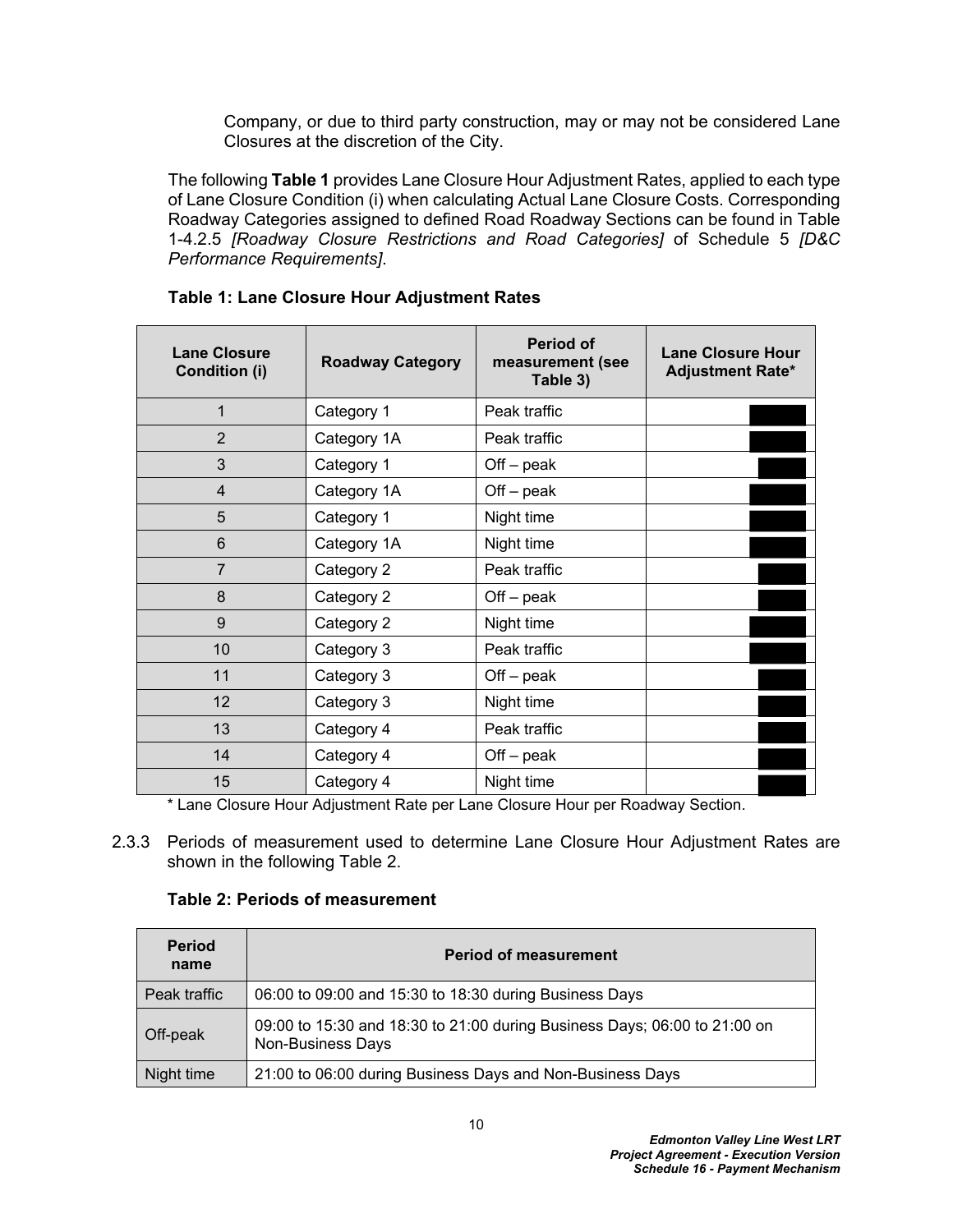2.3.4 The Lane Closure Adjustment shall be assigned on a monthly basis, in accordance with this Section 2.3 *[Lane Closure Adjustment]*, until the date Construction Completion is achieved, subject to a maximum aggregate Actual Lane Closure Cost for the Construction Period pursuant to this Section 2.3.4 of \$60,000,000.

#### <span id="page-12-0"></span>**2.4 Transit Impact Adjustment**

- 2.4.1 Construction Payments will be adjusted to reflect the impact of periodic lane reductions and road closures that will delay traffic and affect the Edmonton Transit Service (ETS) Bus Network pursuant to Section 1-4.2.4 [*Record Keeping of Lane Closures/Traffic Control Devices/Collisions*] of Schedule 5 *[D&C Performance Requirements]*.
- 2.4.2 The Transit Impact Credit and Transit Impact Deductions are calculated as follows:

For the first month (t) over a total number of months elapsed (n) during which:

$$
\Sigma(ATIC) > TTLC
$$
 then:

$$
TID_t = TIDM \times \left(\sum_{t=1}^{n} (ATIC) - TTIC\right)
$$

And then for all subsequent months (t) during which:

$$
\Sigma(ATIC) > TTLC
$$
 then:

$$
TID_t = TIDM \times ATIC_t
$$

Or, if at Construction Completion  $\sum (ATIC) < TTL$ , then:

$$
TIC = TICM \times \left(TTIC - \sum_{t=1}^{n} (ATIC)\right)
$$

where:

$$
\text{ATIC}_{t} = \left( \sum_{i=1}^{10} (DTIRate_{TIR} \times D_{i,t}) \right) + \left( \sum_{i=1}^{5} (DTCRate_{TCR} \times D_{i,t}) \right)
$$

being the Actual Transit Impact Costs during month (t);

- DTIRate<sub>TIR</sub> = Daily Transit Impact Rate (TIR) as set out in [Table 3](#page-14-1) for Transit Impact Roadway Section (i) for any ETS Transit Impact (Lane Reductions) as indicated in the Accepted Transportation Accommodation Request;
- DTCRate<sub>TCR</sub> = Daily Transit Closure Rate (TCR) as set out in [Table 4](#page-14-2) for Transit Impact Roadway Section (i) for any ETS Transit Impact (Closures) as indicated in the Accepted Transportation Accommodation Request;
- $D_{i,t}$  = Number of days for Transit Impact Roadway Section (i) during month (t) that an ETS Transit Impact is in effect. An ETS Transit Impact that is in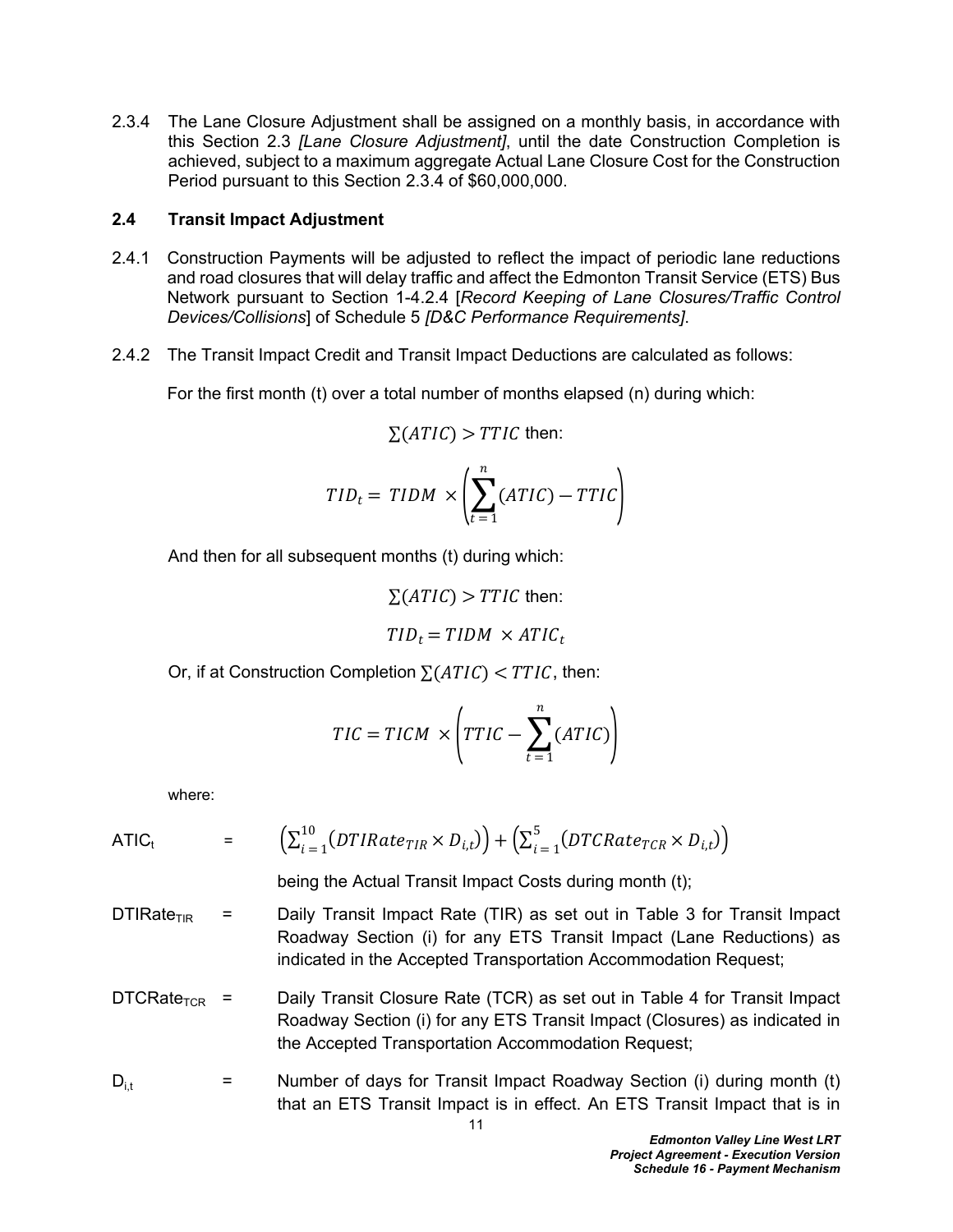effect for a partial day will be counted as in effect for one (1) full day. For certainty, for any given calendar day, the maximum number of days to be attributed to any Transit Impact Roadway Section is one (1) day per Transit Impact Roadway Section (i). Where a Transit Impact Roadway Section is subject to both a reduction to a single lane of traffic and a Full Closure within the same calendar day then the day will only be counted once as a closure. Where an ETS Transit Impact is in effect at a point along a Transit Impact Roadway Section that is referenced in two Transit Impact Roadway Sections (i.e. is the border between two Transit Impact Roadway Sections) it shall only be counted in one Transit Impact Roadway Section as determined in accordance with Section [2.4.3;](#page-13-0)

- TTIC  $=$  Target Transit Impact Costs as indicated in [Table 7](#page-29-0) of Appendix 16A;
- $TID_t$  = Transit Impact Deduction during month (t);
- TIDM = Transit Impact Deduction Multiplier = 1.50;
- $TIC_t$  = Transit Impact Credit to be paid, if applicable during the month (t) when Construction Completion occurs; and
- TICM = Transit Impact Credit Multiplier = 0.50.
- <span id="page-13-0"></span>2.4.3 As soon as an ETS Transit Impact is in effect:
	- a) at any point along the Transit Impact Roadway Section (i), whether for a portion or the full length of the Transit Impact Roadway Section (i); and
	- b) for any period of time during a day, whether a full day or a partial day along the Transit Impact Roadway Section (i);

then the full amount of the Daily Transit Impact Rate [\(Table 3\)](#page-14-1) or Daily Transit Closure Rate ([Table 4](#page-14-2)) will be applied for that Transit Impact Roadway Section (i) for that day, where traffic is reduced to a single lane in one or more directions or subject to a Full Closure, respectively. Where an ETS Transit Impact is in effect at a point along a Transit Impact Roadway Section that is referenced in two Transit Impact Roadway Sections (i.e. is the border between two Transit Impact Roadway Sections) the higher of the two applicable rates shall apply.

- 2.4.4 Transit Impacts or Transit Closures due to City Works, City Utility Work, Utility Work undertaken by a Utility Company, or due to third party construction adjacent to the alignment will not be considered Transit Impacts or Transit Closures.
- 2.4.5 The Transit Impact Adjustment shall be assigned on a monthly basis, in accordance with this Section 2.4 *[Transit Impact Adjustment]*, until the date Construction Completion is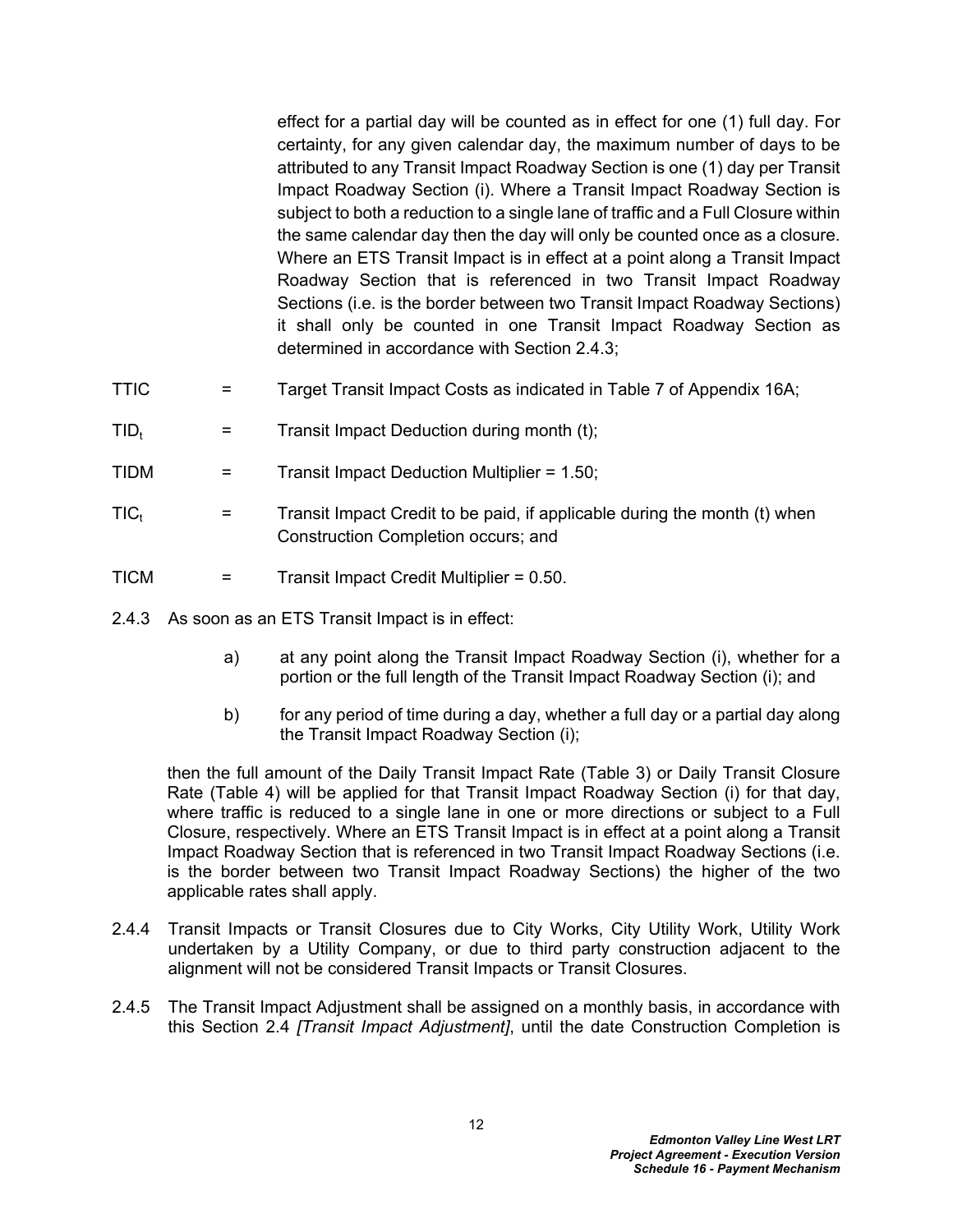achieved, subject to a maximum aggregate Actual Transit Impact Cost for the Construction Period pursuant to this Section 2.4.5 of \$5,000,000.

| <b>Transit Impact Roadway Section (i)</b> |                                                         | Daily Transit Impact Rates (TIR) |                 |               |
|-------------------------------------------|---------------------------------------------------------|----------------------------------|-----------------|---------------|
|                                           |                                                         | Weekday                          | <b>Saturday</b> | <b>Sunday</b> |
| 1                                         | 104 Ave (107 St to 121 St)                              |                                  |                 |               |
| $\overline{2}$                            | 104 Ave (121 St to 124 St)                              |                                  |                 |               |
| 3                                         | Stony Plain Rd (124 St to 142 St)                       |                                  |                 |               |
| 4                                         | Stony Plain Rd (142 St to 149 St)                       |                                  |                 |               |
| 5                                         | Stony Plain Rd (149 St to 156 St)                       |                                  |                 |               |
| 6                                         | 156 St and Meadowlark Rd. (Stony<br>Plain Rd to 87 Ave) |                                  |                 |               |
| $\overline{7}$                            | 87 Ave (Meadowlark Rd to 170 St)                        |                                  |                 |               |
| 8                                         | 87 Ave (170 St to 178 St)                               |                                  |                 |               |
| 9                                         | 87 Ave (178 St to TUC)                                  |                                  |                 |               |
| 10                                        | 87 Ave (TUC to Lewis Farms<br><b>Transit Center)</b>    |                                  |                 |               |

# <span id="page-14-1"></span>**Table 3: Daily Transit Impact Rates.**

# <span id="page-14-2"></span>**Table 4: Daily Transit Closure Rates**

|   | <b>Transit Impact Roadway Section (i)</b>               | <b>Daily Transit Closure Rates (TCR)</b> |                 |               |
|---|---------------------------------------------------------|------------------------------------------|-----------------|---------------|
|   |                                                         | Weekday                                  | <b>Saturday</b> | <b>Sunday</b> |
|   | 104 Ave (121 St to 124 St)                              |                                          |                 |               |
| 2 | Stony Plain Rd (124 St to 142 St)                       |                                          |                 |               |
| 3 | Stony Plain Rd (142 St to 149 St)                       |                                          |                 |               |
| 4 | Stony Plain Rd (149 St to 156 St)                       |                                          |                 |               |
| 5 | 156 St and Meadowlark Rd. (Stony<br>Plain Rd to 87 Ave) |                                          |                 |               |

# <span id="page-14-0"></span>**2.5 Tree Removal Adjustment**

2.5.1 The Tree Retention, Removal and Protection Plan (TRRP) incorporates Tree Valuation Inventory tables that reference existing trees and Forested Areas within the Lands, in accordance with Section 2-14.15 *[Tree Retention, Removal, and Protection]* of Schedule 5 *[D&C Performance Requirements]*. Production of the TRRP demonstrates how the Target Tree Compensation Value will be achieved. Deviation from this value and therefore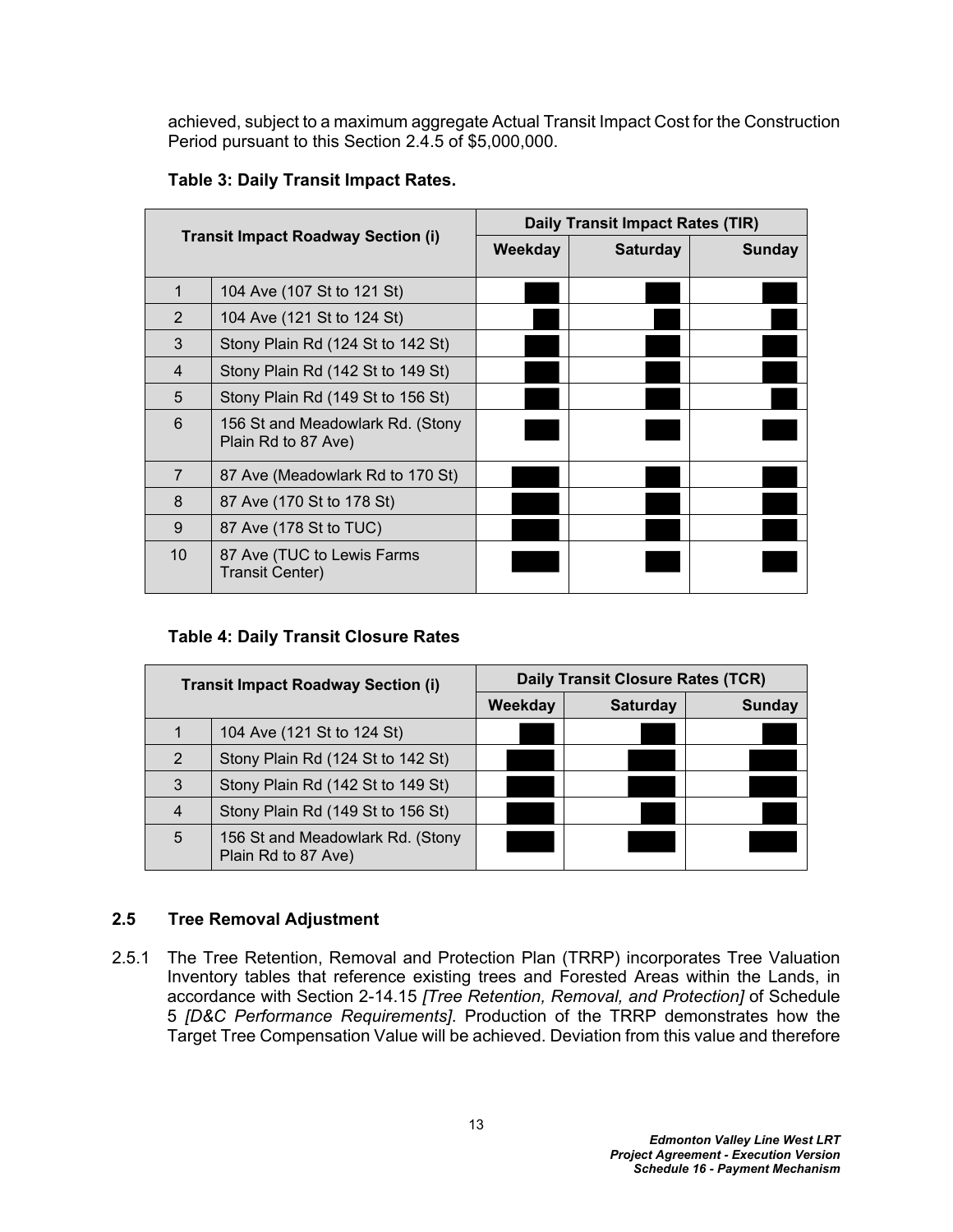the TRRP will result in a Tree Removal Adjustment unless a deviation from the TRRP is Accepted by the City.

2.5.2 The Tree Removal Payment Deduction and Tree Removal Payment Credit is calculated as follows:

For the first month (t) over a total number of months elapsed (n) during which:

$$
\Sigma(\text{ActualTC}_t) > \text{TargetTC}
$$
 then:

$$
TCD_t = TCDR \times \left(\sum_{t=1}^{n} (ActualTC) - TargetTC\right)
$$

And then for all subsequent months (t) during which:

$$
\Sigma(ActualTC_t) > TargetTC
$$
 then:

 $TCD_t = TCDR \times ActualTC_t$ 

Or, if at Construction Completion  $\sum (ActualTC) < TargetTC$ , then:

$$
TCC_t = TCCR \times \left( TargetTC - \sum_{t=1}^{n} (ActualTC) \right)
$$

where:

TargetTC = Target Tree Compensation Value as indicated in [Table 7](#page-29-0) in Appendix 16A; ActualTC<sub>t</sub> =  $AValueTREM + \sum_{i=1}^{11}$  $\frac{11}{i=1}$ (*FARem<sub>i</sub>* × *FAvalue<sub>r,i</sub>*) being the Actual Tree Compensation Value during month (t); AValueTREM = Aggregate value of tree removals provided in the monthly tree reconciliation report, as described in Section 2-14.15 *[Tree Retention, Removal, and Protection]* of Schedule 5 *[D&C Performance Requirements];*  $FARem_i$  = Removal area in square meters of Forested Area (i); FAvalue<sub>i</sub>  $=$  Assessment Value Unit Rate for Forested Area (i),  $\frac{m^2}{2}$  as set out in Table [5](#page-16-1);  $TCD_t$  = Tree Compensation Payment Deduction during month (t); TCDR = Tree Compensation Payment Deduction Rate = 1.50;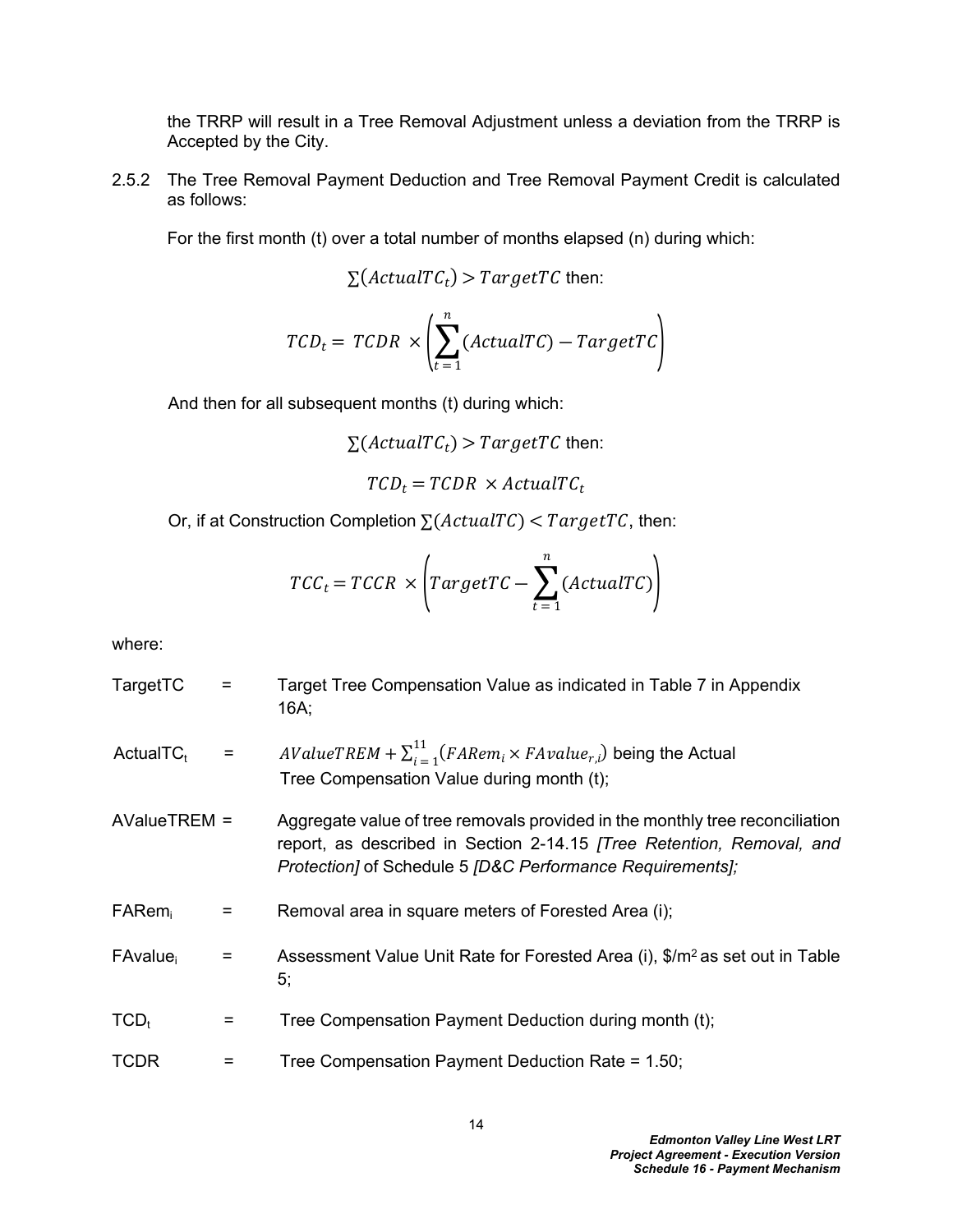- $TCC_t$  = Tree Compensation Payment Credit to be paid, if applicable, during the month (t) when Construction Completion occurs; and
- TCCR = Tree Compensation Payment Credit Rate = 0.50.
- 2.5.3 Calculation of Actual Tree Compensation Value includes an adjustment made for the removal of Forested Areas (i) at the Assessment Value Unit Rate for Forested Area, as shown in [Table 5.](#page-16-1)

| <b>Forested Area</b><br>number (i) | <b>Assessment Value Unit</b><br>Rates $($/m^2)$ |
|------------------------------------|-------------------------------------------------|
|                                    | 27.24                                           |
| 2                                  | 1.79                                            |
| 3                                  | 20.62                                           |
| 4                                  | 5.06                                            |
| 5                                  | 20.33                                           |
| 6                                  | 13.50                                           |
|                                    | 13.19                                           |
| 8                                  | 4.31                                            |
| 9                                  | 40.08                                           |
| 10                                 | 30.61                                           |
|                                    | 32.34                                           |

#### <span id="page-16-1"></span>**Table 5: Forested Area Assessment Value Unit Rates**

2.5.4 Trees that are removed due to City Works, City Utility Work, Utility Work undertaken by a Utility Company, or due to third party construction adjacent to the alignment will not be considered Tree Removal Adjustment calculation.

## <span id="page-16-0"></span>**2.6 Stony Plain Road Bridge Availability Payment Deduction**

2.6.1 For the month (t) during which a Full Closure of Stony Plain Road Bridge remains in effect following the Target Stony Plain Road Bridge Availability Date, the Stony Plain Road Bridge Availability Payment Deduction is calculated as follows:

$$
SBAPD_t = SBAPDR \times SBD_t
$$

where:

- SBAPD<sub>t</sub> = Stony Plain Road Bridge Availability Payment Deduction during month (t);
- SBAPDR = Stony Plain Road Bridge Availability Payment Deduction Rate = \$15,000 per day;
- $SBD_t$  = Number of days during month (t) between and including:
	- (i) the first day or part day that a Full Closure of Stony Plain Road Bridge remains in effect following the Target Stony Plain Road Bridge Availability Date; and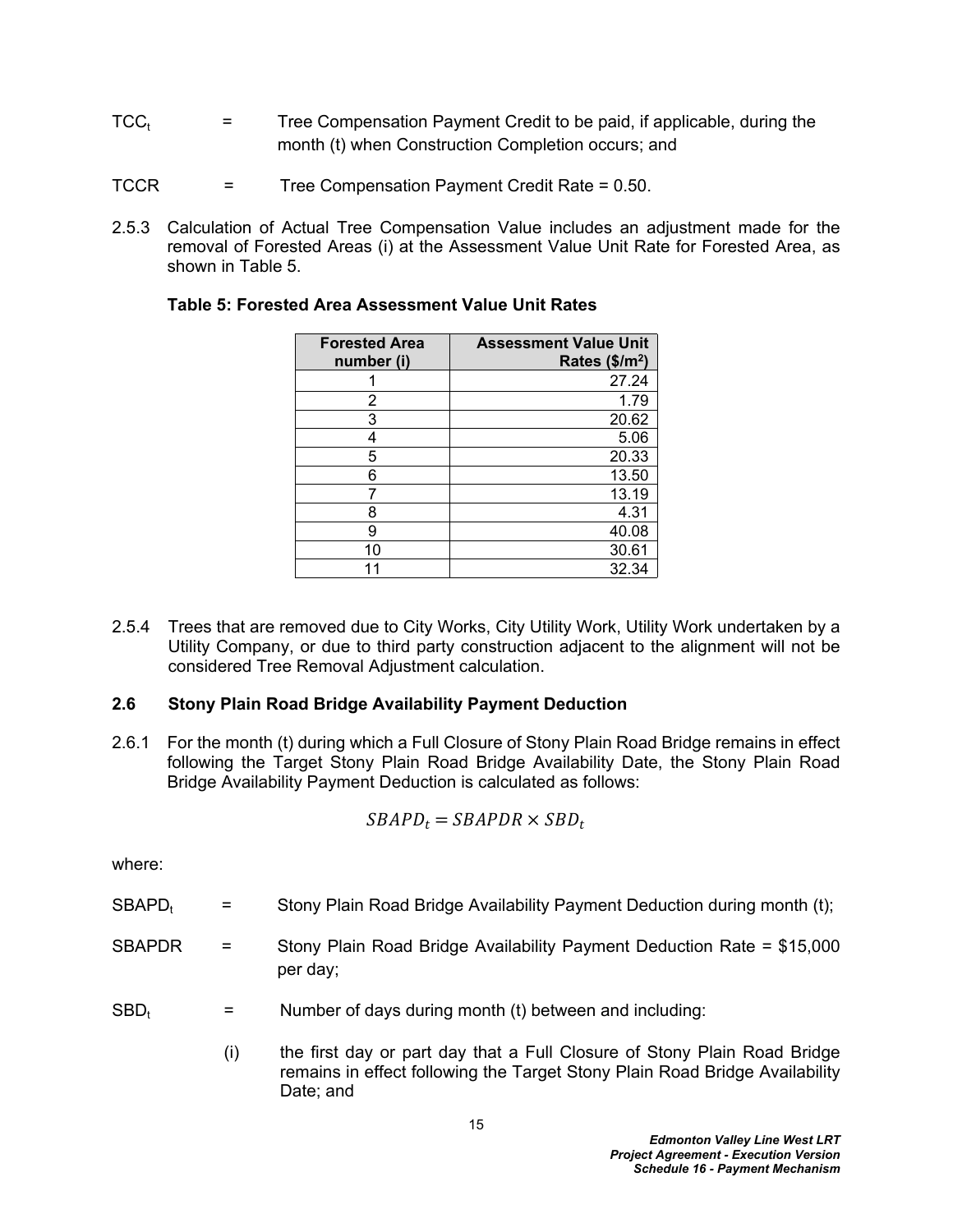The earlier of;

- (ii) The last day of the month; and
- (iii) the day before the first full day that the Full Closure of Stony Plain Road Bridge is considered to be removed as determined by Section 1-4.2.5 *[Roadway Closure Restrictions]* of Schedule 5 *[D&C Performance Requirements]*.
- 2.6.2 The Stony Plain Road Bridge Availability Payment Deduction shall be calculated on a daily basis, in accordance with this Section 2.6 *[Stony Plain Road Bridge Availability Payment Deduction]*, until the date Construction Completion is achieved, subject to a maximum aggregate Stony Plain Road Bridge Availability Payment Deduction for the Construction Period pursuant to this Section 2.6.2 of \$20,000,000.

### <span id="page-17-0"></span>**2.7 Non-Performance Event Payment Adjustment**

- 2.7.1 Upon the occurrence of a Non-Performance Event whether such occurrence is first identified and reported by Project Co or the City, the corresponding NPE shall be recorded in the NPE tracking system as soon as practical and the NPE Payment Adjustment may be applied by the City to Project Co in accordance with this Section [2.7](#page-17-0) [*Non-Performance Event Payment Adjustment*] and Appendix 16B.
- 2.7.2 On the occurrence of a Non-Performance Event the City shall have the right to assign an NPE Payment Adjustment, in accordance with the formula for Construction Payment Adjustment described in Section 2.2 [*Construction Payment Adjustment*]. If an occurrence corresponds to one or more Non-Performance Events as set out in [Table 8](#page-32-0) of Appendix 16B, the City has the right to either assign or waive each NPE Payment Adjustment. Project Co shall only be entitled to dispute the assignment of any NPE Payment Adjustment if Project Co refers such dispute to the Dispute Resolution Procedure within ten (10) Business Days after receipt of the assigned NPE Payment Adjustment for each month from the City.
- 2.7.3 The City may refrain from assigning an NPE Payment Adjustment in its discretion, without such action affecting any other or future rights to apply NPE Payment Adjustments, including for the same or similar Non-Performance Events that may occur.
- 2.7.4 The NPE Payment Adjustment for month (t) (NPE<sub>t</sub>) shall be determined in accordance with the following formula:

$$
NPE_t = \sum_{d=1}^{D} NPE_d
$$

where:

- $NPE_t$  = NPE Payment Adjustment for month (t);
- $NPE_d$  = 62  $\sum\limits_{i \,=\, 1}^{02}(NPERate_i\times NPEOccurance_{i,d})$  being the NPE Payment Adjustment for day (d);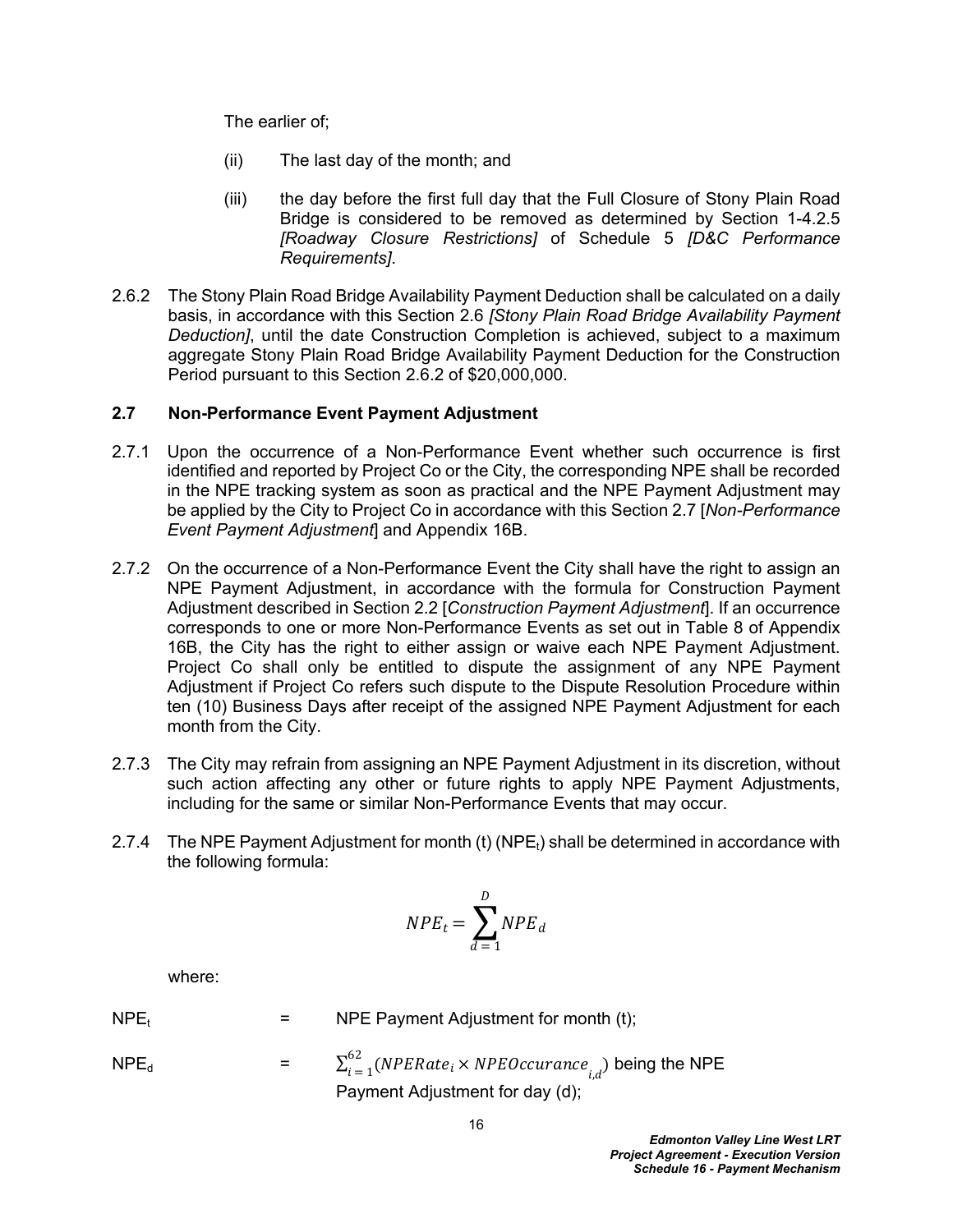- $D =$  Number of days (d) in month (t);
- $NPERate<sub>i</sub>$  = the daily NPE Payment Adjustment rate for each applicable NPE (i) as set out in Table 8 of Appendix 16B column [Rate]; and
- NPEOccurrence<sub>id</sub> = the NPEs (i) that, in day (d), have activated the allocation triggers as set out in Table 8 of Appendix 16B column [Allocation Trigger] or have failed to be rectified in accordance with the rectification action, within the rectification timeframe set out in Table 8 of Appendix 16B columns [Rectification Action] and [Rectification Timeframe] respectively.
- 2.7.5 Within 90 days after the Effective Date, Project Co must implement and maintain for the duration of the Agreement an NPE tracking system capable of monitoring and reporting the daily volume, status and timing of all NPEs. The tracking system must mirror the requirements set out in Section 9.4 *[Nonconformity Report Tracking System]* of Schedule 9 *[Quality Management]*. The NPE tracking system must contain the following attributes:
	- a) Comprise a single repository containing both Project Co and City initiated NPEs.
	- b) Have the capability to directly link an NPE to an associated Nonconformity Report in the Nonconformity Tracking System.
	- c) Provide the City and Project Co remote access, without the need for payment, to the central repository for NPEs, including supporting data and material relevant to each entry.
	- d) Include commentary on Corrective Actions, Preventive Actions or other remedial activity associated with the handling of an NPE.
	- e) The repository will have a built–in query function to support the production of written summary reports on request; the ability to search the repository is required including, but not limited to:
		- i. NPE number;
		- ii. NPE Category;
		- iii. Status;
		- iv. Date initiated;
		- v. Date rectified;
		- vi. Total NPE Payment Adjustment; and
		- vii. Total NPE Payment Adjustments and related events in the last 90 days.
- 2.7.6 The NPE Payment Adjustment shall be assigned on a monthly basis, in accordance with this Section 2.7 *[Non-Performance Payment Adjustment]*, until the date Construction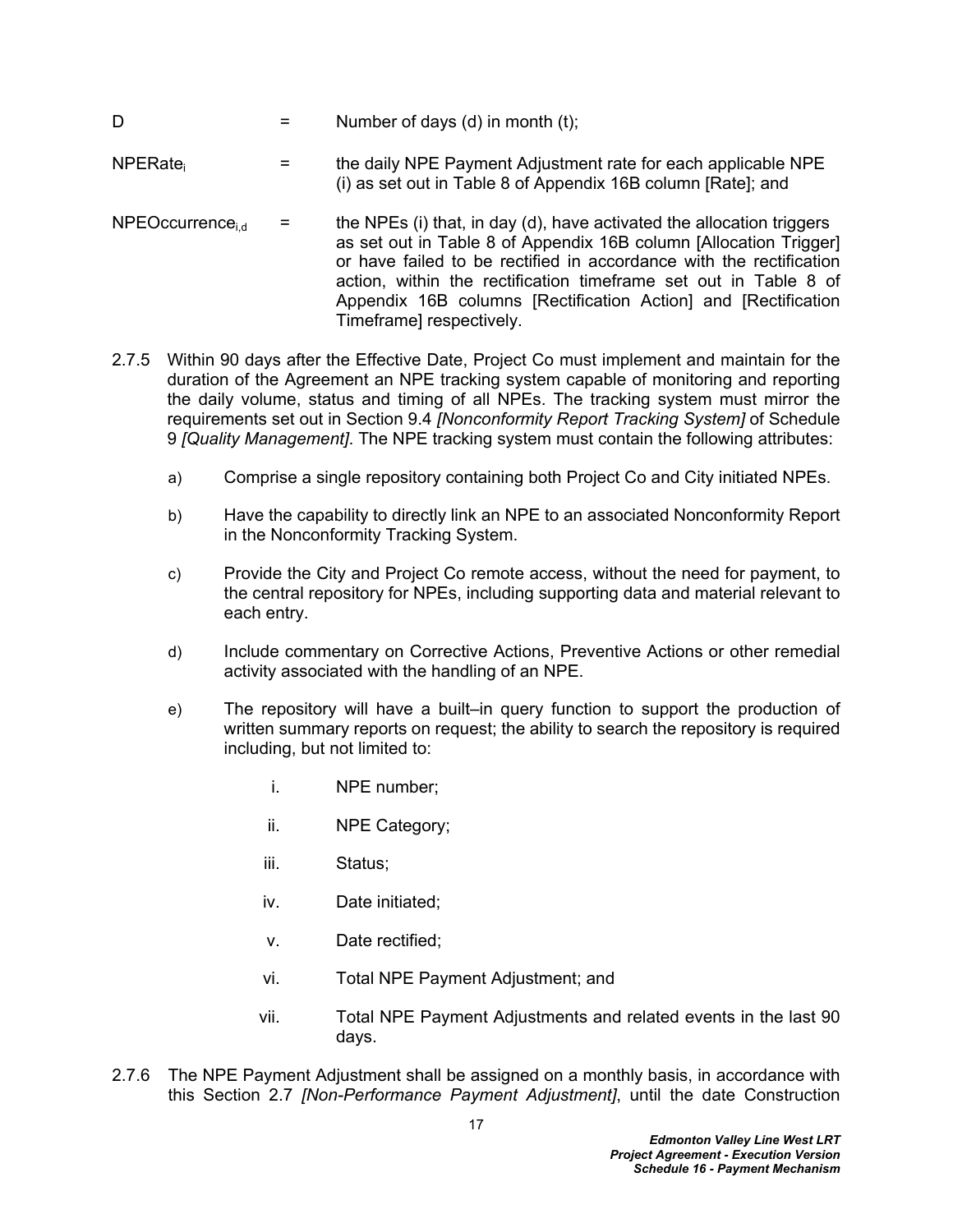Completion is achieved, subject to a maximum aggregate NPE Payment Adjustment for each Look Back Period pursuant to this Section 2.7.6 of \$2,000,000. Project Co acknowledges and agrees that the maximum aggregate NPE Payment Adjustment for each Look Back Period under this Section 2.7.6 will not prejudice the City's right to assign Default Points pursuant to Section 2.9 *[Default Points]* of this Schedule 16.

#### <span id="page-19-0"></span>**2.8 Liquidated Damages**

2.8.1 Construction Payments will be adjusted for liquidated damages as set out in Schedule 4 *[Design and Construction Protocols]* and otherwise in accordance with the Agreement.

### <span id="page-19-1"></span>**2.9 Default Points**

- 2.9.1 The City may assign a Default Point to Project Co if the total value of NPE occurrences during the Look Back Period, as measured on the final day of such period, is greater than or equal to \$1,000,000.00.
- 2.9.2 Upon the assignment of a Default Point the City may not apply another Default Point as may be applicable under Section 2.9.1, until a further three months have lapsed.
- 2.9.3 Once assigned, Default Points will persist until the Expiry Date.

#### <span id="page-19-2"></span>**3. PAYMENT REPORTING, ADMINISTRATION AND INVOICING**

#### <span id="page-19-3"></span>**3.1 Obligation to make Payments during the Term**

- 3.1.1 Subject to the provisions of this Schedule, the City shall pay to Project Co the Payment during the Term in respect of each month where such Payments shall be due to Project Co.
- 3.1.2 Subject to the provisions of this Schedule, each such Payment shall be calculated in accordance with Section [1](#page-2-0) *[Payments]* and Section 2 *[Construction Payment Administration]* of this Schedule and shall be paid in accordance with Section 3.9 *[Due Dates for Payments during the Term]* of this Schedule.
- 3.1.3 The making of such Payments by the City shall not constitute an acceptance of any part of the Project Work by the City.

### <span id="page-19-4"></span>**3.2 Monthly Reports for Construction Payments during the Term**

- <span id="page-19-6"></span>3.2.1 Not later than five Business Days before the last day of each month (t) during the Term, Project Co shall deliver to the City's Representative and, once the Independent Certifier is appointed, the Independent Certifier a draft written report setting out Project Co's calculation of each component of the Payment related to Section [1](#page-2-0) *[Payments],* including all calculations and supporting documentation for the Construction Payment and Construction Payment Adjustments, as well as the items listed in Section [3.2.2](#page-19-5) g), h), i) and j) below. The draft written report will be based on Project Co's best estimate of these items for that month, at the time of the writing of the draft written report.
- <span id="page-19-5"></span>3.2.2 Not later than seven Business Days after the last day of each month (or portion thereof, as the case may be) during the Term, Project Co shall deliver to the City's Representative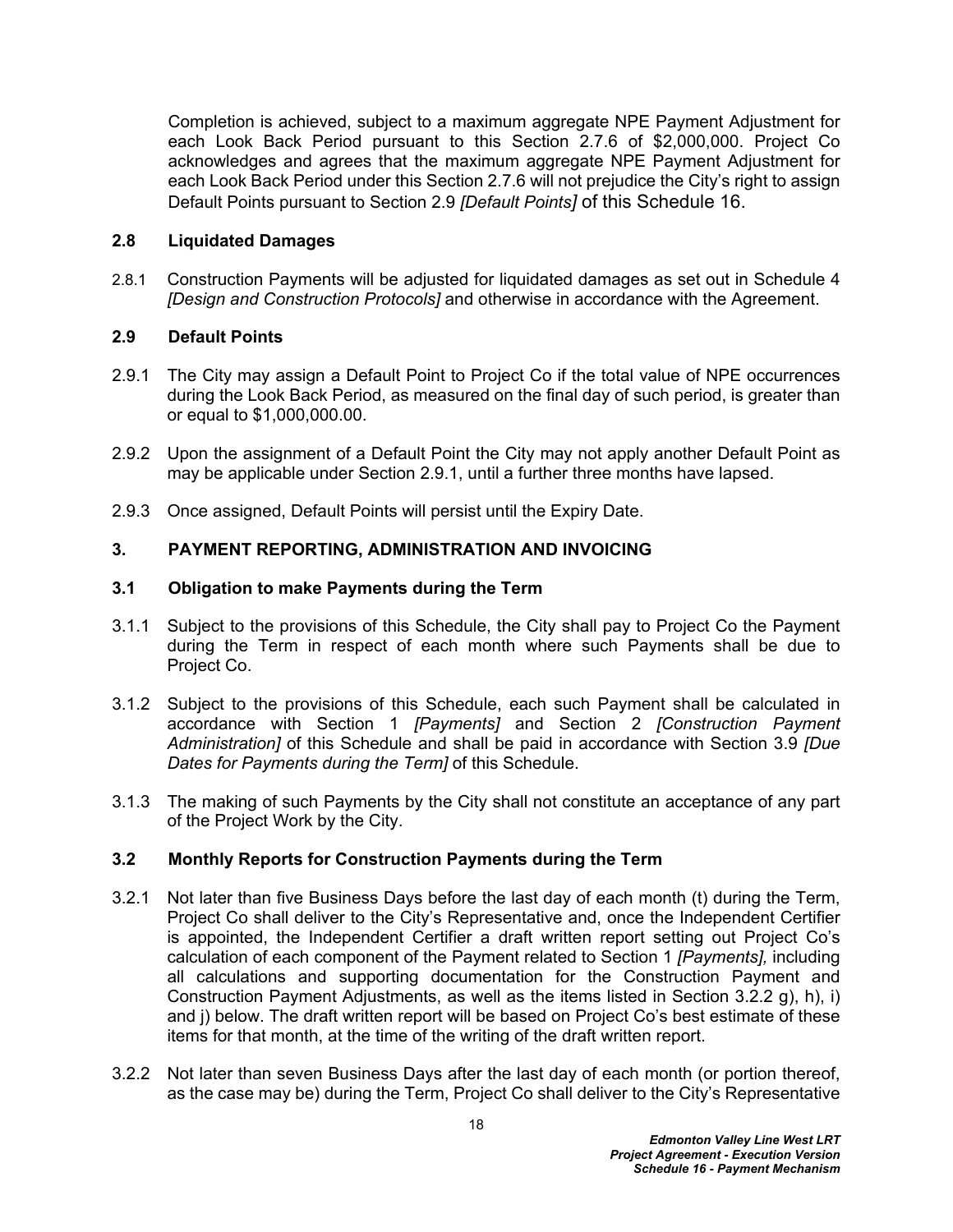a final written report setting out Project Co's calculation of each of the following (each stated separately):

- a) Detailed calculations and supporting documentation of each component of the Payment related to Section [1](#page-2-0) *[Payments]* and Section 2 *[Construction Payment Administration]* for the preceding month;
- b) the NPE Payment Adjustment assignable to Project Co in respect of each Non-Performance Event occurring during the preceding month (or portion thereof, as the case may be) including a detailed description of each Non-Performance Event that occurred during the preceding month;
- c) the aggregate of all Payments made by the City prior to the preceding month in respect of the Term, broken down in accordance with the Work Breakdown Structure;
- d) where applicable*,* any adjustments to reflect over-payments and/or underpayments (each such adjustment stated separately) in respect of Payments made by the City during the period prior to the preceding month (for which adjustment has not already been made);
- e) any information required pursuant to Section 8.5 *[Taxes]* of the Agreement;
- f) in the case of a Change as provided for in Schedule 13 *[Changes]*, any information that the City reasonably requires to properly assess, determine and validate its payment obligations in relation to that Change;
- g) any interest payable in respect of any amounts owed pursuant to Section 8.7 *[Interest on Overdue Payments]* of the Agreement;
- h) any amounts payable by the City pursuant to Section 4 *[Utility Costs]* of Schedule 28 *[Project Approvals and Utility Matters]*, Part 2 *[Utility Matters]*;
- i) any other amounts to be paid by the City or by Project Co in relation to the requirements of the Agreement; and
- j) the net amount owing by the City to Project Co or by Project Co to the City in respect of the City's obligation to make Payments pursuant to Section [3.1](#page-19-3) *[Obligation to make Payments during the Term]* of this Schedule.
- 3.2.3 The reports delivered pursuant to Section [3.2.1](#page-19-6) and Section [3.2.2](#page-19-5) of this Schedule shall be accompanied by supporting documentation clearly setting forth the derivation of the amounts payable, including a detailed breakdown with explanations of each payment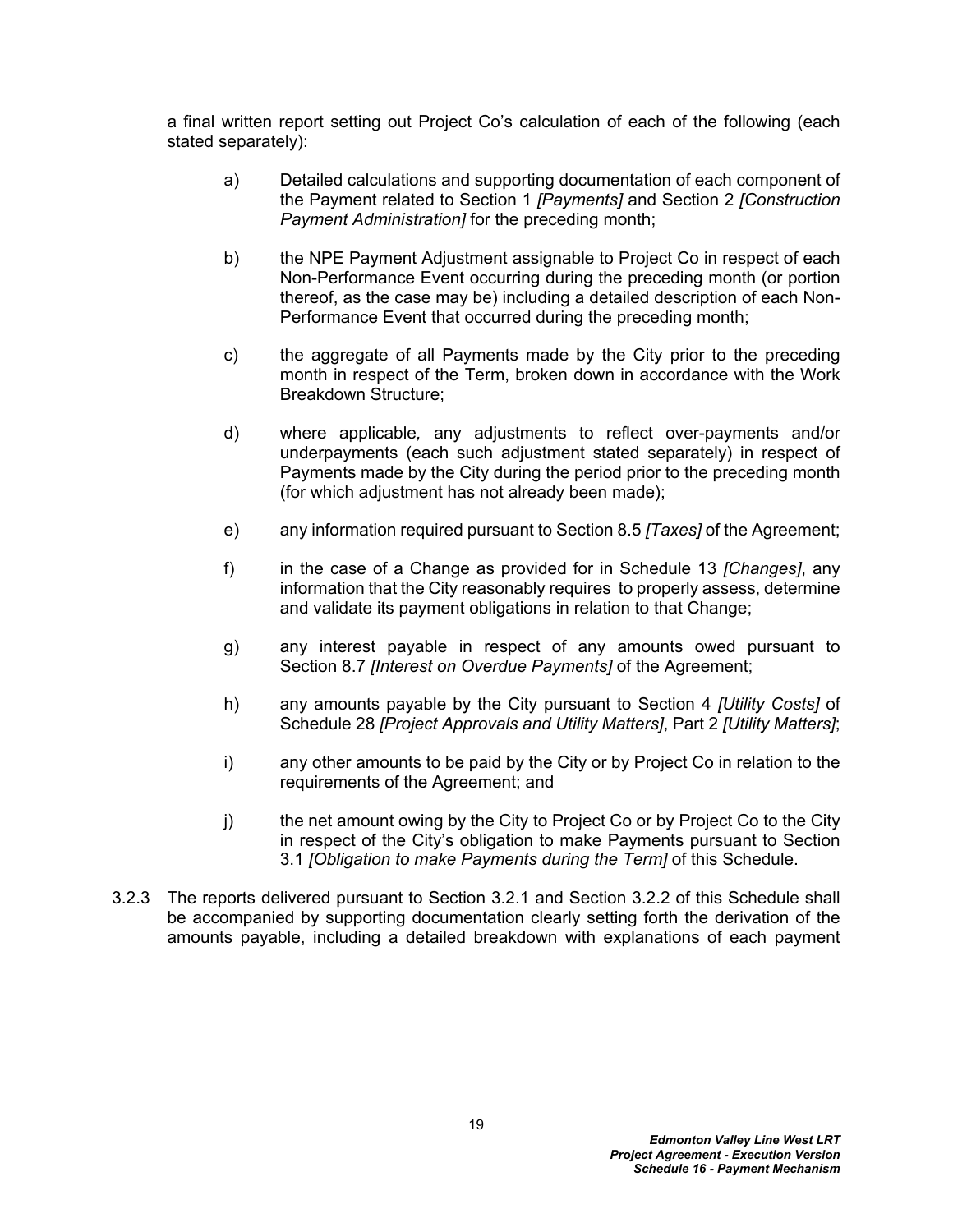component, set out therein in accordance with all applicable calculations specified in this Schedule.

## <span id="page-21-0"></span>**3.3 Conditions for Construction Payments**

- 3.3.1 The report delivered pursuant to Section [3.2.2](#page-19-5) of this Schedule shall be accompanied by a monthly payment certificate in a form agreed to by the City substantially consistent with the Monthly Payment Certificate in Appendix 16C.
- 3.3.2 The report delivered pursuant to Section [3.2.2](#page-19-5) of this Schedule shall be accompanied by a copy of all written assessments and/or reports delivered to the Lender's Agents in respect of the Project.
- 3.3.3 Not later than ten Business Days after the Independent Certifier is appointed, the Independent Certifier shall review the monthly reports delivered pursuant to Section [3.2.2](#page-19-5) of this Schedule up to the date of the Independent Certifier's appointment and deliver a Draft Independent Certifier Payment Certificate and other draft reports relating to the monthly payment referred to in Appendix 1 *[Functions]* of Appendix 15A *[Independent Certifier Agreement]* of Schedule 15 *[Independent Certifier]*, as such relate to such monthly reports delivered up to the date of the Independent Certifier's appointment. Thereafter, not later than three Business Days after receiving the monthly report delivered pursuant to Section [3.2.2](#page-19-5) of this Schedule, the Independent Certifier shall deliver a Draft Independent Certifier Payment Certificate and other draft reports relating to the monthly payment referred to in Appendix 1 *[Functions]* of Appendix 15A *[Independent Certifier Agreement]* of Schedule 15 *[Independent Certifier]*.
- <span id="page-21-1"></span>3.3.4 Not later than 15 Business Days after the Independent Certifier is appointed, the Independent Certifier shall deliver the Independent Certifier Payment Certificate and any other reports relating to the monthly payment referred to in Appendix 1 *[Functions]* of Appendix 15A *[Independent Certifier Agreement]* of Schedule 15 *[Independent Certifier]* as such relate to the monthly reports delivered pursuant to Section [3.2.2](#page-19-5) of this Schedule up to the date of the Independent Certifier's appointment. Thereafter, not later than six Business Days after receiving the monthly report delivered pursuant to Section [3.2.2](#page-19-5) of this Schedule, the Independent Certifier shall deliver the Independent Certifier Payment Certificate and any other reports relating to the monthly payment referred to in Appendix 1 *[Functions]* of Appendix 15A *[Independent Certifier Agreement]* of Schedule 15 *[Independent Certifier]*.
- 3.3.5 Not later than five Business Days after receiving the monthly report delivered pursuant to Section 3.2.2 of this Schedule, the City shall notify Project Co and, once the Independent Certifier is appointed, the Independent Certifier of the monthly Construction Payment Adjustment amount to be included in the Independent Certifier's Payment Certificate, inclusive of the NPE Payment Adjustment to be applied.
- 3.3.6 Any of the City, the Independent Certifier and Project Co, in each case, acting reasonably, may request a meeting to review:
	- (a) the monthly report delivered pursuant to Section 3.2 [*Monthly Reports for Construction Payments during the Term*] of this Schedule to review the calculations and supporting details as listed in Section 3.2.2; and/or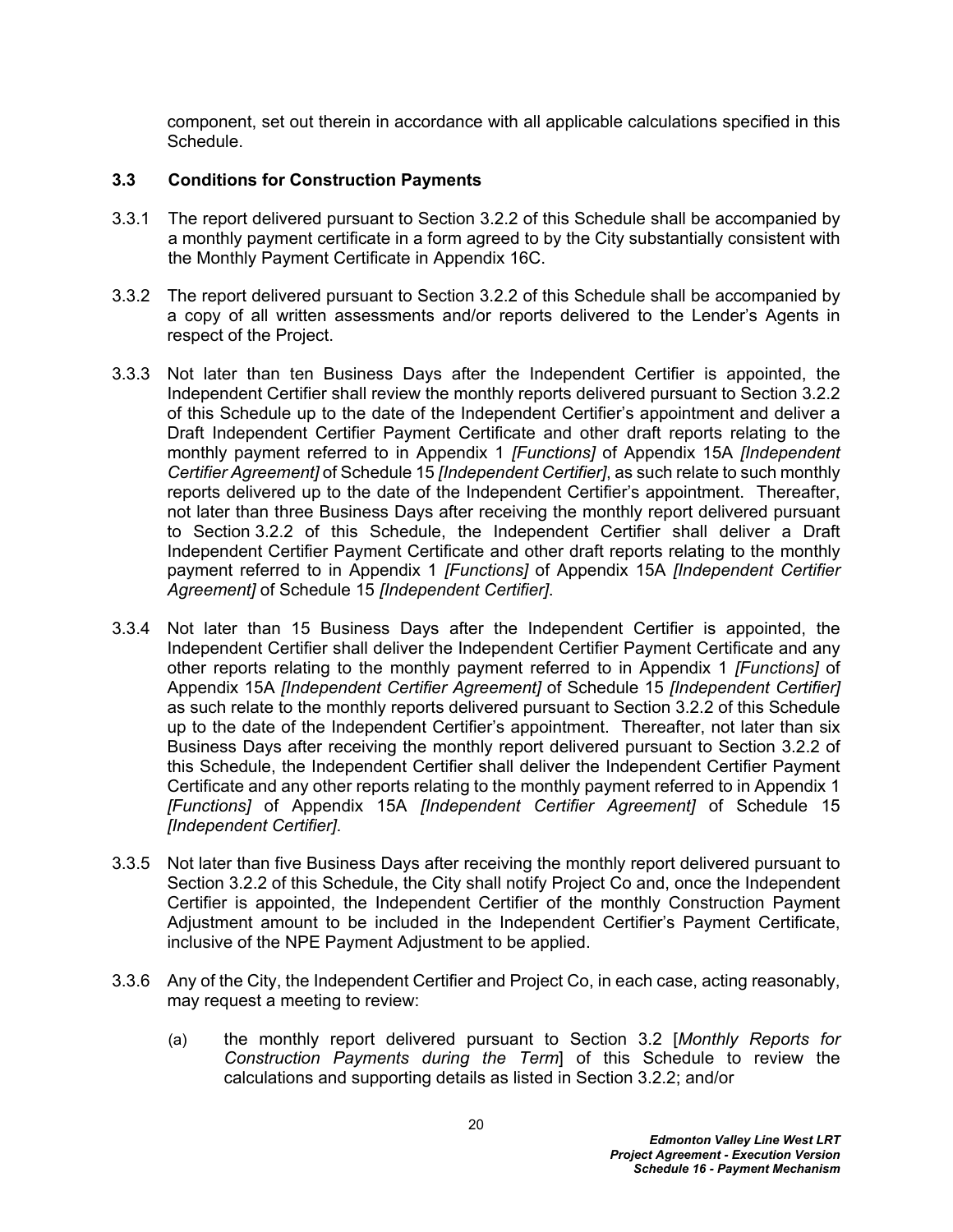- (b) the monthly Construction Payment Adjustment amount to be included in the Independent Certifier's Payment Certificate pursuant to Section 3.3.5 of this Schedule.
- 3.3.7 If any monthly report delivered pursuant to Section [3.2](#page-19-4) *[Monthly Reports for Construction Payments during the Term]* of this Schedule shows a net amount owing by the City to Project Co, then following the issuance of the Independent Certifier Payment Certificate pursuant to Section [3.3.4](#page-21-1) and the final written report delivered pursuant to Section 3.2.2, Project Co shall deliver to the City an invoice that is consistent with the amount certified on the Independent Certifier Payment Certificate, without prejudice to Section 8.7 *[Interest on Overdue Payments]* and Section 8.8 *[Disputed Amounts]* of the Agreement.
- 3.3.8 Only when the conditions of this Section 3.3 *[Conditions for Construction Payments*] are satisfied, shall Project Co be eligible to deliver the invoice for the monthly Construction Payment.

## <span id="page-22-0"></span>**3.4 Conditions for Phase 1 Construction Completion Payment**

- 3.4.1 Before the Phase 1 Construction Completion (OMF-B) Payment for achieving Phase 1 Construction Completion is made, the Certificate of Phase 1 Construction Completion must first be issued by the Independent Certifier in accordance with Section 2 *[Phase 1 Construction Completion*] of Appendix 1 *[Functions]* of Appendix 15A *[Independent Certifier Agreement]* of Schedule 15 *[Independent Certifier]*.
- 3.4.2 Only when the conditions of Section 3.4.1 are satisfied, shall Project Co be eligible to deliver an invoice for the Phase 1 Construction Completion Payment without prejudice to Section 8.7 *[Interest on Overdue Payments]* and Section 8.8 *[Disputed Amounts]* of the Agreement.

### <span id="page-22-1"></span>**3.5 Conditions for Construction Completion Payment**

- 3.5.1 Before the Construction Completion Payment is made, the Certificate of Construction Completion must first be issued by the Independent Certifier in accordance with Section 4 *[Construction Completion*] of Appendix 1 *[Functions]* of Appendix 15A *[Independent Certifier Agreement]* of Schedule 15 *[Independent Certifier]*.
- 3.5.2 Only when the conditions of Section 3.5.1 are satisfied, shall Project Co be eligible to issue an invoice for the Construction Completion Payment without prejudice to Section 8.7 *[Interest on Overdue Payments]* and Section 8.8 *[Disputed Amounts]* of the Agreement.

### <span id="page-22-2"></span>**3.6 Conditions for Legislative Holdback Payment**

- 3.6.1 Before the Legislative Holdback Payment (or any portion thereof) is made, the Legislative Holdback Payment Certificate must first be issued by the Independent Certifier in accordance with Section 8.3(c) of the Agreement.
- 3.6.2 Only when the conditions of Section 3.6.1 are satisfied, shall Project Co be eligible to issue an invoice for the Legislative Holdback Payment without prejudice to Section 8.7 *[Interest on Overdue Payments]* and Section 8.8 *[Disputed Amounts]* of the Agreement.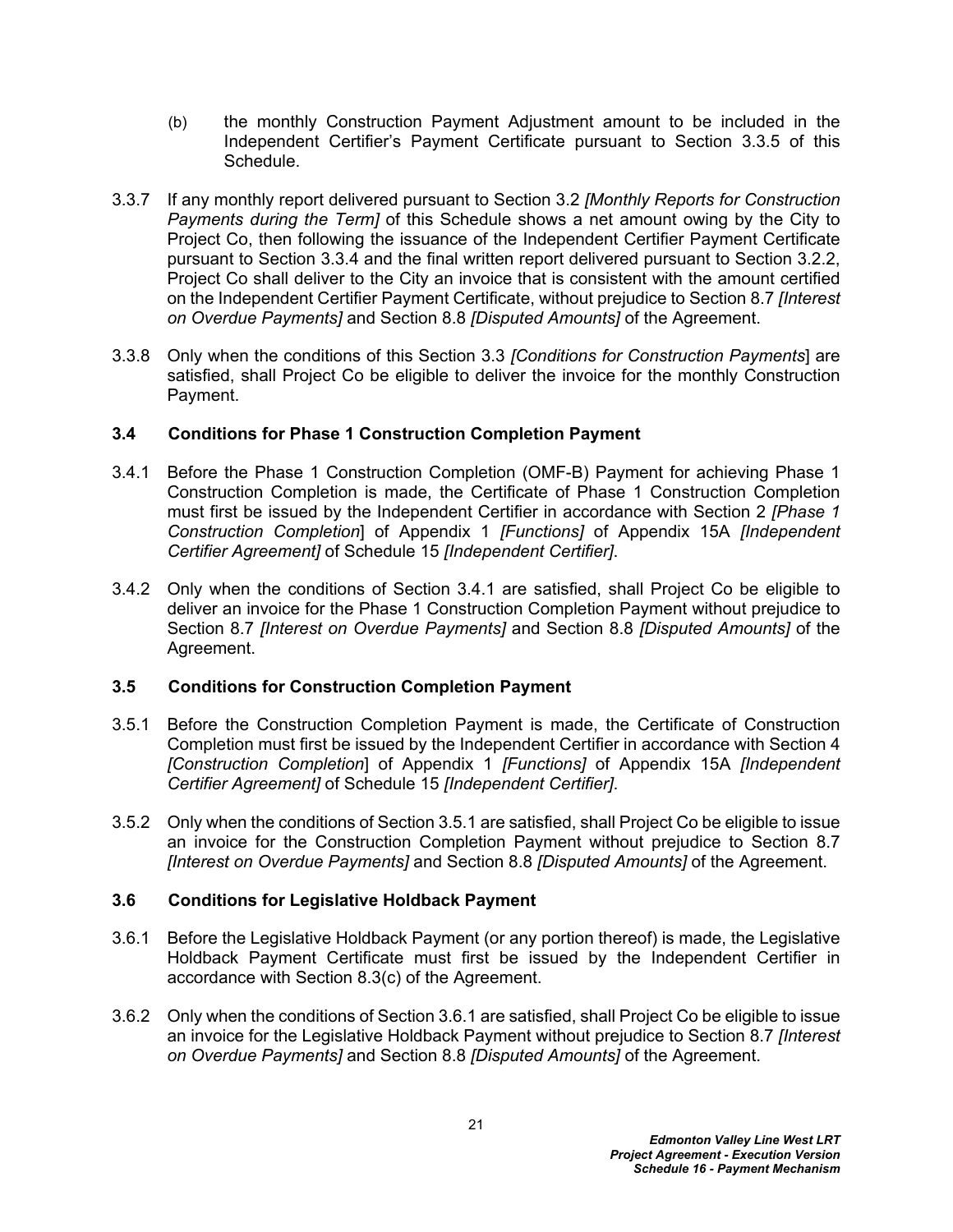#### <span id="page-23-0"></span>**3.7 Conditions for Phase 1 Construction Completion Deficiencies Holdback Repayment**

- 3.7.1 Subject to Section 12.16 [*Phase 1 Construction Completion Deficiencies Letter of Credit*] of Schedule 4 [*Design and Construction Protocols*], before the Phase 1 Construction Completion Deficiencies Holdback Repayment is made, Project Co must first satisfy the requirements of Section 12.11 *[Correction of Phase 1 Construction Completion Deficiencies]* of Schedule 4 *[Design and Construction Protocols]*.
- 3.7.2 Only when the conditions of Section 3.7.1 are satisfied, shall Project Co be eligible to issue an invoice for the Phase 1 Construction Completion Deficiencies Holdback Repayment, subject to Section 12.15 *[Phase 1 Construction Completion Deficiencies Holdback]* of Schedule 4 *[Design and Construction Protocols]* and without prejudice to Section 8.7 *[Interest on Overdue Payments]* and Section 8.8 *[Disputed Amounts]* of the Agreement.

### <span id="page-23-1"></span>**3.8 Conditions for Construction Completion Deficiencies Holdback Repayment**

- 3.8.1 Subject to Section 14.16 [*Construction Completion Deficiencies Letter of Credit*] of Schedule 4 [*Design and Construction Protocols*], before the Construction Completion Deficiencies Holdback Repayment is made, Project Co must first satisfy the requirements of Section 14.11 *[Correction of Phase 1 Construction Completion Deficiencies]* of Schedule 4 *[Design and Construction Protocols]*.
- 3.8.2 Only when the conditions of Section 3.8.1 are satisfied, shall Project Co be eligible to issue an invoice for the Construction Completion Deficiencies Holdback Repayment, subject to Section 14.15 *[Construction Completion Deficiencies Holdback]* of Schedule 4 *[Design and Construction Protocols]* and without prejudice to Section 8.7 *[Interest on Overdue Payments]* and Section 8.8 *[Disputed Amounts]* of the Agreement.

### <span id="page-23-2"></span>**3.9 Due Dates for Payments during the Term**

- 3.9.1 The City shall pay any amount owing for the monthly Construction Payment to Project Co, not later than, the 11<sup>th</sup> Business Day after the City has received the invoice and all of the documents to be delivered pursuant to Section 3.2 *[Monthly Reports for Construction Payments during the Term]* and Section 3.3 *[Conditions for Construction Payments]* of this Schedule.
- 3.9.2 The City shall pay any amount owing for the Phase 1 Construction Completion (OMF-B) Payment to Project Co, not later than, the  $11<sup>th</sup>$  Business Day after the City has received the invoice and all of the documents to be delivered pursuant to Section 3.4 *[Conditions for Phase 1 Construction Completion Payment]* of this Schedule.
- 3.9.3 Subject to Section 21.4 (d) of the Agreement, the City shall pay any amount owing for the Construction Completion Payment to Project Co, not later than, the 11th Business Day after the City has received the invoice and all of the documents to be delivered pursuant to Section 3.5 [*Conditions for Construction Completion Payment*] of this Schedule.
- 3.9.4 Subject to Section 8.3 (f) of the Agreement, the City shall pay any amount owing for the Legislative Holdback Payment to Project Co, not later than, the 11<sup>th</sup> Business Day after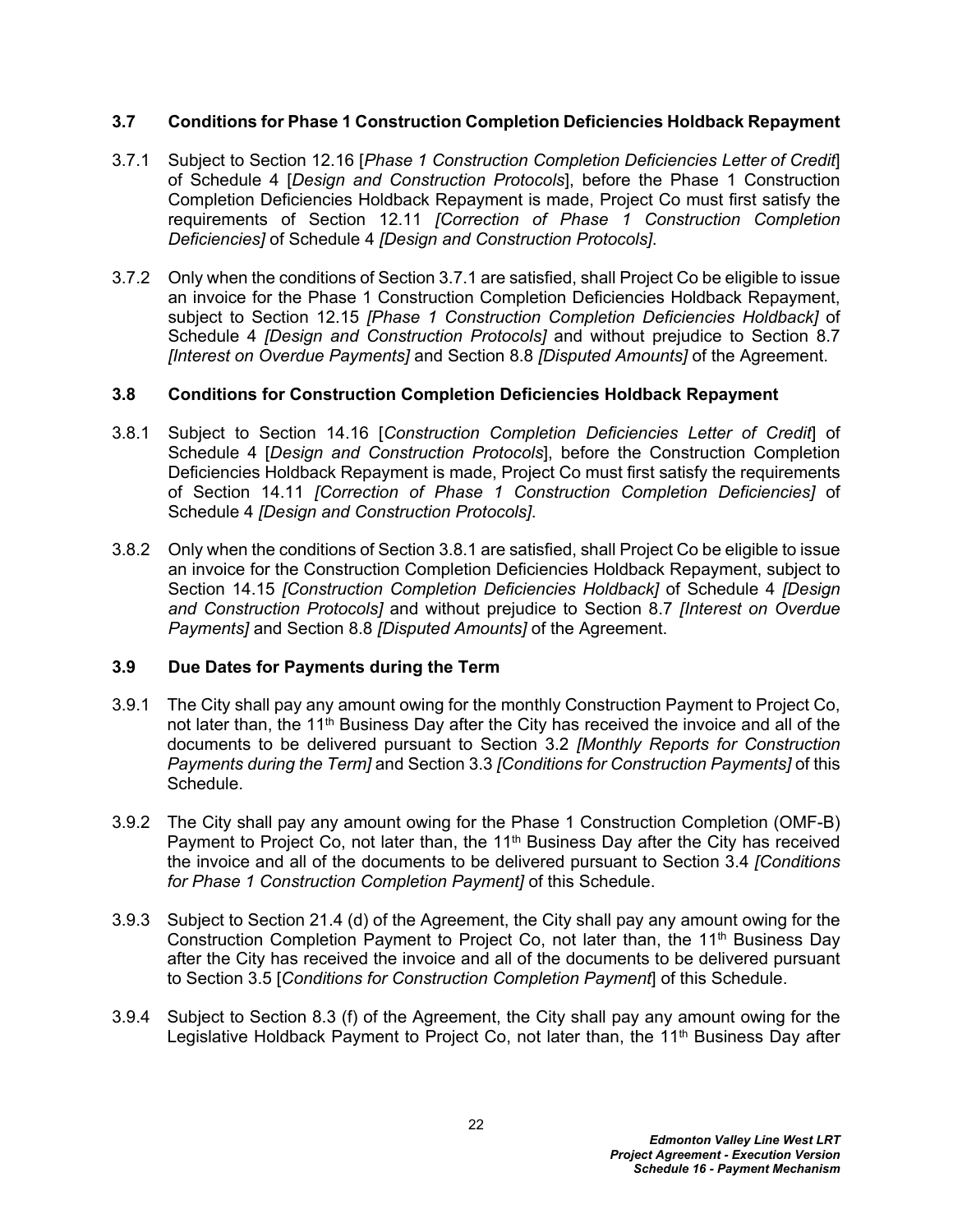the City has received the invoice and all of the documents to be delivered pursuant to Section 3.6 *[Conditions for Legislative Holdback Payment]* of this Schedule.

- 3.9.5 Subject to Section 12.16 [*Phase 1 Construction Completion Deficiencies Letter of Credit*] of Schedule 4 [*Design and Construction Protocols*], the City shall pay any amount owing for the Phase 1 Construction Completion Deficiencies Holdback Repayment to Project Co, not later than, the 11<sup>th</sup> Business Day after the City has received the invoice and all of the documents to be delivered pursuant to Section 3.7 *[Conditions for Phase 1 Construction Completion Deficiencies Holdback Repayment]* of this Schedule and Section 12.15 (d) of Schedule 4 *[Design and Construction Protocols]*.
- 3.9.6 Subject to Section 14.16 [*Construction Completion Deficiencies Letter of Credit*] of Schedule 4 [*Design and Construction Protocols*], the City shall pay any amount owing for the Construction Completion Deficiencies Holdback Repayment to Project Co, not later than, the 11<sup>th</sup> Business Day after the City has received the invoice and all of the documents to be delivered pursuant to Section 3.8 *[Conditions for Construction Completion Deficiencies Holdback Repayment]* of this Schedule and Section 14.15 (d) of Schedule 4 *[Design and Construction Protocols]*.

### <span id="page-24-0"></span>**3.10 Reporting Errors**

- 3.10.1 Project Co will be assigned a Reporting Failure Penalty equal to 30% of the value of the Reporting Error ("Reporting Failure Penalty") if a report delivered pursuant to Section [3.2](#page-19-4)  *[Monthly Reports for Construction Payments during the Term]* of this Schedule fails to refer to a Non-Performance Event or a Construction Payment Adjustment. If Project Co identifies the Reporting Error in amendments to the relevant reports before the City identifies the Reporting Error, the Reporting Failure Penalty shall be reduced to 10% of the value of the Reporting Error. A Reporting Failure Penalty for a Reporting Error shall not exceed \$25,000.00 per Reporting Error, unless the Reporting Error relates to fraudulent claims by Project Co.
- 3.10.2 Should three or more Reporting Failures occur in any 12 consecutive monthly periods, the City may increase its review and monitoring activities in respect of such reporting at Project Co's expense. Project Co will reimburse the City all reasonable costs and expenses incurred as part of these monitoring activities within eleven (11) Business Days after the City submits an invoice to Project Co for such amounts.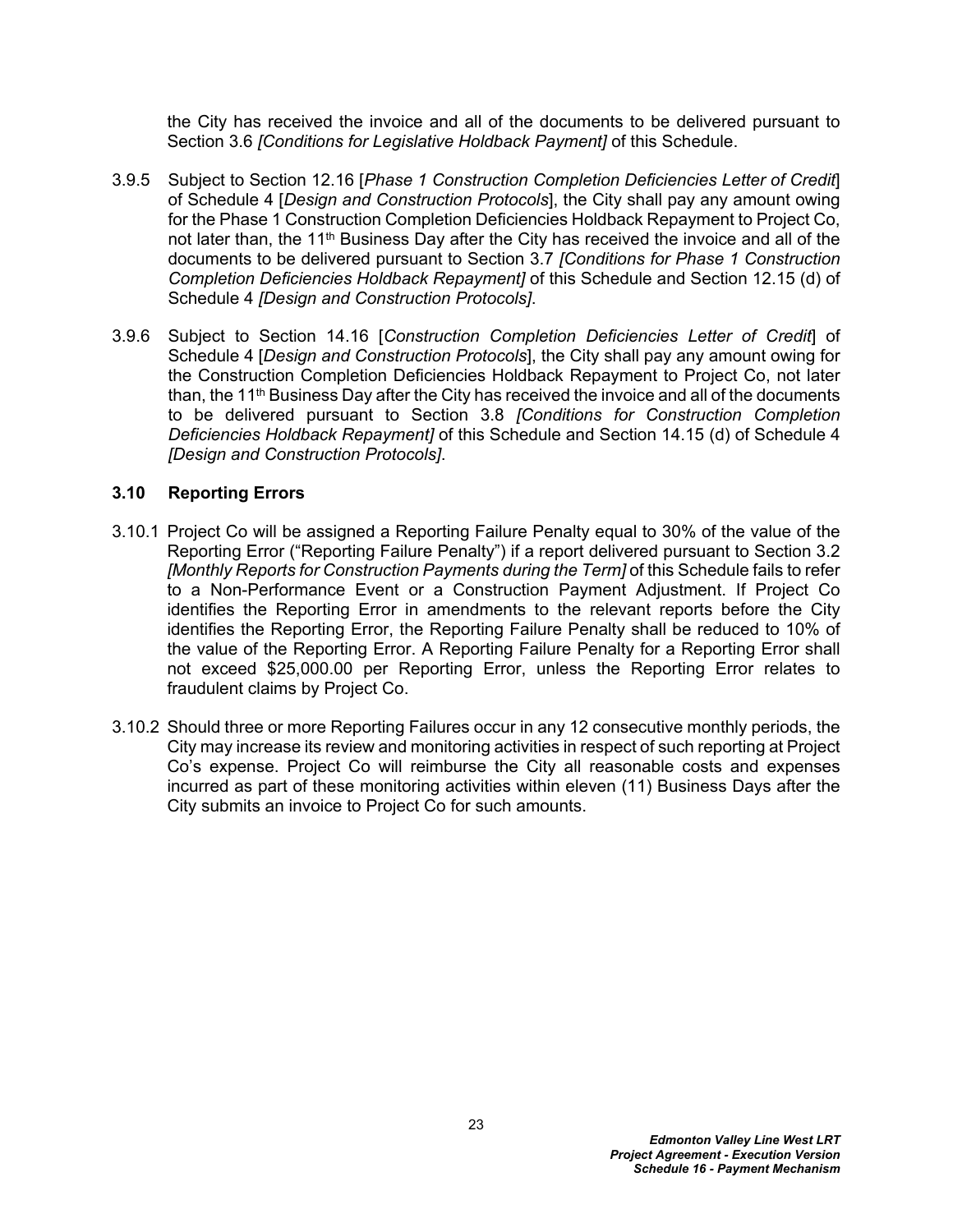#### **APPENDIX 16A**

## **Payment and Payment Adjustment Inputs**

## **1. Total Capital Cost Amount**

#### <span id="page-25-0"></span>**Table 6: Total Capital Cost Amount**

To the extent that this Table 6: Total Capital Cost Amount is used for the purpose of measuring the Percent Completion for Construction Payment on a monthly basis, measurement shall include only the Work Packages and supporting activities which result in value in the ground.

| <b>Item</b><br>No. | Level              | <b>Name</b>                                                                                                                    | <b>Value</b>           |  |
|--------------------|--------------------|--------------------------------------------------------------------------------------------------------------------------------|------------------------|--|
| $\mathbf{1}$       | Level 0            | Construction                                                                                                                   |                        |  |
| 2                  | Level 1            | Area 1 - From east of 102 Ave/102 St to west of 102 Ave/107 St, and<br>from south of 102 Ave/107 St to south of 104 Ave/107 St |                        |  |
| 3                  | Level 2            | Alex Decoteau Stop                                                                                                             | <b>Facilities</b>      |  |
| 4                  | Level 2            | NorQuest Stop                                                                                                                  | <b>Facilities</b>      |  |
| 5                  | Level 2            | <b>Utilities</b>                                                                                                               | <b>Utilities</b>       |  |
| 6                  | Level 2            | Civil Drainage                                                                                                                 | Drainage               |  |
| 7                  | Level 2            | Roadways                                                                                                                       | Roads                  |  |
| 8                  | Level <sub>2</sub> | <b>Track Structure</b>                                                                                                         | <b>Structures</b>      |  |
| 9                  | Level 2            | Landscaping/Streetscaping                                                                                                      | Landscaping            |  |
| 10                 | Level 2            | 107 Street/104 Avenue Utility Complex                                                                                          | <b>Facilities</b>      |  |
| 11                 | Level 2            | <b>Retaining Walls</b>                                                                                                         | <b>Structures</b>      |  |
| 12                 | Level 2            | <b>OCS Foundations</b>                                                                                                         | <b>Structures</b>      |  |
| 13                 | Level <sub>2</sub> | Duct Bank                                                                                                                      | Duct Banks             |  |
| 14                 | Level 2            | <b>Street Lighting</b>                                                                                                         | <b>Street Lighting</b> |  |
| 15                 | Level <sub>2</sub> | <b>Traffic Signals</b>                                                                                                         | <b>Traffic Signals</b> |  |
| 16                 | Level 2            | Public Art                                                                                                                     | Public Art             |  |
| 17                 | Level 2            | Systems Integration and Commissioning                                                                                          | System<br>Integration  |  |
| 18                 | Level 1            | Area 2 - From east of 104 Ave/105 St to west of 104 Ave/121 St                                                                 |                        |  |
| 19                 | Level 2            | MacEwan Arts/112 Street Stop                                                                                                   | <b>Facilities</b>      |  |
| 20                 | Level 2            | The Yards/116 Street Stop                                                                                                      | <b>Facilities</b>      |  |
| 21                 | Level 2            | Brewery/120 Street Stop                                                                                                        | <b>Facilities</b>      |  |
| 22                 | Level 2            | <b>Utilities</b>                                                                                                               | <b>Utilities</b>       |  |
| 23                 | Level <sub>2</sub> | Civil Drainage                                                                                                                 | Drainage               |  |
| 24                 | Level 2            | Roadways                                                                                                                       | Roads                  |  |
| 25                 | Level 2            | <b>Track Structure</b>                                                                                                         | <b>Structures</b>      |  |
| 26                 | Level 2            | Landscaping                                                                                                                    | Landscaping            |  |
| 27                 | Level <sub>2</sub> | <b>Retaining Walls</b>                                                                                                         | <b>Structures</b>      |  |
| 28                 | Level 2            | <b>Oliver Square Utility Complex</b>                                                                                           | <b>Facilities</b>      |  |
| 29                 | Level 2            | <b>OCS Foundations</b>                                                                                                         | <b>Structures</b>      |  |
| 30                 | Level <sub>2</sub> | Duct Bank                                                                                                                      | Duct Banks             |  |
| 31                 | Level <sub>2</sub> | <b>Street Lighting</b>                                                                                                         | <b>Street Lighting</b> |  |
| 32                 | Level <sub>2</sub> | <b>Traffic Signals</b>                                                                                                         | <b>Traffic Signals</b> |  |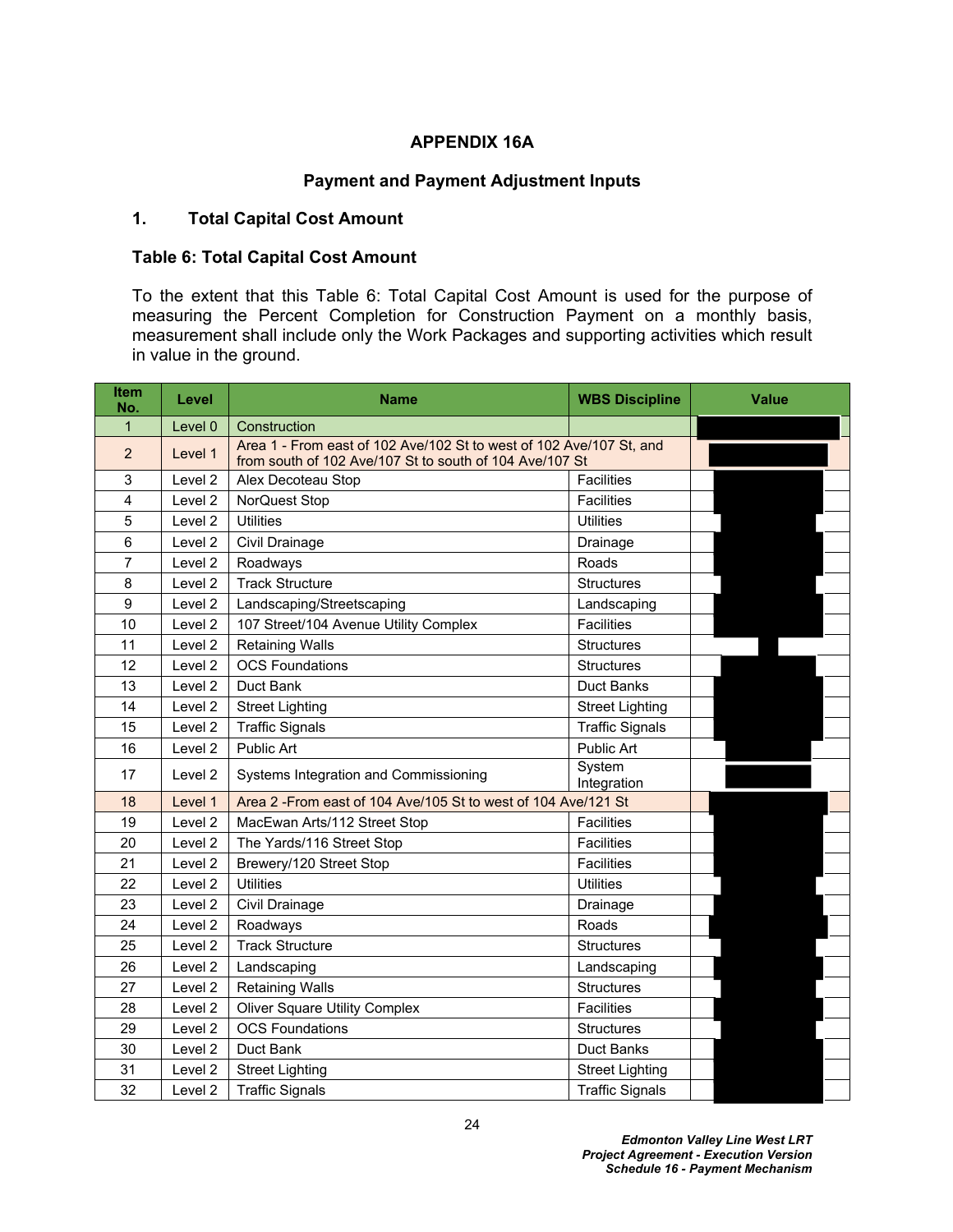| <b>Item</b><br>No. | Level              | <b>Name</b>                                                                                                                                              | <b>WBS Discipline</b>        | <b>Value</b> |
|--------------------|--------------------|----------------------------------------------------------------------------------------------------------------------------------------------------------|------------------------------|--------------|
| 33                 | Level 2            | <b>Public Art</b>                                                                                                                                        | Public Art                   |              |
| 34                 | Level 2            | Systems Integration and Commissioning                                                                                                                    | System<br>Integration        |              |
| 35                 | Level 1            | Area 3 - From west of 104 Ave/121 St to west of Stony Plain Rd./139 St                                                                                   |                              |              |
| 36                 | Level <sub>2</sub> | 124 Street Stop                                                                                                                                          | <b>Facilities</b>            |              |
| 37                 | Level 2            | Glenora Stop                                                                                                                                             | Facilities                   |              |
| 38                 | Level <sub>2</sub> | <b>Utilities</b>                                                                                                                                         | <b>Utilities</b>             |              |
| 39                 | Level 2            | Stony Plain Road Bridge                                                                                                                                  | <b>Structures</b>            |              |
| 40                 | Level 2            | Civil Drainage                                                                                                                                           | Drainage                     |              |
| 41                 | Level 2            | Roadways                                                                                                                                                 | Roads                        |              |
| 42                 | Level <sub>2</sub> | <b>Track Structure</b>                                                                                                                                   | <b>Structures</b>            |              |
| 43                 | Level <sub>2</sub> | Landscaping                                                                                                                                              | Landscaping                  |              |
| 44                 | Level 2            | 124 Street/104 Avenue Utility Complex                                                                                                                    | <b>Facilities</b>            |              |
| 45                 | Level 2            | Stony Plain Road/132 Street Utility Complex                                                                                                              | <b>Facilities</b>            |              |
| 46                 | Level 2            | <b>Retaining Walls</b>                                                                                                                                   | <b>Structures</b>            |              |
| 47                 | Level <sub>2</sub> | <b>OCS Foundations</b>                                                                                                                                   | <b>Structures</b>            |              |
| 48                 | Level <sub>2</sub> | Duct Bank                                                                                                                                                | <b>Duct Banks</b>            |              |
| 49                 | Level 2            | <b>Street Lighting</b>                                                                                                                                   | <b>Street Lighting</b>       |              |
| 50                 | Level 2            | <b>Traffic Signals</b>                                                                                                                                   | <b>Traffic Signals</b>       |              |
| 51                 | Level 2            | <b>Public Art</b>                                                                                                                                        | Public Art                   |              |
| 52                 | Level 2            | Systems Integration and Commissioning                                                                                                                    | System<br>Integration        |              |
| 53                 | Level 1            | Area 4 - From west of Stony Plain Rd./139 St to west of Stony Plain<br>Rd./156 St, and from north of Stony Plain Rd./156 St to north of 156<br>St/99 Ave |                              |              |
| 54                 | Level 2            | Grovenor/142 Street Stop                                                                                                                                 | Facilities                   |              |
| 55                 | Level 2            | Stony Plain Road/149 Street Stop                                                                                                                         | <b>Facilities</b>            |              |
| 56                 | Level 2            | Jasper Place Stop                                                                                                                                        | <b>Facilities</b>            |              |
| 57                 | Level 2            | <b>Utilities</b>                                                                                                                                         | <b>Utilities</b>             |              |
| 58                 | Level 2            | Civil Drainage                                                                                                                                           | Drainage                     |              |
| 59                 | Level 2            | Roadways                                                                                                                                                 | Roads                        |              |
| 60                 | Level 2            | <b>Track Structure</b>                                                                                                                                   | <b>Structures</b>            |              |
| 61                 | Level 2            | Landscaping/Streetscaping                                                                                                                                | Landscaping                  |              |
| 62                 | Level 2            | <b>Retaining Walls</b>                                                                                                                                   | <b>Structures</b>            |              |
| 63                 | Level 2            | Stony Plain Road/144 Street Utility Complex                                                                                                              | Facilities                   |              |
| 64                 | Level 2            | 100A Avenue/156 Street Utility Complex                                                                                                                   | Facilities                   |              |
| 65                 | Level 2            | <b>OCS Foundations</b>                                                                                                                                   | <b>Structures</b>            |              |
| 66                 | Level 2            | Duct Bank                                                                                                                                                | Duct Banks                   |              |
| 67                 | Level 2            | <b>Street Lighting</b>                                                                                                                                   | <b>Street Lighting</b>       |              |
| 68                 | Level 2            | <b>Traffic Signals</b>                                                                                                                                   | <b>Traffic Signals</b>       |              |
| 69                 | Level 2            | Public Art                                                                                                                                               | Public Art                   |              |
| 70                 | Level 2            | Systems Integration and Commissioning                                                                                                                    | <b>System</b><br>Integration |              |
| 71                 | Level 1            | Area 5 - From north of 156 St/99 Ave to south of Meadowlark Rd, and<br>from east of Meadowlark Rd to east of 87 Ave/163 St                               |                              |              |
| 72                 | Level 2            | Glenwood/Sherwood Stop                                                                                                                                   | Facilities                   |              |
| 73                 | Level 2            | Meadowlark Stop                                                                                                                                          | Facilities                   |              |
| $74\,$             | Level 2            | <b>Utilities</b>                                                                                                                                         | <b>Utilities</b>             |              |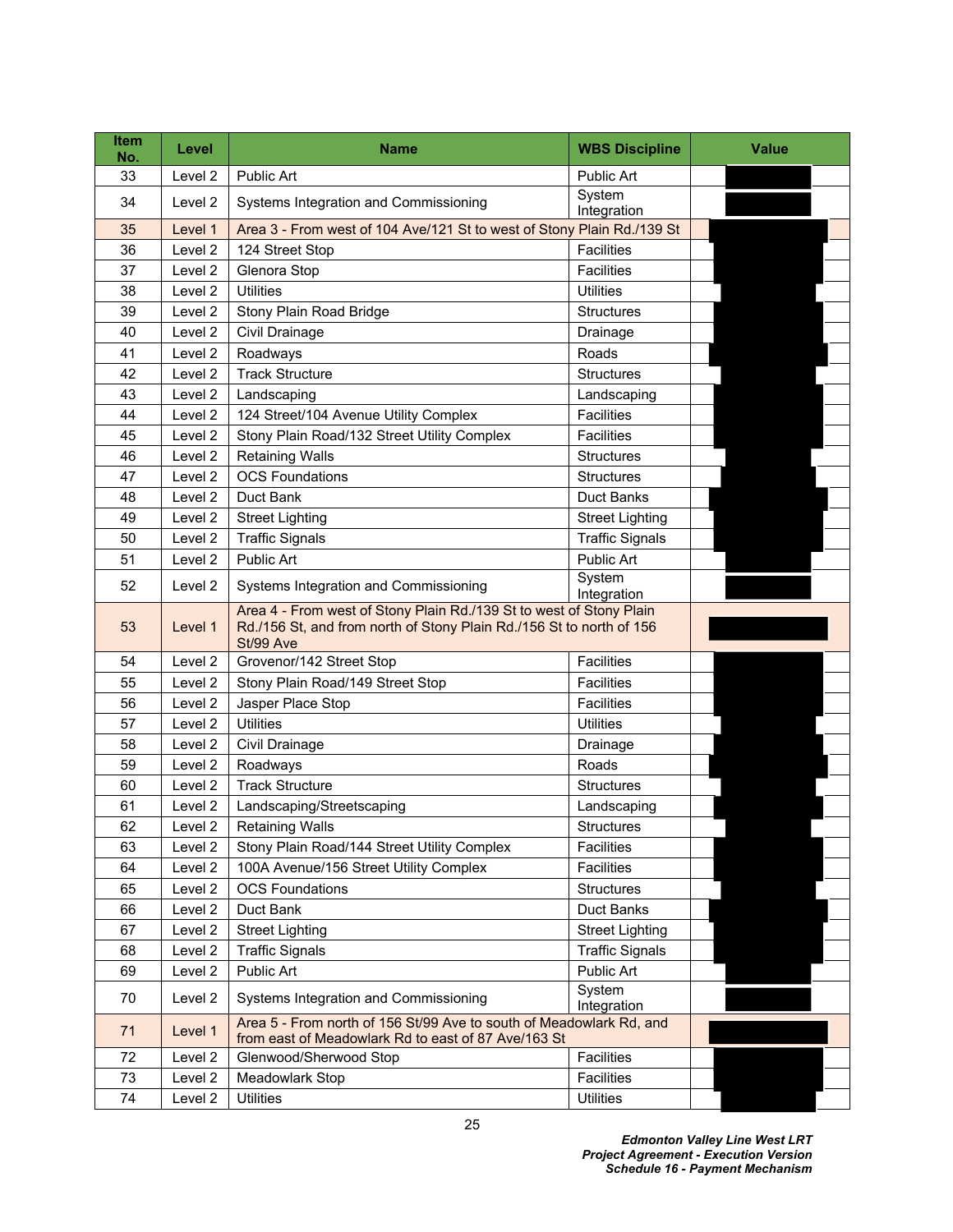| <b>Item</b><br>No. | Level              | Name                                                    | <b>WBS Discipline</b>  | Value |
|--------------------|--------------------|---------------------------------------------------------|------------------------|-------|
| 75                 | Level 2            | Civil Drainage                                          | Drainage               |       |
| 76                 | Level 2            | Roadways                                                | Roads                  |       |
| 77                 | Level <sub>2</sub> | <b>Track Structure</b>                                  | <b>Structures</b>      |       |
| 78                 | Level 2            | Landscaping                                             | Landscaping            |       |
| 79                 | Level 2            | <b>Retaining Walls</b>                                  | <b>Structures</b>      |       |
| 80                 | Level 2            | 156 Street/94 Avenue Utility Complex                    | <b>Facilities</b>      |       |
| 81                 | Level 2            | 89 Ave/Meadowlark Road Utility Complex                  | <b>Facilities</b>      |       |
| 82                 | Level <sub>2</sub> | <b>OCS Foundations</b>                                  | <b>Structures</b>      |       |
| 83                 | Level 2            | Duct Bank                                               | <b>Duct Banks</b>      |       |
| 84                 | Level <sub>2</sub> | <b>Street Lighting</b>                                  | <b>Street Lighting</b> |       |
| 85                 | Level 2            | <b>Traffic Signals</b>                                  | <b>Traffic Signals</b> |       |
| 86                 | Level 2            | Public Art                                              | <b>Public Art</b>      |       |
| 87                 | Level 2            | Systems Integration and Commissioning                   | System<br>Integration  |       |
| 88                 | Level 1            | Area 6 - From east of 87 Ave/163 St to 87 Ave/TUC       |                        |       |
| 89                 | Level <sub>2</sub> | Misericordia Station                                    | <b>Facilities</b>      |       |
| 90                 | Level <sub>2</sub> | <b>West Edmonton Mall Station</b>                       | <b>Facilities</b>      |       |
| 91                 | Level 2            | Aldergrove/Belmead Stop                                 | <b>Facilities</b>      |       |
| 92                 | Level 2            | West Edmonton Mall Transit Centre                       | Roads                  |       |
| 93                 | Level 2            | <b>Utilities</b>                                        | <b>Utilities</b>       |       |
| 94                 | Level 2            | 87 Avenue Elevated Guideway                             | <b>Structures</b>      |       |
| 95                 | Level 2            | Civil Drainage                                          | Drainage               |       |
| 96                 | Level 2            | Roadways                                                | Roads                  |       |
| 97                 | Level <sub>2</sub> | <b>Track Structure</b>                                  | <b>Structures</b>      |       |
| 98                 | Level 2            | Landscaping                                             | Landscaping            |       |
| 99                 | Level 2            | <b>Retaining Walls</b>                                  | <b>Structures</b>      |       |
| 100                | Level 2            | 87 Avenue/165 Street Utility Complex                    | <b>Facilities</b>      |       |
| 101                | Level 2            | 87 Avenue/182 St Utility Complex                        | <b>Facilities</b>      |       |
| 102                | Level <sub>2</sub> | 87 Avenue/190 Street Utility Complex                    | <b>Facilities</b>      |       |
| 103                | Level <sub>2</sub> | <b>OCS Foundations</b>                                  | <b>Structures</b>      |       |
| 104                | Level 2            | Duct Bank                                               | <b>Duct Banks</b>      |       |
| 105                | Level 2            | <b>Street Lighting</b>                                  | <b>Street Lighting</b> |       |
| 106                | Level 2            | <b>Traffic Signals</b>                                  | <b>Traffic Signals</b> |       |
| 107                | Level 2            | Public Art                                              | Public Art             |       |
| 108                | Level 2            | Systems Integration and Commissioning                   | System<br>Integration  |       |
| 109                | Level 1            | Area 7 - From east TUC boundary to west TUC<br>boundary |                        |       |
| 110                | Level 2            | <b>Utilities</b>                                        | <b>Utilities</b>       |       |
| 111                | Level 2            | Anthony Henday Drive LRT Bridge                         | <b>Structures</b>      |       |
| 112                | Level 2            | Civil Drainage                                          | Drainage               |       |
| 113                | Level 2            | Roadways                                                | Roads                  |       |
| 114                | Level 2            | <b>Track Structure</b>                                  | <b>Structures</b>      |       |
| 115                | Level 2            | Landscaping                                             | Landscaping            |       |
| 116                | Level 2            | <b>Retaining Walls</b>                                  | <b>Structures</b>      |       |
| 117                | Level 2            | <b>OCS Foundations</b>                                  | <b>Structures</b>      |       |
| 118                | Level 2            | Duct Bank                                               | Duct Banks             |       |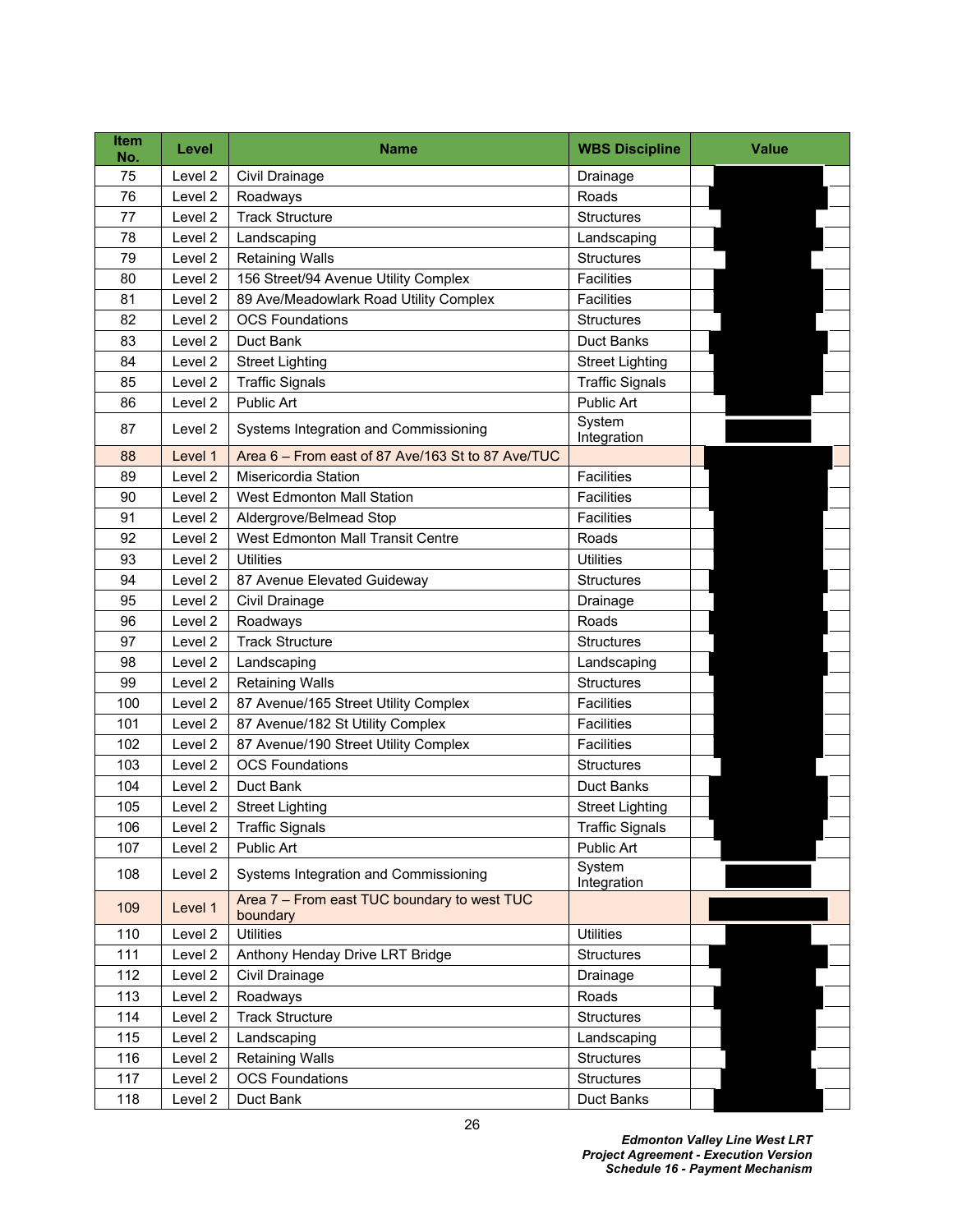| <b>Item</b><br>No. | Level              | <b>Name</b>                                                                                                      | <b>WBS Discipline</b>  | <b>Value</b> |
|--------------------|--------------------|------------------------------------------------------------------------------------------------------------------|------------------------|--------------|
| 119                | Level 2            | <b>Street Lighting</b>                                                                                           | <b>Street Lighting</b> |              |
| 120                | Level <sub>2</sub> | <b>Traffic Signals</b>                                                                                           | <b>Traffic Signals</b> |              |
| 121                | Level 2            | Systems Integration and Commissioning                                                                            | System<br>Integration  |              |
| 122                | Level 1            | Area 8 - From west TUC boundary to west of Webber Greens<br>Drive/Park and Ride Access Road and Lewis Farms Site |                        |              |
| 123                | Level 2            | Lewis Farms Stop                                                                                                 | <b>Facilities</b>      |              |
| 124                | Level 2            | Lewis Farms Park and Ride                                                                                        | Roads                  |              |
| 125                | Level 2            | Roadways                                                                                                         | Roads                  |              |
| 126                | Level 2            | Civil Drainage                                                                                                   | Drainage               |              |
| 127                | Level 2            | <b>Track Structure</b>                                                                                           | <b>Structures</b>      |              |
| 128                | Level 2            | Yard and Track Works                                                                                             | <b>Track Alignment</b> |              |
| 129                | Level 2            | Lewis Farms Storage Facility                                                                                     | <b>Facilities</b>      |              |
| 130                | Level 2            | <b>Utilities</b>                                                                                                 | <b>Utilities</b>       |              |
| 131                | Level 2            | Landscaping                                                                                                      | Landscaping            |              |
| 132                | Level 2            | <b>Retaining Walls</b>                                                                                           | <b>Structures</b>      |              |
| 133                | Level 2            | <b>OCS Foundations</b>                                                                                           | <b>Structures</b>      |              |
| 134                | Level 2            | <b>OCS</b>                                                                                                       | <b>OCS</b>             |              |
| 135                | Level 2            | Duct Bank                                                                                                        | Duct Banks             |              |
| 136                | Level 2            | <b>Street Lighting</b>                                                                                           | <b>Street Lighting</b> |              |
| 137                | Level 2            | <b>Traffic Signals</b>                                                                                           | <b>Street Lighting</b> |              |
| 138                | Level 2            | Public Art                                                                                                       | Public Art             |              |
| 139                | Level 2            | Systems Integration and Commissioning                                                                            | System<br>Integration  |              |
| 140                | Level 1            | Area 9 - Gerry Wright OMF Stage 2                                                                                |                        |              |
| 141                | Level 2            | <b>Track Structure</b>                                                                                           | <b>Structures</b>      |              |
| 142                | Level 2            | Yard and Track Works                                                                                             | <b>Track Alignment</b> |              |
| 143                | Level 2            | Gerry Wright OMF Building B and Equipment                                                                        | <b>Facilities</b>      |              |
| 144                | Level 2            | Roadways                                                                                                         | Roads                  |              |
| 145                | Level 2            | Civil Drainage                                                                                                   | Drainage               |              |
| 146                | Level 2            | <b>Utilities</b>                                                                                                 | <b>Utilities</b>       |              |
| 147                | Level 2            | Landscaping                                                                                                      | Landscaping            |              |
| 148                | Level 2            | <b>Retaining Walls</b>                                                                                           | <b>Structures</b>      |              |
| 149                | Level 2            | <b>OCS Foundations</b>                                                                                           | Structures             |              |
| 150                | Level 2            | <b>OCS</b>                                                                                                       | <b>OCS</b>             |              |
| 151                | Level 2            | Duct Bank                                                                                                        | Duct Banks             |              |
| 152                | Level 2            | Public Art                                                                                                       | Public Art             |              |
| 153                | Level 2            | Systems Integration and Commissioning                                                                            | System<br>Integration  |              |
| 154                | Level 1            | Area 10 - Alignment Wide Scope                                                                                   |                        |              |
| 155                | Level 2            | <b>Signaling System</b>                                                                                          | <b>Train Signals</b>   |              |
| 156                | Level 2            | <b>Communications Systems</b>                                                                                    | Communications         |              |
| 157                | Level 2            | Traction Power Substation Supply and Distribution                                                                | <b>Traction Power</b>  |              |
| 158                | Level 2            | Stray current, EMI, Noise Vibration mitigation line<br>wide                                                      | <b>Stray Current</b>   |              |
| 159                | Level 2            | OCS Line Wide                                                                                                    | <b>OCS</b>             |              |
| 160                | Level 2            | Integrated Testing and Commissioning                                                                             | System<br>Integration  |              |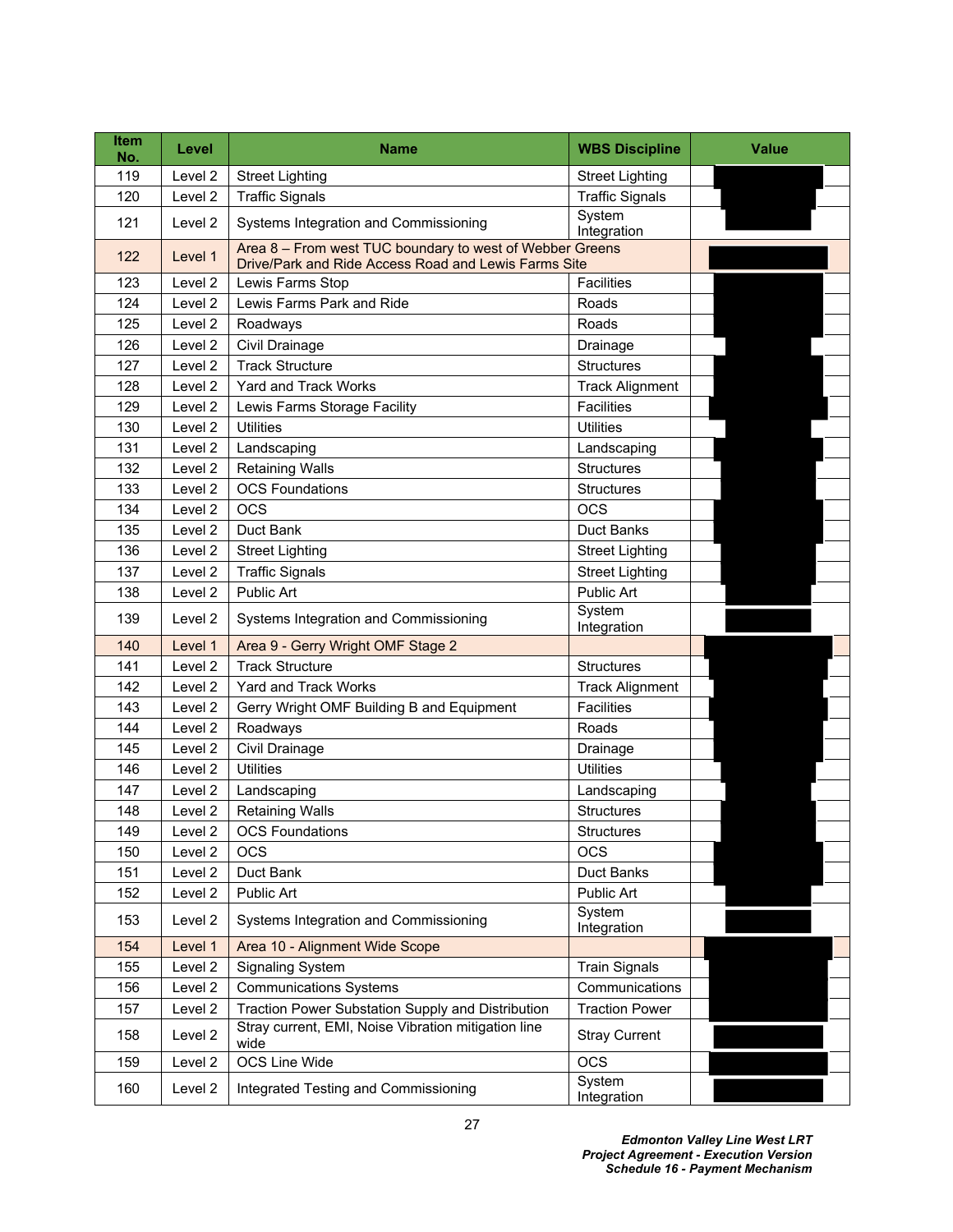| <b>Item</b><br>No. | Level        | <b>Name</b>                                                    | <b>WBS Discipline</b>  | <b>Value</b> |
|--------------------|--------------|----------------------------------------------------------------|------------------------|--------------|
| 161                | Level 2      | Mainline Track Alignment                                       | <b>Track Alignment</b> |              |
| 162                | Level 2      | <b>Spare Parts</b>                                             | System<br>Integration  |              |
| 163                | Level 2      | Environmental                                                  | Environmental          |              |
| 164                | Level 2      | <b>Operations Plan</b>                                         | Operations             |              |
| 165                | Level 0      | Management, Engineering, and Overhead                          |                        |              |
| 166                | Level 1      | <b>Project Management</b>                                      | Project<br>Management  |              |
| 167                | Level 1      | Design/Engineering                                             | Project<br>Management  |              |
| 168                | Level 2      | Civil                                                          | Project<br>Management  |              |
| 169                | Level 2      | Systems                                                        | Project<br>Management  |              |
| 170                | Level 2      | <b>Structures</b>                                              | Project<br>Management  |              |
| 171                | Level 2      | <b>SUI/Facilities</b>                                          | Project<br>Management  |              |
| 172                | Level 1      | <b>Construction Management</b>                                 | Project<br>Management  |              |
| 173                | Level 1      | Professional Advisory Services (Legal/Financial)               | n/a                    |              |
| 174                | Level 1      | <b>Communications and Public Engagement</b>                    | Communications         |              |
| 175                | Level 1      | Offices                                                        | n/a                    |              |
| 176                | Level 1      | <b>SPV Staff and Operations Costs</b>                          | n/a                    |              |
| 177                | Level 1      | <b>Proposal Phase Costs</b>                                    | n/a                    |              |
| 178                | Level 1      | <b>Construction Independent Certifier Fees</b>                 | n/a                    |              |
| 179                | Level 1      | <b>Performance Demonstration Independent Certifier</b><br>Fees | n/a                    |              |
| 180                | Level 0      | <b>Financing Related Costs</b>                                 |                        |              |
| 181                | Level 1      | <b>Upfront Fees and Charges</b>                                | n/a                    |              |
| 182                | Level 1      | Interest expenses                                              | n/a                    |              |
| 183                | <b>Total</b> | <b>Total Capital Cost Amount</b>                               |                        |              |

# **2. Construction Payment Adjustment**

## <span id="page-29-0"></span>**Table 7: Valued Items**

| <b>Items from Financial Offer Form b:</b><br><b>Table 2 Valued Items</b> | Value (\$)      |
|--------------------------------------------------------------------------|-----------------|
| <b>Column A</b>                                                          | <b>Column B</b> |
| Target Lane Closure cost for Lane Closure Condition 1                    |                 |
| Target Lane Closure cost for Lane Closure Condition 2                    |                 |
| Target Lane Closure cost for Lane Closure Condition 3                    |                 |
| Target Lane Closure cost for Lane Closure Condition 4                    |                 |
| Target Lane Closure cost for Lane Closure Condition 5                    |                 |
| Target Lane Closure cost for Lane Closure Condition 6                    |                 |
| Target Lane Closure cost for Lane Closure Condition 7                    |                 |
| Target Lane Closure cost for Lane Closure Condition 8                    |                 |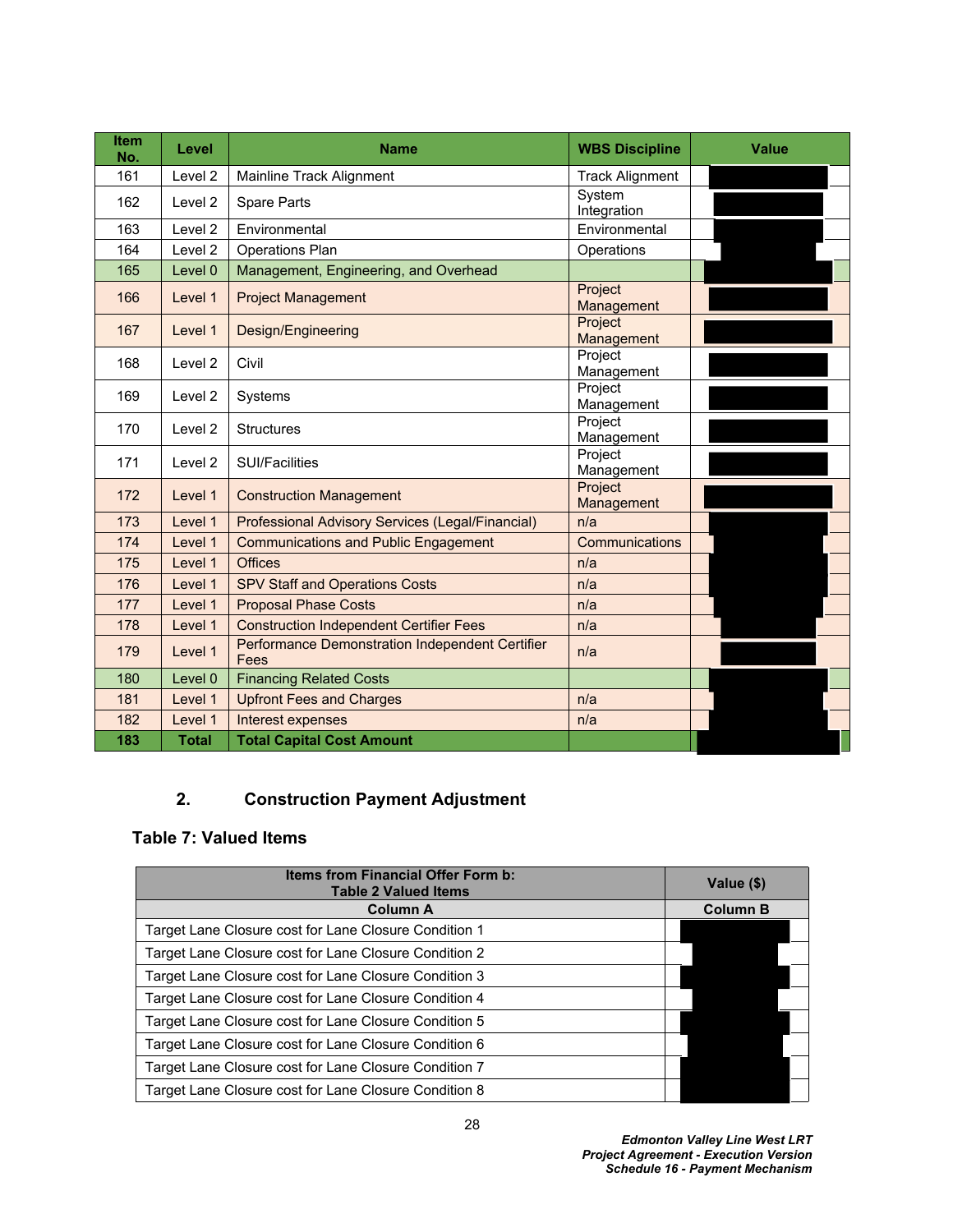| Items from Financial Offer Form b:<br><b>Table 2 Valued Items</b>                                                                                            | Value (\$)      |
|--------------------------------------------------------------------------------------------------------------------------------------------------------------|-----------------|
| <b>Column A</b>                                                                                                                                              | <b>Column B</b> |
| Target Lane Closure cost for Lane Closure Condition 9                                                                                                        |                 |
| Target Lane Closure cost for Lane Closure Condition 10                                                                                                       |                 |
| Target Lane Closure cost for Lane Closure Condition 11                                                                                                       |                 |
| Target Lane Closure cost for Lane Closure Condition 12                                                                                                       |                 |
| Target Lane Closure cost for Lane Closure Condition 13                                                                                                       |                 |
| Target Lane Closure cost for Lane Closure Condition 14                                                                                                       |                 |
| Target Lane Closure cost for Lane Closure Condition 15                                                                                                       |                 |
| Target Lane Closure Costs (sum of the Target Lane Closure costs for Lane<br><b>Closure Condition)</b>                                                        |                 |
| Target Transit Impact Costs for 104 Ave (107 to 121 St) Condition 1                                                                                          |                 |
| Target Transit Impact Costs for 104 Ave (121 to 124 St) Condition 2                                                                                          |                 |
| Target Transit Impact Costs for Stony Plain Rd (124 to 142 St) Condition 3                                                                                   |                 |
| Target Transit Impact Costs for Stony Plain Rd (142 to 149 St) Condition 4                                                                                   |                 |
|                                                                                                                                                              |                 |
| Target Transit Impact Costs for Stony Plain Rd (149 to 156 St) Condition 5<br>Target Transit Impact Costs for 156 St and Meadowlark Rd. (Stony Plain Road to |                 |
| 87 Ave) Condition 6                                                                                                                                          |                 |
| Target Transit Impact Costs for 87 Ave (Meadowlark to 170 St) Condition 7                                                                                    |                 |
| Target Transit Impact Costs for 87 Ave (170 St to 178 St) Condition 8                                                                                        |                 |
| Target Transit Impact Costs for 87 Ave (178 St to TUC) Condition 9                                                                                           |                 |
| Target Transit Impact Costs for 87 Ave (TUC to Lewis Farms Transit Center)<br>Condition 10                                                                   |                 |
| Target Transit Closure Costs for 104 Ave (121 St to 124 St) Condition 1                                                                                      |                 |
| Target Transit Closure Costs for Stony Plain Rd (124 St to 142 St) Condition 2                                                                               |                 |
| Target Transit Closure Costs for Stony Plain Rd (142 St to 149 St) Condition 3                                                                               |                 |
| Target Transit Closure Costs for Stony Plain Rd (149 St to 156 St) Condition 4                                                                               |                 |
| Target Transit Closure Costs for 156 St and Meadowlark Rd. (Stony Plain Rd to<br>87 Ave) Condition 5                                                         |                 |
| Target Transit Impact Costs (sum of Transit Impact Costs by Transit Impact<br><b>Road Segment)</b>                                                           |                 |
| <b>Target Tree Compensation Value</b>                                                                                                                        |                 |
| <b>Target Tree Compensation Value</b>                                                                                                                        |                 |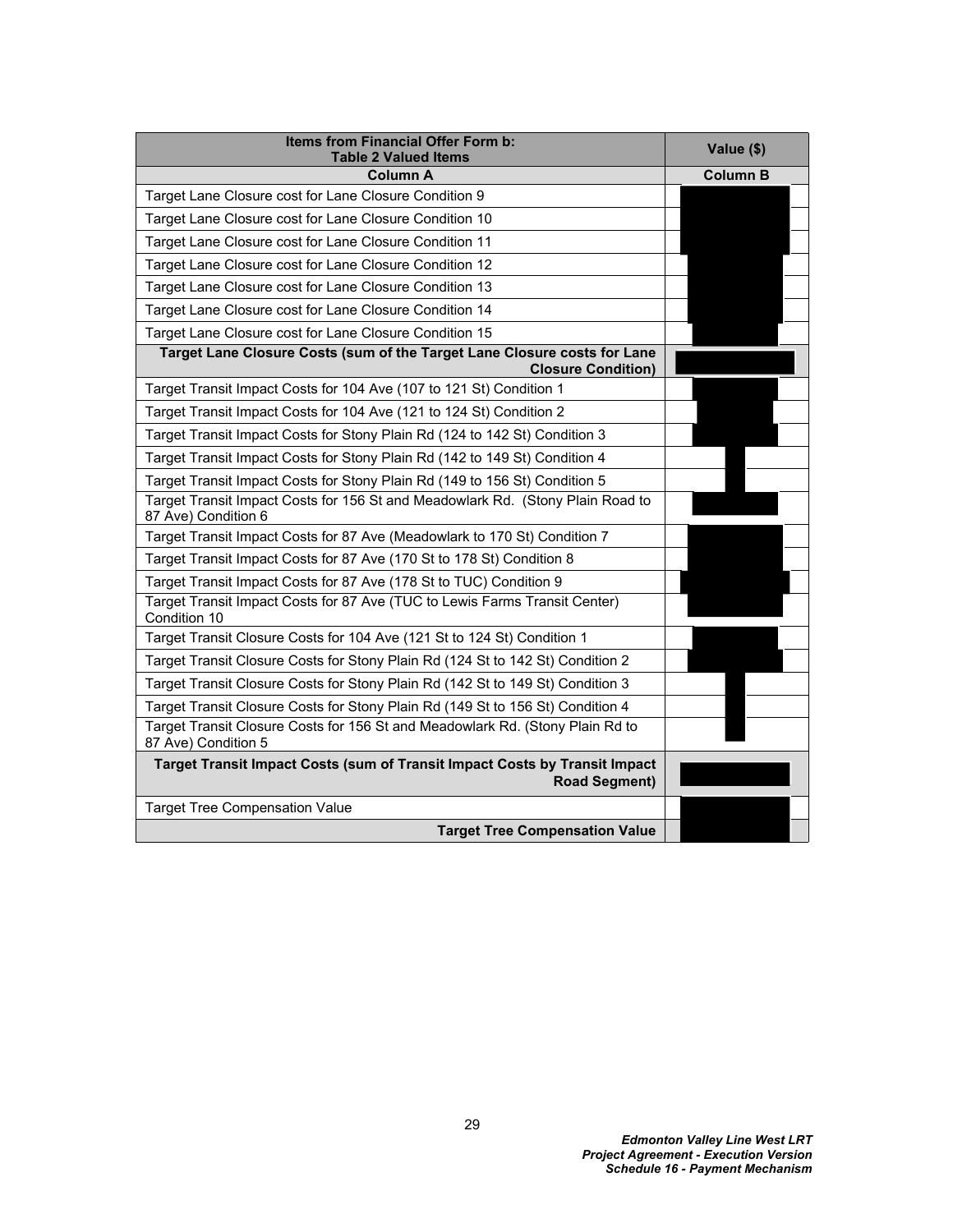#### **APPENDIX 16B**

#### **Non-Performance Event Payment Adjustments**

[Table 8](#page-32-0) sets out the various attributes that facilitate the calculation of the NPE Payment Adjustments. There are a number of mechanics associated Table 8, represented by the various columns in the table, as follows:

- a) "NPE Ref #" is a sequential count of the various unique NPE occurrences, representative of (i) in NPE Payment Adjustment formula in Section 2.7;
- b) "NPE Description" includes a description of the NPE occurrence, which if it manifests, will trigger the NPE Payment Adjustment;
- c) "Sch. Ref" refers to the particular Agreement Schedule and "Sch. Sec" to the particular clause within said Schedule, to which the NPE is related. The NPE and the particular Schedule Section should be considered together.
- d) "Rate" refers to the daily NPE Payment Adjustment Rate applicable to a particular NPE occurrence, as applied in the NPE Payment Adjustment formula in Section 2.7.
- e) "Allocation Trigger" refers to how a particular NPE is allocated and/or when it is allocated following the occurrence of the NPE.
- f) "Rectification Timeframe" refers to the timeframe for which rectification of the NPE must be achieved. Failure to rectify the NPE within the rectification timeframe will result in the reapplication of the NPE Payment Adjustment following the last day of the rectification timeframe.
- g) "Rectification Action" refers to the desired action to be taken by Project Co to rectify or alleviate the applicable NPE, which needs to be taken to suspend the applicable NPE Payment Adjustment.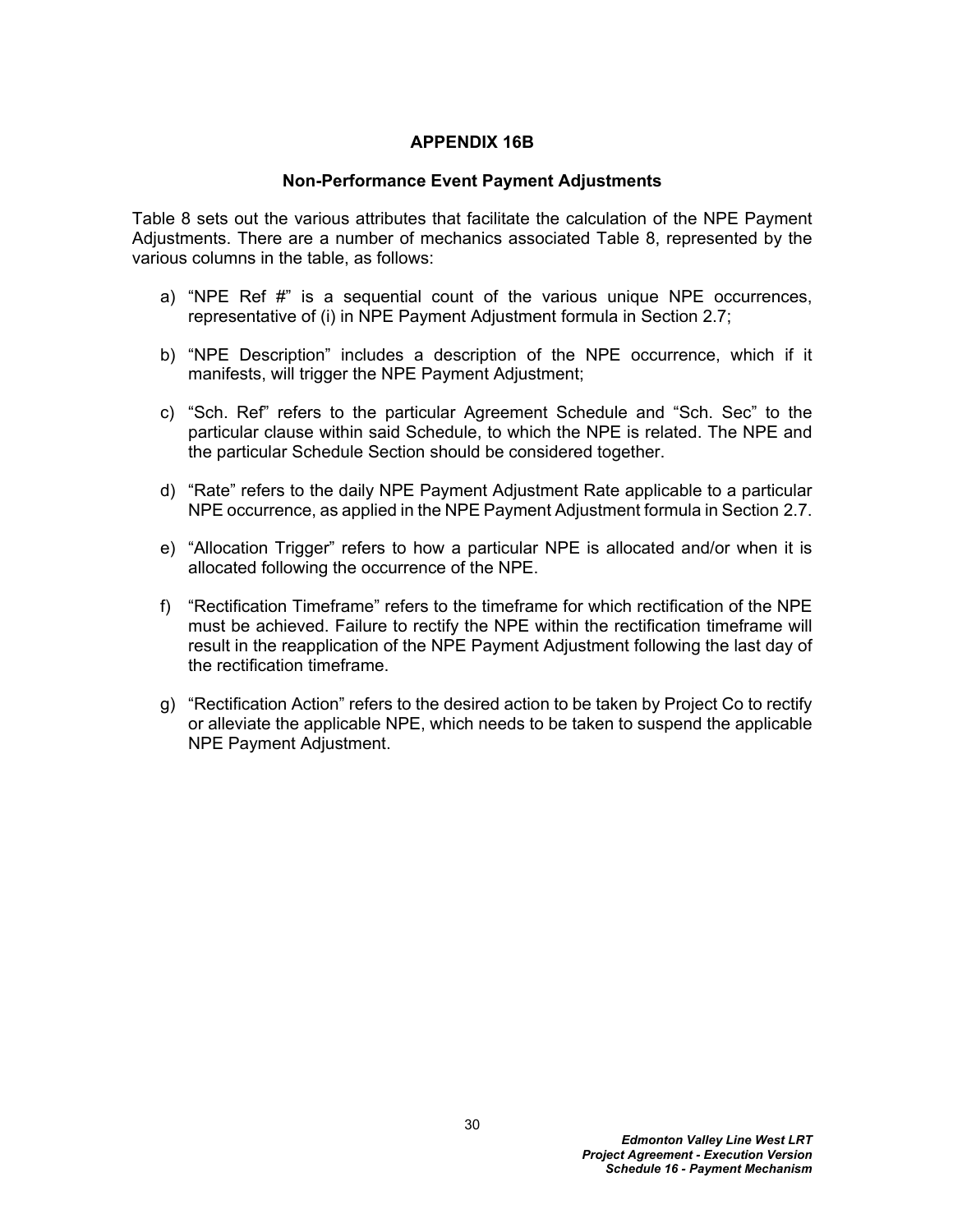# **Table 8: Non-Performance Events**

<span id="page-32-0"></span>

| <b>NPE</b><br>Ref#<br>(i) | <b>NPE Description</b>                                                                                                                                                                                                                                                                                                                                                                                                                                                                                                                                                                                                                                                                                                                                                                                                                                                                                    | Sch.<br><b>Ref</b> | Sch.<br><b>Sec</b> | Rate    | <b>Allocation Trigger</b>                                                                                                              | <b>Rectification Timeframe</b>                        | <b>Rectification Action</b>                                                                                                                                                                        |
|---------------------------|-----------------------------------------------------------------------------------------------------------------------------------------------------------------------------------------------------------------------------------------------------------------------------------------------------------------------------------------------------------------------------------------------------------------------------------------------------------------------------------------------------------------------------------------------------------------------------------------------------------------------------------------------------------------------------------------------------------------------------------------------------------------------------------------------------------------------------------------------------------------------------------------------------------|--------------------|--------------------|---------|----------------------------------------------------------------------------------------------------------------------------------------|-------------------------------------------------------|----------------------------------------------------------------------------------------------------------------------------------------------------------------------------------------------------|
| 1.                        | Failure to provide Submittals required to be<br>provided by a specific due date under this<br>Agreement or in reference to or relative to a due<br>date required under this Agreement. For greater<br>certainty, this does not apply to design Submittals<br>which do not have a specific due date required<br>under this Agreement.                                                                                                                                                                                                                                                                                                                                                                                                                                                                                                                                                                      | $\overline{c}$     | 1.1                | \$1,000 | On the day following the<br>end of the allowance<br>period.                                                                            | Each 7 days following the<br>allocation trigger date. | Day after the Submittal<br>has been received.                                                                                                                                                      |
| 2.                        | Implementing or permitting the implementation of<br>any activity which is the subject of a Submittal prior<br>to the applicable Submittal being endorsed<br>Accepted, deemed Accepted or Observations<br>where no remaining compliance issues remain on<br>the ROCO related to the activity, in the City's<br>judgement acting reasonably. For greater<br>certainty:<br>(a) this does not apply where a Submittal has been<br>deemed endorsed Accepted and the City<br>subsequently revises the endorsement<br>assigned to such Submittal; and,<br>(b) Project Co may proceed at risk after<br>submission of Submittal in accordance with<br>Schedule 2 and<br>prior<br>to<br>receiving<br>endorsement; however, the NPE will apply<br>from start of the activity if within the Review<br>Period the Submittal is endorsed Rejected or<br>Observations with non-compliances applicable<br>to the activity | $\overline{2}$     | 2.2,               | \$1,000 | On the day following the<br>implementation of an<br>applicable activity -<br>whether reported by<br>Project Co or observed by<br>City. | Each day following the<br>allocation trigger.         | Day after activity stops or<br>Submittal has been<br>Accepted, deemed<br>Accepted, or related<br>compliance issues have<br>been acknowledged in<br>writing by the City as<br>resolved in the ROCO. |
| 3.                        | Failure to submit a compliant Baseline<br>Construction Schedule, in accordance with the<br>Project Requirements, within 270 days after the<br>Effective Date.                                                                                                                                                                                                                                                                                                                                                                                                                                                                                                                                                                                                                                                                                                                                             | 3                  | 2.1(b)             | \$1,000 | On the day following the<br>end of the applicable<br>allowance period.                                                                 | Each day following the<br>allocation trigger date.    | Day after Submittal has<br>been Accepted or<br>deemed Accepted.                                                                                                                                    |
| 4.                        | Failure to submit a compliant Schedule Update, in<br>accordance with Project Requirements.                                                                                                                                                                                                                                                                                                                                                                                                                                                                                                                                                                                                                                                                                                                                                                                                                | 3                  | 4.1                | \$1,000 | On the day following the<br>end of the applicable due<br>date.                                                                         | Each day following the<br>allocation trigger date.    | Day after Schedule<br>Update has been<br>received or when the<br>subsequent months<br>Schedule Update has<br>been received.                                                                        |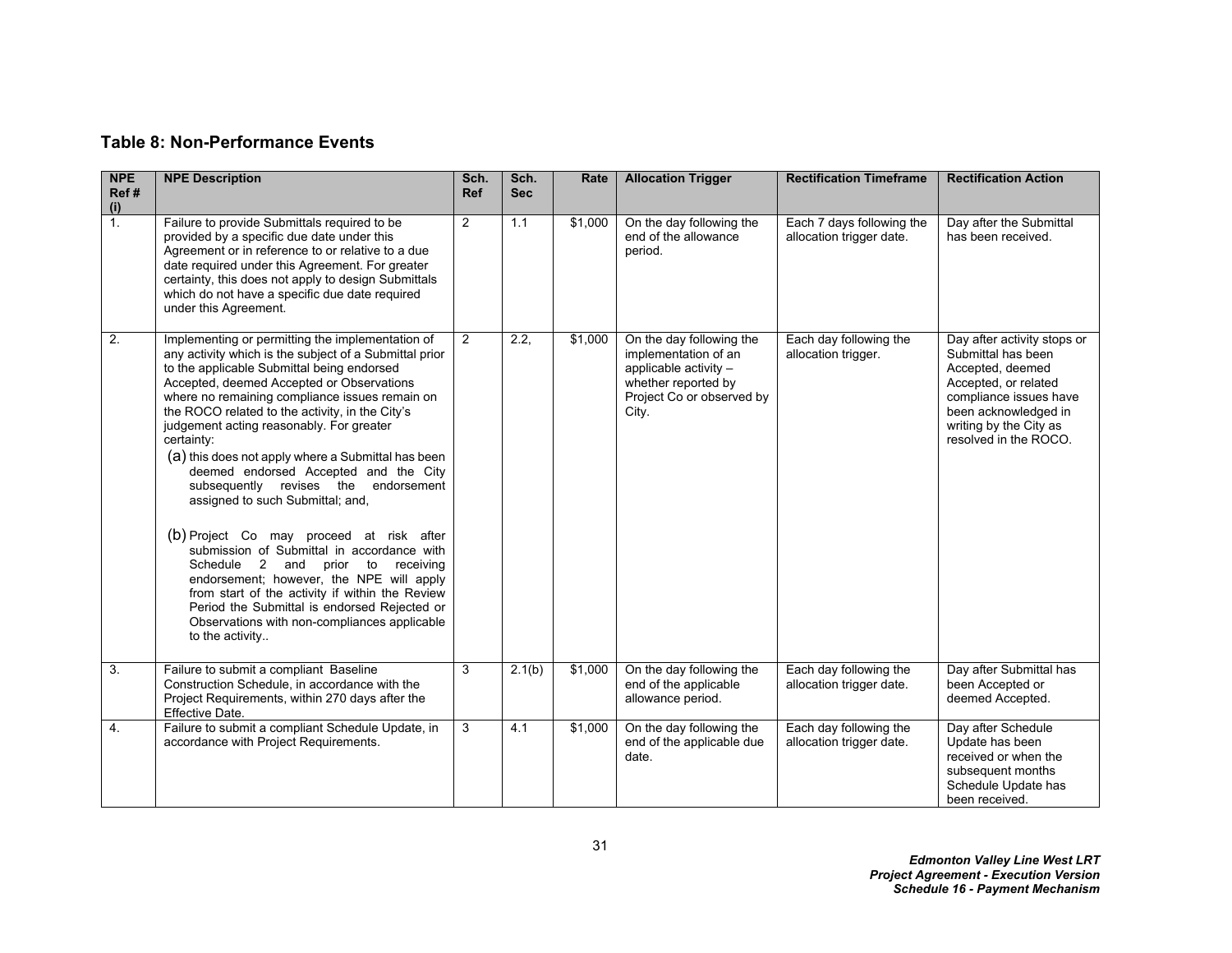| <b>NPE</b><br>Ref#<br>(i) | <b>NPE Description</b>                                                                                                                                                                                                                                                                   | Sch.<br><b>Ref</b>      | Sch.<br><b>Sec</b>                 | Rate    | <b>Allocation Trigger</b>                                                                                                                         | <b>Rectification Timeframe</b>                                                                                          | <b>Rectification Action</b>                                                                                                                                                                      |
|---------------------------|------------------------------------------------------------------------------------------------------------------------------------------------------------------------------------------------------------------------------------------------------------------------------------------|-------------------------|------------------------------------|---------|---------------------------------------------------------------------------------------------------------------------------------------------------|-------------------------------------------------------------------------------------------------------------------------|--------------------------------------------------------------------------------------------------------------------------------------------------------------------------------------------------|
| $\overline{5}$ .          | Failure to provide a Recovery Schedule by the due<br>date pursuant to Section 5.1 [Recovery Schedule]<br>of Schedule 3 [Construction Schedule].                                                                                                                                          | 3                       | 5.1                                | \$5,000 | On the day following the<br>end of the applicable<br>allowance period.                                                                            | Each day following the<br>allocation trigger date.                                                                      | Day after Recovery<br>Schedule has been<br>submitted.                                                                                                                                            |
| 6.                        | Failure to submit a fully compliant Recovery<br>Schedule within 60 days of submitting a Recovery<br>Schedule pursuant to Section 5 [Recovery<br>Schedule] of Schedule 3 [Construction Schedule].                                                                                         | $\overline{3}$          | 5.3                                | \$5,000 | On the day following the<br>end of the applicable<br>allowance period.                                                                            | Each day following the<br>allocation trigger date.                                                                      | Day after Recovery<br>Schedule has been<br>Accepted or deemed<br>Accepted.                                                                                                                       |
| 7 <sub>1</sub>            | Failure to provide on each anniversary of<br>Commercial Close, the annual report to the City on<br>the implementation of the Community Employment<br>Benefits Plan pursuant to Section 4.6 [Community<br>Employment Benefits Plan] of Schedule 4 [Design<br>and Construction Protocols]. | $\overline{\mathbf{A}}$ | 4.6<br>(d)                         | \$1,000 | On the day following the<br>end of the applicable due<br>date.                                                                                    | Each 7 days following the<br>allocation trigger date.                                                                   | Day after Submittal has<br>been submitted.                                                                                                                                                       |
| 8.                        | Failure to comply with the Design Management<br>Plan pursuant to Section 6.4.1 (b), (f), (h), (j), (l)<br>and (n) of Schedule 4 [Design and Construction<br>Protocols].                                                                                                                  | 4                       | 6.4.3                              | \$500   | On the day following the<br>end of the applicable<br>allowance period.                                                                            | Application of NPE per<br>allocation trigger date<br>only.                                                              | Not applicable: non-<br>rectifiable event.                                                                                                                                                       |
| 9.                        | Failure to install required temporary fences and<br>complete construction of the replacement Property<br>Fence or Noise Attenuation Walls in accordance<br>with the Project Requirements.                                                                                                | 5                       | $1 -$<br>2.1.6<br>and<br>$1 - 2.2$ | \$500   | On the day following the<br>end of the applicable<br>allowance period.                                                                            | Each day following the<br>allocation trigger date.                                                                      | Day after required<br>temporary fences or<br>replacement Property<br>Fence is installed.                                                                                                         |
| 10.                       | For each separate parking stall that is not available<br>below the minimum of 200 parking stalls at Lewis<br>Farms Park and Ride.                                                                                                                                                        | 5                       | $1 -$<br>3.1.3<br>(C)              | \$500   | On the day after one or<br>more parking stalls is not<br>available for use by the<br>public and the minimum<br>requirements is not<br>maintained. | Each day following the<br>allocation trigger date.                                                                      | Day after the minimum<br>200 parking stalls<br>requirement are restored.                                                                                                                         |
| 11.                       | For each Transportation Closure or modification to<br>traffic signals without an Accepted TAR.                                                                                                                                                                                           | 5                       | $1 -$<br>4.2.2<br>(D)              | \$1,000 | On the day of the<br>implementation of the<br>closure.                                                                                            | Each 6-hour period that<br>traffic lane, vehicular<br>route, bicycle route, or<br>pedestrian route is not<br>available. | Immediately following the<br>6-hour period in which<br>traffic lane, vehicular<br>route, bicycle route, or<br>pedestrian route<br>Availability is restored or<br>an Accepted TAR is<br>received. |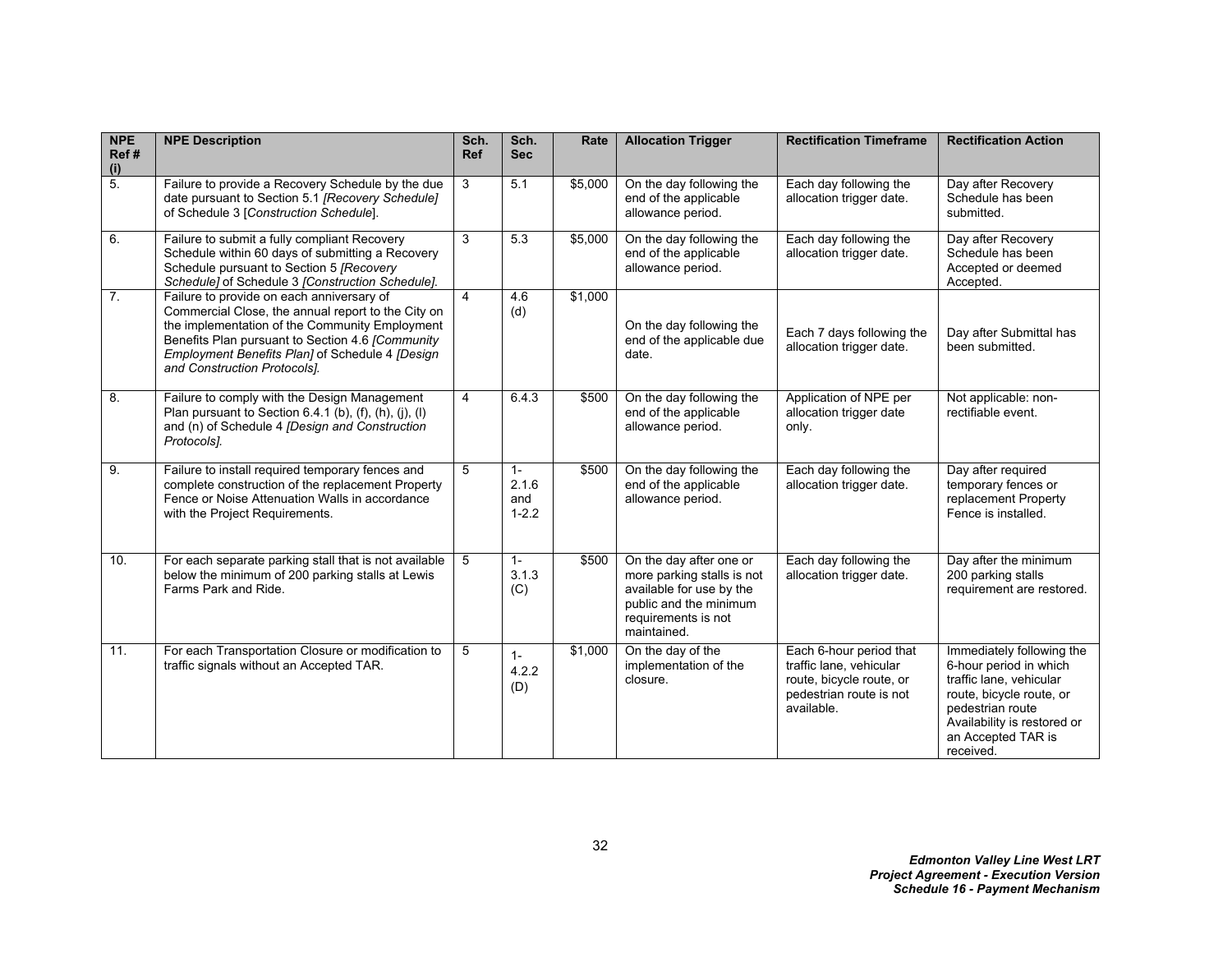| <b>NPE</b><br>Ref#<br>$\frac{(i)}{12}$ . | <b>NPE Description</b>                                                                                                                                                                                                | Sch.<br><b>Ref</b> | Sch.<br><b>Sec</b>                                                   | Rate     | <b>Allocation Trigger</b>                                                                       | <b>Rectification Timeframe</b>                                     | <b>Rectification Action</b>                                                                         |
|------------------------------------------|-----------------------------------------------------------------------------------------------------------------------------------------------------------------------------------------------------------------------|--------------------|----------------------------------------------------------------------|----------|-------------------------------------------------------------------------------------------------|--------------------------------------------------------------------|-----------------------------------------------------------------------------------------------------|
|                                          | Failure to re-open each Lane Closure by the<br>specified time, following a Full Closure of Anthony<br>Henday Drive or following a Full Closure of the<br>allowable ramps, in accordance with Project<br>Requirements. | 5                  | $1 -$<br>4.2.5<br><b>B.9</b><br>and<br>$1 -$<br>4.2.5<br><b>B.10</b> | \$1,500  | For each Lane Closure<br>that remains in effect<br>immediately following the<br>specified time. | Each 30-minute period<br>that a Lane Closure<br>remains in effect. | Immediately following the<br>30-minute period in which<br>the Lane Closure has<br>been removed.     |
| 13.                                      | For each intersection, failure to maintain traffic<br>signal equipment in accordance with the City's<br>Valley Line LRT Traffic Signal Construction and<br>Maintenance Specifications.                                | 5                  | $1 - 3.5$<br>(C)(2)                                                  | \$1,000  | On the day of the failure.                                                                      | Each 6-hour period that<br>traffic signal is not<br>available      | Immediately following the<br>6-hour period in which the<br>traffic signal operation is<br>restored. |
| 14.                                      | For each Building Category 1: exceedance of<br>building vibration thresholds as described in the<br><b>Project Requirements.</b>                                                                                      | 5                  | $1 - 3.4$                                                            | \$50,000 | On the day following the<br>vibration threshold<br>exceedance.                                  | Application of NPE per<br>allocation trigger date<br>only.         | Not applicable: non-<br>rectifiable event.                                                          |
| 15.                                      | For each Building Category 2: exceedance of<br>building vibration thresholds as described in the<br>Project Requirements.                                                                                             | 5                  | $1 - 3.4$                                                            | \$5,000  | On the day following the<br>vibration threshold<br>exceedance.                                  | Application of NPE per<br>allocation trigger date<br>only.         | Not applicable: non-<br>rectifiable event.                                                          |
| 16.                                      | For each Building Category 3: exceedance of<br>building vibration thresholds as described in the<br><b>Project Requirements.</b>                                                                                      | 5                  | $1 - 3.4$                                                            | \$500    | On the day following the<br>vibration threshold<br>exceedance.                                  | Application of NPE per<br>allocation trigger date<br>only.         | Not applicable: non-<br>rectifiable event.                                                          |
| 17.                                      | For each applicable Public Art installation, failure<br>to provide City access to install Public Art in<br>accordance with the Project Requirements.                                                                  | 5                  | $2 - 7(J)$                                                           | \$500    | On the day following the<br>start of the applicable<br>installation window.                     | Each day following the<br>allocation trigger date.                 | Day after City access is<br>granted.                                                                |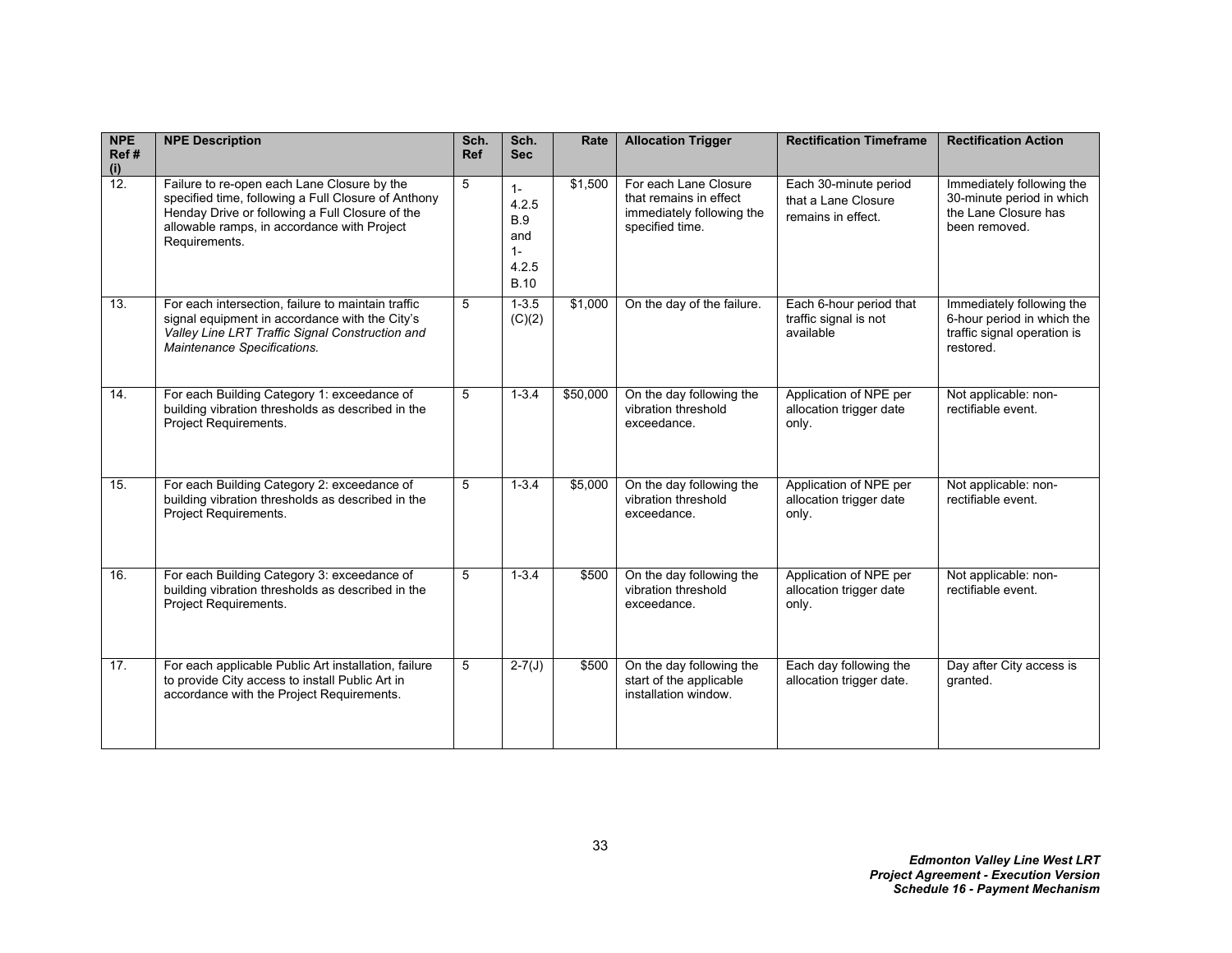| <b>NPE</b><br>Ref#<br>(i) | <b>NPE Description</b>                                                                                                                                                                                                             | Sch.<br><b>Ref</b> | Sch.<br><b>Sec</b> | Rate     | <b>Allocation Trigger</b>                           | <b>Rectification Timeframe</b>                                                                 | <b>Rectification Action</b>                                                  |
|---------------------------|------------------------------------------------------------------------------------------------------------------------------------------------------------------------------------------------------------------------------------|--------------------|--------------------|----------|-----------------------------------------------------|------------------------------------------------------------------------------------------------|------------------------------------------------------------------------------|
| $\overline{18}$           | Damage to a Protected Tree or Preservation Tree,<br>confirmed by the Arborist to be less than 30% of<br>the tree, including the tree trunk, canopy and root<br>system, as described in the Project Requirements.                   | 5                  | $2-$<br>14.15      | \$5,000  | Day following the tree<br>damage occurrence.        | Application of NPE per<br>allocation trigger date<br>only.                                     | Not applicable; non-<br>rectifiable event.                                   |
| 19.                       | Damage to a Protected Tree or Preservation Tree,<br>confirmed by the Arborist to be greater than or<br>equal to 30% of the tree, including the tree trunk,<br>canopy and root system, as described in the<br>Project Requirements. | 5                  | $2 -$<br>14.15     | \$10,000 | Day following the tree<br>damage occurrence.        | Application of NPE per<br>allocation trigger date<br>only.                                     | Not applicable; non-<br>rectifiable event.                                   |
| 20.                       | Removal of a Preservation Tree, as described in<br>the Project Requirements.                                                                                                                                                       | 5                  | $2 -$<br>14.15     | \$50,000 | On the day following the<br>tree removal or damage. | Application of NPE per<br>allocation trigger date<br>only.                                     | Not applicable: non-<br>rectifiable event.                                   |
| 21.                       | Failure to provide Tree Protection for Critical Root<br>Zones A and B for Protected or Preservation Trees<br>in accordance with the Project Requirements.                                                                          | 5                  | $2-$<br>14.15      | \$500    | Day following the<br>occurrence.                    | Each day following the<br>allocation trigger date.                                             | Day after rectification is<br>complete.                                      |
| 22.                       | For each affected pour, failure to adhere to the<br>required cold weather protection period of the<br>Cast-in-Place Concreting in Cold Weather<br>Procedure in accordance with the Project<br>Requirements.                        | 5                  | $4-$<br>4.5.1<br>6 | \$5,000  | On the day following the<br>occurrence.             | Each day following the<br>occurrence during the<br>required cold weather<br>protection period. | Day after rectification of<br>non-conformity.                                |
| 23.                       | For each affected pour, failure to adhere to the<br>Cast-In-Place Concrete curing requirements in<br>accordance with the Project Requirements.                                                                                     | 5                  | $4-$<br>4.5.1<br>8 | \$1,000  | On the day following the<br>occurrence.             | Each day following the<br>occurrence during the<br>required curing period.                     | Day after rectification of<br>non-conformity.                                |
| 24.                       | Failure to obtain and maintain certification of the<br>Quality Management System from an accredited<br>ISO 9001 Standard certification agency in<br>accordance with the Project Requirements.                                      | 9                  | 2.2.2              | \$10,000 | On the day following the<br>applicable due date.    | Each 30 days following<br>the allocation trigger date.                                         | Day after satisfactory<br>evidence of certification<br>provided to the City. |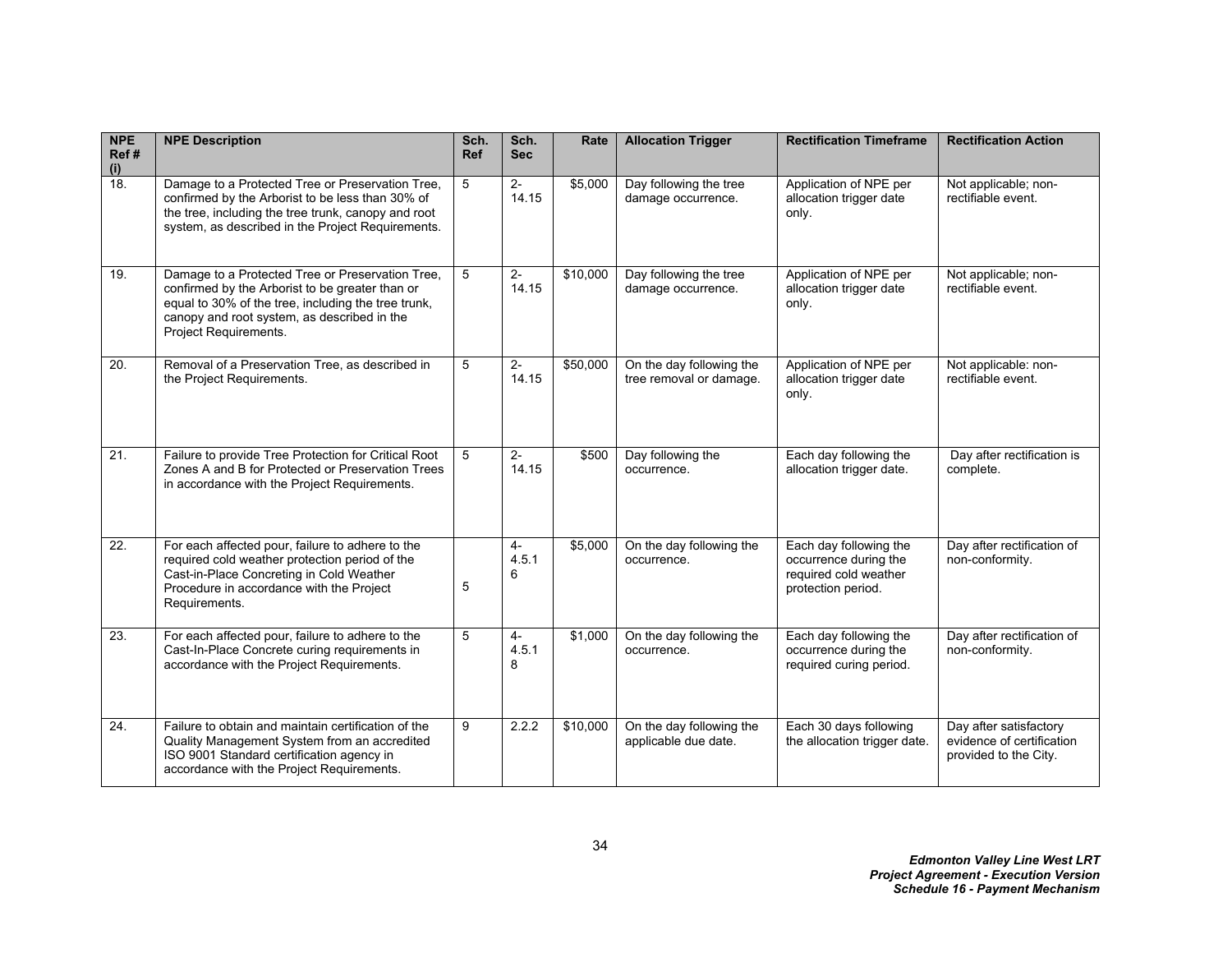| <b>NPE</b><br>Ref#<br>(i) | <b>NPE Description</b>                                                                                                                                                                                                                                                                                                                     | Sch.<br><b>Ref</b> | Sch.<br><b>Sec</b>    | Rate            | <b>Allocation Trigger</b>                                                                                | <b>Rectification Timeframe</b>                             | <b>Rectification Action</b>                                                                    |
|---------------------------|--------------------------------------------------------------------------------------------------------------------------------------------------------------------------------------------------------------------------------------------------------------------------------------------------------------------------------------------|--------------------|-----------------------|-----------------|----------------------------------------------------------------------------------------------------------|------------------------------------------------------------|------------------------------------------------------------------------------------------------|
| 25.                       | Failure to have a compliant Final Plan within 60<br>Business Days of the initiation of each<br>Nonconformity Report, or alternate date agreed to<br>by the City.                                                                                                                                                                           | 9                  | 9.2.1(<br>e)          | \$1,000         | On the day following the<br>applicable allowance<br>period.                                              | Each 7 days following the<br>allocation trigger date.      | Day after the Final Plan<br>has been Accepted by the<br>City.                                  |
| 26.                       | Failure to implement, document and verify<br>completion of the Final Plan within the Accepted<br>time frame on the Nonconformity Report in the<br>Nonconformity Tracking System.                                                                                                                                                           | 9                  | 9.2.1<br>(g)          | \$1,000         | On the day following the<br>applicable allowance<br>period.                                              | Each 7 days following the<br>allocation trigger date.      | Day after required<br>completion of the Final<br>Plan is verified.                             |
| 27.                       | Failure to identify and report a Nonconformity:<br>(a) for which the City has issued a Nonconformity<br>Report or a Potential Nonconformity that is<br>subsequently considered a Nonconformity; and<br>(b) that the City, acting reasonably, considers that<br>Project Co ought to have identified and reported<br>before the City did so. | $\overline{9}$     | 9.2,<br>9.3           | \$5,000         | On the day the City<br>issues the Non-conformity<br>Report or Potential Non-<br><b>Conformity Report</b> | Application of NPE per<br>allocation trigger date<br>only. | Not applicable: non-<br>rectifiable event.                                                     |
| 28.                       | Failure to fully implement within 90 days after the<br>Effective Date, or date as otherwise Accepted by<br>the City in the Submittal Schedule and Register,<br>and thereafter maintain throughout the Term, a<br>Nonconformity Tracking System in accordance<br>with the Project Requirements.                                             | $\overline{9}$     | 9.4                   | \$5,000         | On the day following the<br>applicable allowance<br>period.                                              | Each 7 days following the<br>allocation trigger date.      | Day after system<br>operation is achieved or<br>re-achieved as Accepted<br>by the City.        |
| 29.                       | For each applicable Quality Audit finding, failure to<br>address a Quality Audit Nonconformity or<br>recommended action within 30 days or as<br>specified in the Project Requirements.                                                                                                                                                     | 9                  | 7.2.3<br>and<br>7.4.2 | \$1,000         | On the day following the<br>applicable due date.                                                         | Each 7 days following the<br>allocation trigger date.      | Day after the audit finding<br>is addressed and<br>Accepted or deemed<br>Accepted by the City. |
| 30.                       | A rectifiable breach of an Applicable Law or<br><b>Environmental Permit.</b>                                                                                                                                                                                                                                                               | 10                 | 1.b(ii)               | $\sqrt{$3,000}$ | On the day following the<br>occurrence.                                                                  | Each day following the<br>allocation trigger date.         | Day after rectification is<br>complete.                                                        |
| 31.                       | A non-rectifiable breach of an Applicable Law or<br><b>Environmental Permit.</b>                                                                                                                                                                                                                                                           | 10                 | 1(d)<br>and<br>3(a)   | \$10,000        | On the day following the<br>occurrence.                                                                  | Application of NPE per<br>allocation trigger date<br>only. | Not applicable: non-<br>rectifiable event.                                                     |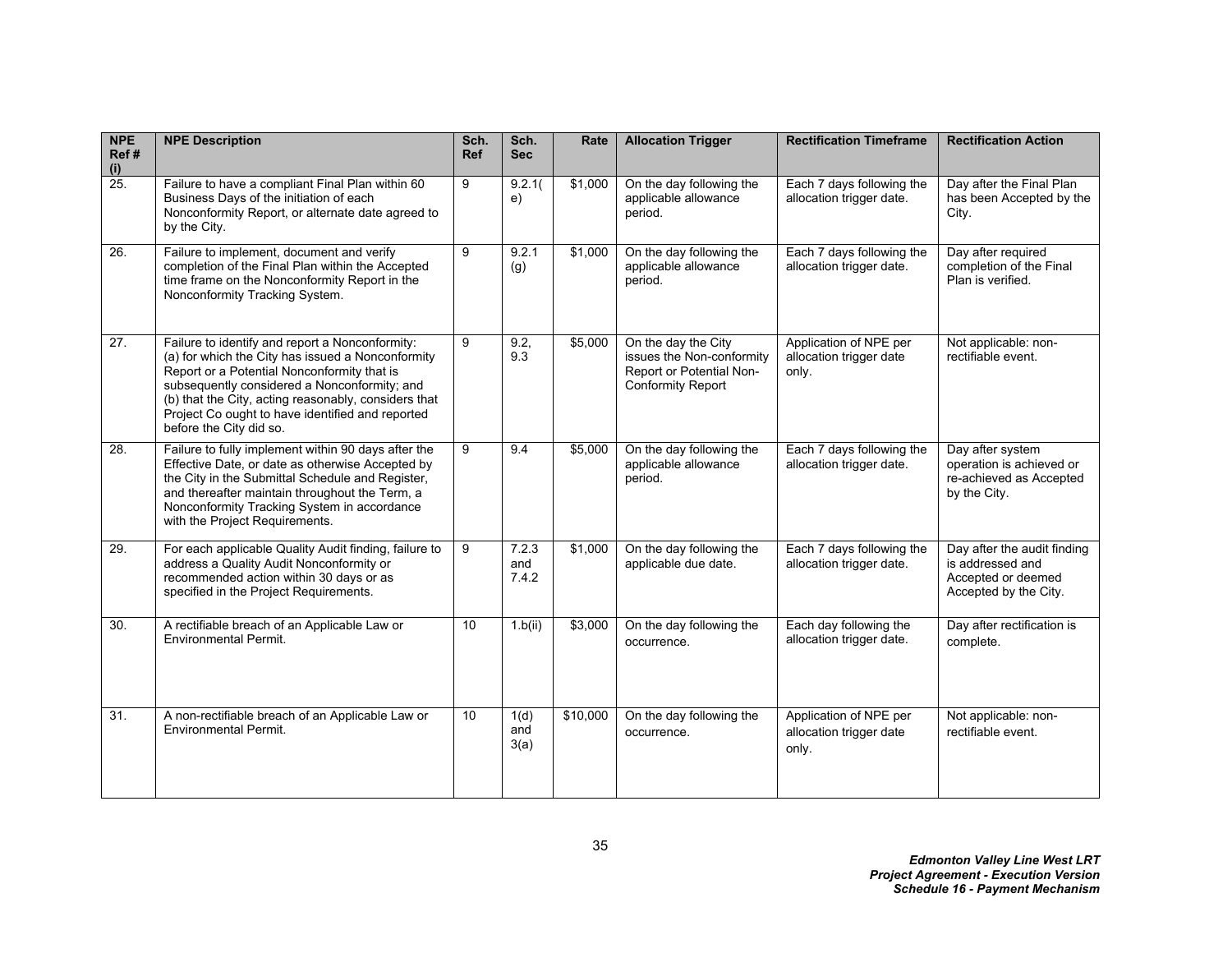| <b>NPE</b><br>Ref#<br>$\frac{1}{32}$ | <b>NPE Description</b>                                                                                                                                                                                                                                                                                                                                  | Sch.<br><b>Ref</b> | Sch.<br><b>Sec</b>      | Rate    | <b>Allocation Trigger</b>                                                                 | <b>Rectification Timeframe</b>                             | <b>Rectification Action</b>                                                                                     |
|--------------------------------------|---------------------------------------------------------------------------------------------------------------------------------------------------------------------------------------------------------------------------------------------------------------------------------------------------------------------------------------------------------|--------------------|-------------------------|---------|-------------------------------------------------------------------------------------------|------------------------------------------------------------|-----------------------------------------------------------------------------------------------------------------|
|                                      | Starting any Project Work that involves any<br>physical disturbance of the Lands before all<br>elements of the Environmental Management<br>System and all Environmental Plans applicable to<br>that Project Work have been Accepted or deemed<br>Accepted in accordance with the Review<br>Procedure.                                                   | 10                 | 8.1(b)<br>and<br>9.2(a) | \$5,000 | On the day following the<br>implementation of an<br>applicable activity.                  | Each day following the<br>allocation trigger date.         | Day after activity stops or<br>the EMS and<br>Environmental Plan is<br>Accepted or deemed<br>Accepted           |
| 33.                                  | Failure to stop any or all of the Project Work if any<br>environmental monitoring, inspection or audit<br>indicates that the Project Work does not comply<br>with any of Project Co's Environmental<br>Obligations.                                                                                                                                     | 10                 | 7(c)(i)<br>V)           | \$3,000 | On the day following the<br>implementation of an<br>applicable activity.                  | Each day following the<br>allocation trigger date.         | Day after Project Work is<br>brought back into<br>compliance or the work is<br>stopped.                         |
| 34.                                  | Starting new or modified Project Work not covered<br>by existing Accepted Environmental Plans before<br>new or modified plans applicable to that work have<br>been submitted to the City as a Submittal under<br>Schedule 2 [Submittal Review Procedure] and<br>have been Accepted or deemed Accepted under<br>Schedule 2 [Submittal Review Procedure]. | 10 <sup>1</sup>    | 9.2(a)<br>and<br>9.3(d) | \$5,000 | On the day following the<br>implementation of an<br>applicable activity.                  | Each day following the<br>allocation trigger date.         | Day after Environmental<br>Plan is Accepted or<br>deemed Accepted or the<br>Project Work is stopped.            |
| 35.                                  | Failure to submit an updated EMS and updated<br>Environmental Plans to the City on each<br>anniversary of the Effective Date or the first<br>Business Day thereafter Accepted.                                                                                                                                                                          | 10                 | 8.3(b)<br>and<br>9.3(b) | \$1,000 | Submittal is not received<br>before or on the<br>applicable due date.                     | Each 2 days after the<br>allocation trigger date.          | Day after the submission<br>of the Submittal or<br>gaining City Acceptance<br>of revised Submittal due<br>date. |
| 36.                                  | Failure to resolve comments provided by the City<br>on the updated EMS and updated Environmental<br>Plans due on the anniversary of Effective Date to<br>ensure EMS and Environmental Plans are<br>Accepted or deemed Accepted by the City in<br>accordance with the Project Requirements.                                                              | 10                 | 8.3(b)<br>and<br>9.3(b) | \$1,000 | On the day following the<br>end of the applicable<br>allowance period.                    | Each day following the<br>allocation trigger date.         | Day after Submittal has<br>been Accepted or<br>deemed Accepted.                                                 |
| 37.                                  | Failure to conduct any monitoring or inspection as<br>required under the EMS, including under any<br>Environmental Plan.                                                                                                                                                                                                                                | 10                 | 13(a)                   | \$3,000 | On the day following the<br>day when the monitoring<br>or inspection activity was<br>due. | Application of NPE per<br>allocation trigger date<br>only. | Not applicable: non-<br>rectifiable event.                                                                      |
| 38.                                  | Failure to provide required monitoring reports in<br>accordance with the Project Requirements.                                                                                                                                                                                                                                                          | 10                 | 13(b)                   | \$1,000 | On the day following the<br>applicable due date.                                          | Each 2 days following the<br>allocation trigger date.      | Day after Submittal has<br>been Accepted or<br>deemed Accepted.                                                 |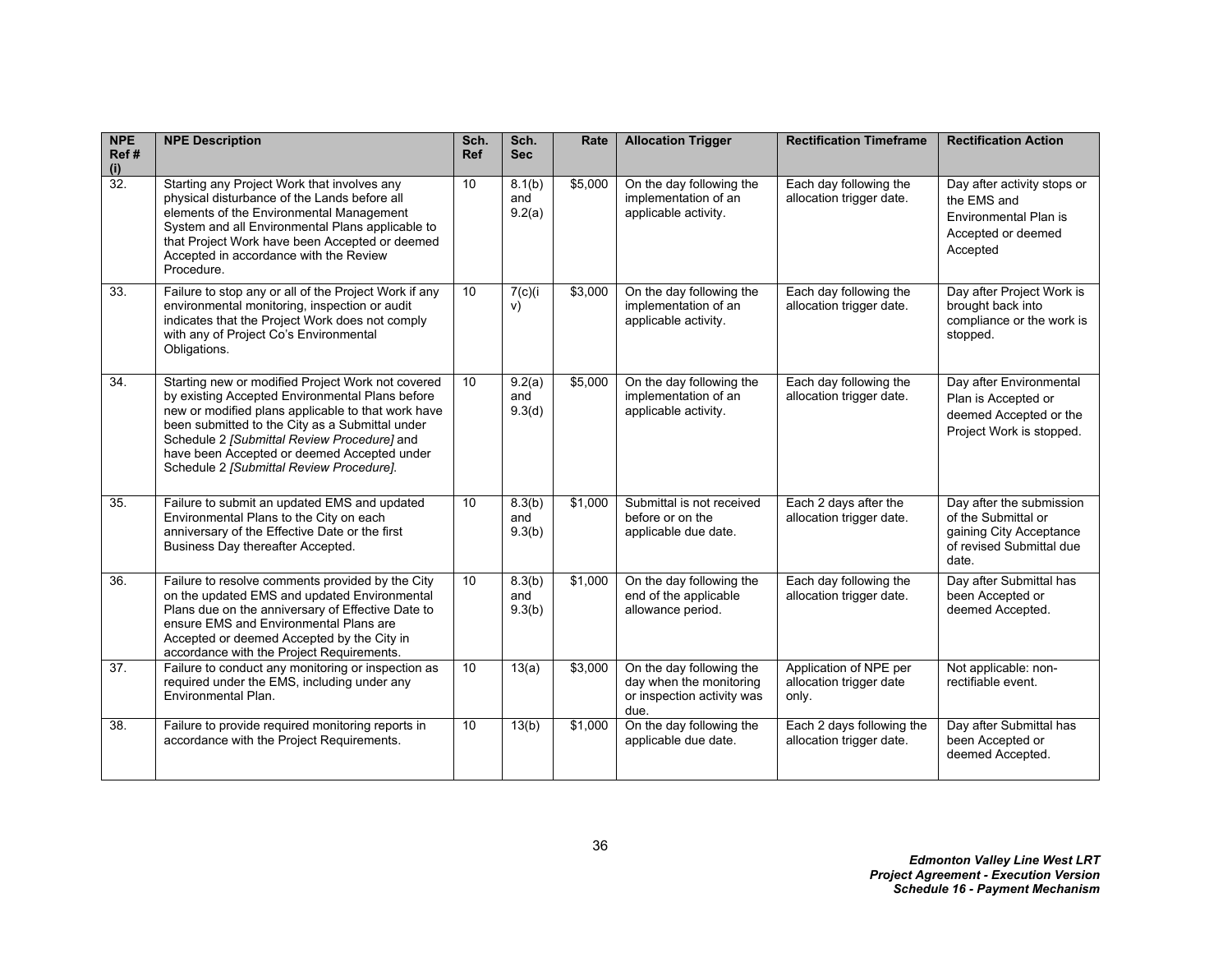| <b>NPE</b><br>Ref# | <b>NPE Description</b>                                                                                                                                                                                                                                                                                                                                                                                                                                                                                                                                                                                                                           | Sch.<br><b>Ref</b> | Sch.<br><b>Sec</b>         | Rate    | <b>Allocation Trigger</b>                                              | <b>Rectification Timeframe</b>                             | <b>Rectification Action</b>                                                                                                   |
|--------------------|--------------------------------------------------------------------------------------------------------------------------------------------------------------------------------------------------------------------------------------------------------------------------------------------------------------------------------------------------------------------------------------------------------------------------------------------------------------------------------------------------------------------------------------------------------------------------------------------------------------------------------------------------|--------------------|----------------------------|---------|------------------------------------------------------------------------|------------------------------------------------------------|-------------------------------------------------------------------------------------------------------------------------------|
| $\frac{1}{39}$     | Failure to notify the City in accordance with the<br>Project Requirements after: (i) Project Co or a<br>Project Co Person knows of any breach of, or<br>failure to comply with, any Applicable Law or<br>Environmental Permit, or (ii) receipt of any charge,<br>order, investigation or notice of violation or non-<br>compliance issued against Project Co or any<br>Project Co Person under any Applicable Law or<br>Environmental Permit, or (iii) Project Co or a<br>Project Co Person knows of any notice, claim,<br>action or other proceeding by any Person or<br>Governmental Authority against Project Co or any<br>Project Co Person. | 10                 | 13(d)                      | \$1,000 | On the day following the<br>occurrence.                                | Each day following the<br>allocation trigger date.         | Day after the City has<br>received the required<br>notice.                                                                    |
| 40.                | Failure to submit to the City a copy of the<br>proposed written report to a Governmental<br>Authority within 72 hours after the breach or failure<br>to comply with Applicable Law or Environmental<br>Permit occurred.                                                                                                                                                                                                                                                                                                                                                                                                                          | 10                 | 13(e)                      | \$1,000 | On the day following the<br>applicable allowance<br>period.            | Each day following the<br>allocation trigger date.         | The day after the<br>applicable report is<br>submitted to the City.                                                           |
| 41.                | Failure to conduct either internal or external audits<br>of the EMS in accordance with the Project<br>Requirements.                                                                                                                                                                                                                                                                                                                                                                                                                                                                                                                              | 10                 | 14.1<br>and<br>14.2        | \$1,000 | On the day following the<br>applicable due date.                       | Each day following the<br>allocation trigger date.         | The day following the<br>commencement of the<br>applicable audit.                                                             |
| 42.                | Failure to rectify non-conformities or deficiencies<br>identified during EMS internal and external<br>audits in accordance with the Project<br>Requirements.                                                                                                                                                                                                                                                                                                                                                                                                                                                                                     | 10                 | 14.1(f<br>) and<br>14.2(f) | \$1,000 | On the day following the<br>applicable allowance<br>period.            | Each day following the<br>allocation trigger date.         | The day after rectification<br>of the identified non-<br>conformities/deficiencies.                                           |
| 43.                | Failure to remove vegetation to ground level and<br>leave root networks intact on slopes where<br>vegetation clearing occurs more than two days in<br>advance of earthworks, in accordance with the<br>Project Requirements.                                                                                                                                                                                                                                                                                                                                                                                                                     | 10                 | 11(e)                      | \$5,000 | On the day following the<br>removal occurrence.                        | Application of NPE per<br>allocation trigger date<br>only. | Not applicable; non-<br>rectifiable event.                                                                                    |
| 44.                | Failure to remove vegetation and waste from the<br>Lands within the times specified in Schedule 10.                                                                                                                                                                                                                                                                                                                                                                                                                                                                                                                                              | 10                 | 17(c)<br>i) and<br>(ii)    | \$500   | On the day following the<br>end of the applicable<br>allowance period. | Each 3 days following the<br>allocation trigger date.      | The day following the<br>removal of vegetation and<br>waste from the Lands in<br>accordance with the<br>Project Requirements. |
| 45.                | Failure to notify the City in accordance with Project<br>Requirements, if Project Co or a Project Co<br>Person knows or suspects on the basis of visual or<br>olfactory observation that any location outside the                                                                                                                                                                                                                                                                                                                                                                                                                                | 10                 | 15.6(<br>a)                | \$1,000 | On the day following the<br>occurrence.                                | Each day following the<br>allocation trigger date.         | Day after the City has<br>received the required<br>notice.                                                                    |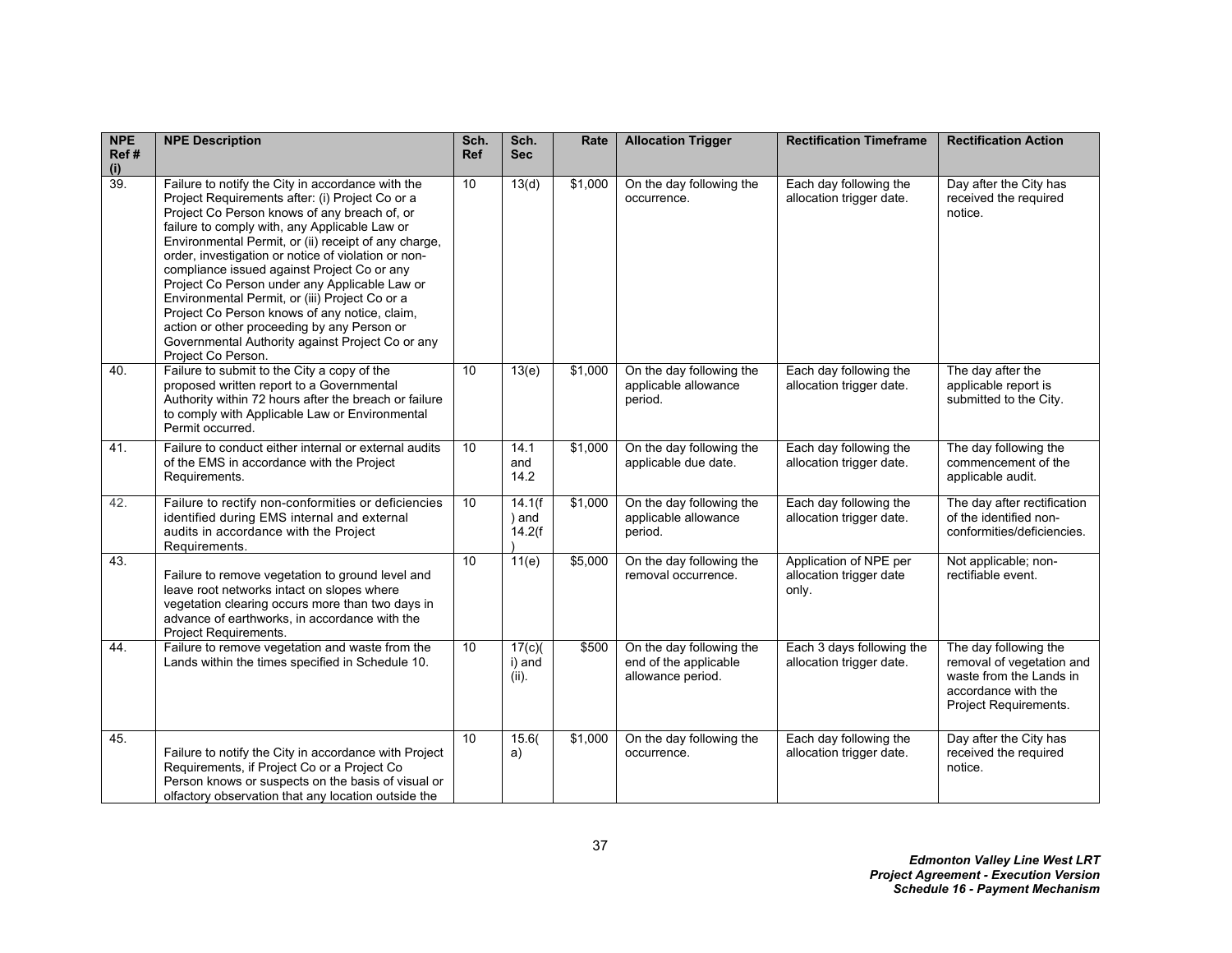| <b>NPE</b><br>Ref#<br>(i) | <b>NPE Description</b>                                                                                                                                                                                                                                                                                                                                                                                         | Sch.<br><b>Ref</b> | Sch.<br><b>Sec</b> | Rate    | <b>Allocation Trigger</b>                                                            | <b>Rectification Timeframe</b>                                                               | <b>Rectification Action</b>                                                                                               |
|---------------------------|----------------------------------------------------------------------------------------------------------------------------------------------------------------------------------------------------------------------------------------------------------------------------------------------------------------------------------------------------------------------------------------------------------------|--------------------|--------------------|---------|--------------------------------------------------------------------------------------|----------------------------------------------------------------------------------------------|---------------------------------------------------------------------------------------------------------------------------|
|                           | boundaries of the Known Contaminated Locations<br>contains Contamination.                                                                                                                                                                                                                                                                                                                                      |                    |                    |         |                                                                                      |                                                                                              |                                                                                                                           |
| 46.                       | Commencing any ground disturbance at Known<br>Contaminated Locations before the Contamination<br>Management Plan has been Accepted or deemed<br>Accepted                                                                                                                                                                                                                                                       | 10                 | 15.1               | \$1,000 | On the day following the<br>implementation of an<br>applicable activity.             | Each day following the<br>allocation trigger date.                                           | Day after Contamination<br>Management Plan has<br>been Accepted or<br>deemed "Accepted" or<br>work has been<br>suspended. |
| 47.                       | Failure to meet the specified annual 90% waste<br>diversion standard.                                                                                                                                                                                                                                                                                                                                          | 10                 | 15.7(<br>e)(x)     | \$5,000 | On the day following<br>standard inspection.                                         | Application of NPE per<br>allocation trigger date<br>only.                                   | Not applicable: non-<br>rectifiable event.                                                                                |
| 48.                       | Failure to verbally notify the City in accordance<br>with Project Requirements, of the occurrence of<br>any spill or other release of a Hazardous<br>Substance after Project Co or a Project Co Person<br>became aware or, or ought to have been aware of,<br>the spill or other Release                                                                                                                       | 10                 | 15.7(<br>g)        | \$1,000 | On the day following the<br>occurrence.                                              | Each day following the<br>allocation trigger date.                                           | Day after the City has<br>received the required<br>notice.                                                                |
| 49.                       | Failure to obtain a Certificate of Recognition<br>("COR") issued by the Government of Alberta<br>before undertaking any portion of the Project Work<br>and thereafter maintaining a COR throughout the<br>Term or failure to obtain and maintain a valid<br>Temporary Letter of Certification ("TLC") issued by<br>the Alberta Construction Safety Association in<br>accordance with the Project Requirements. | 11                 | 1.4<br>and<br>1.6  | \$5,000 | On the day following the<br>implementation of any<br>portion of the Project<br>Work. | Each 7 days following the<br>allocation trigger date                                         | Day after COR or TLC is<br>received by City.                                                                              |
| 50.                       | Failure to prepare and submit a Safety<br>Management Plan covering the applicable<br>Construction activities prior to commencing the<br>activities, in accordance with the Project<br>Requirements.                                                                                                                                                                                                            | 11                 | 3.1                | \$5,000 | On the day following the<br>implementation of an<br>applicable activity.             | Each day following the<br>allocation trigger date.                                           | Day after submission of<br>the required Safety<br>Management Plan or the<br>day after the activity is<br>stopped.         |
| 51.                       | For each affected person, failure to provide the<br>required site orientation and safety training for City<br>Persons, Other Contractors and Project Co<br>Persons.                                                                                                                                                                                                                                            | 11                 | 7.1<br>and<br>7.2  | \$500   | On the day following the<br>occurrence.                                              | Each day following the<br>allocation trigger date<br>where an affected person<br>is on site. | Day following the<br>provision of required<br>training per applicable<br>person.                                          |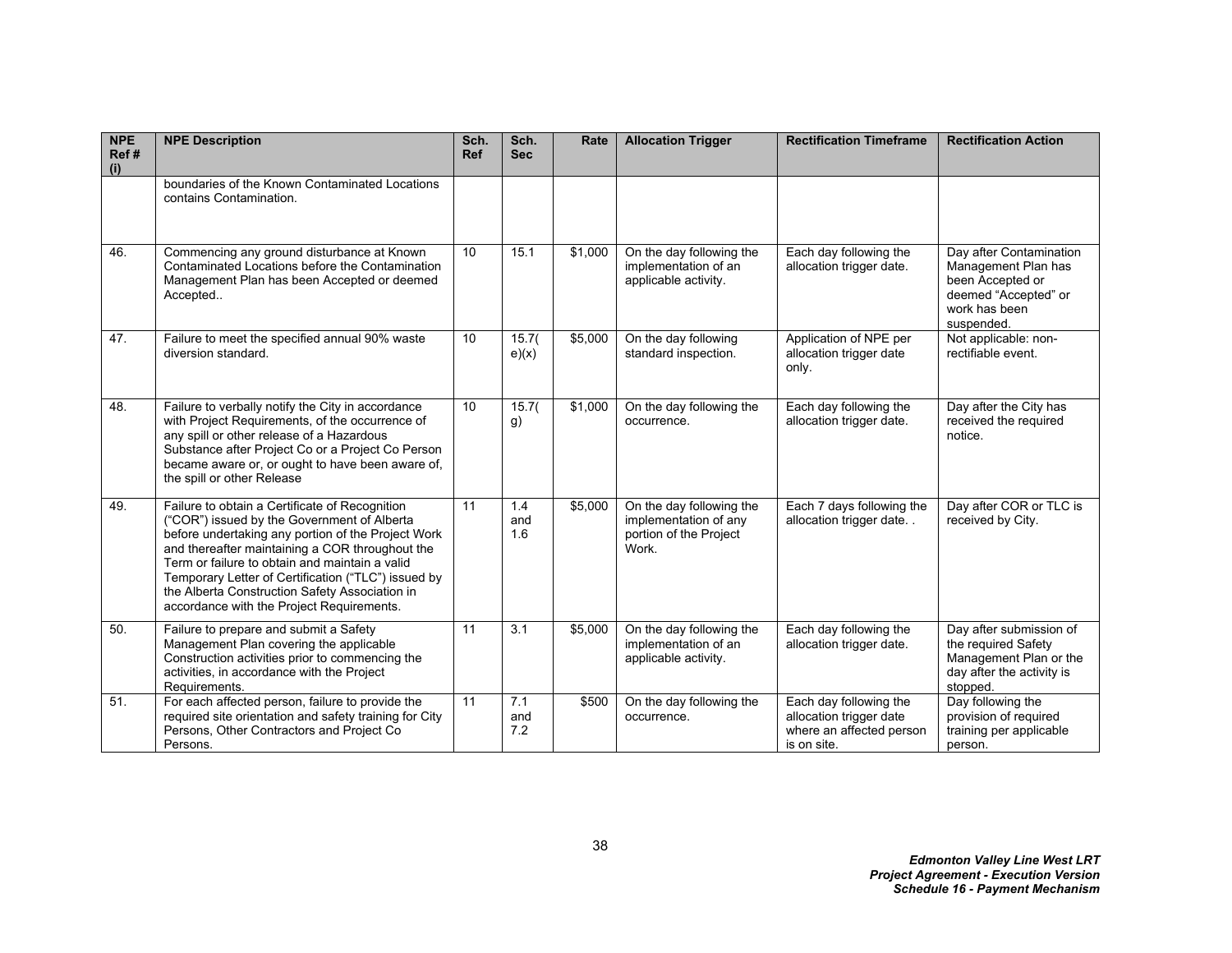| <b>NPE</b><br>Ref#<br>(i) | <b>NPE Description</b>                                                                                                                                                                                                                                                                                                                                                                 | Sch.<br><b>Ref</b> | Sch.<br><b>Sec</b> | Rate    | <b>Allocation Trigger</b>                                   | <b>Rectification Timeframe</b>                             | <b>Rectification Action</b>                                                                   |
|---------------------------|----------------------------------------------------------------------------------------------------------------------------------------------------------------------------------------------------------------------------------------------------------------------------------------------------------------------------------------------------------------------------------------|--------------------|--------------------|---------|-------------------------------------------------------------|------------------------------------------------------------|-----------------------------------------------------------------------------------------------|
| $\overline{52}$           | For each near-miss or incident resulting in property<br>damage, failure to investigate and report an<br>accident or incident in accordance with the Project<br>Requirements.                                                                                                                                                                                                           | 11                 | 9.1<br>(a)         | \$500   | On the day after the<br>applicable allowance<br>period.     | Each day following the<br>allocation trigger date.         | Day after the required<br>investigation is complete<br>and report is provided to<br>the City. |
| 53.                       | For each incident resulting in injury to a Person or<br>loss of life, failure to investigate and report an<br>accident or incident in accordance with the Project<br>Requirements.                                                                                                                                                                                                     | 11                 | 9.1<br>(a)         | \$5,000 | On the day following the<br>applicable allowance<br>period. | Each day following the<br>allocation trigger date.         | Day after the required<br>investigation is complete<br>and report is provided to<br>the City. |
| 54.                       | Failure to implement the Corrective Actions<br>identified in the applicable accident or incident<br>report in accordance with Project Requirements.                                                                                                                                                                                                                                    | 11                 | 9.1<br>(b)         | \$5,000 | On the day following the<br>applicable allowance<br>period. | Each day following the<br>allocation trigger date.         | Day after implementation<br>of the Corrective Action.                                         |
| 55.                       | Failure to notify the City in writing of an order,<br>including a "stop-work order", in accordance with<br>Project Requirements.                                                                                                                                                                                                                                                       | 11                 | 9.4                | \$1,000 | On the day following the<br>applicable allowance<br>period. | Each day following the<br>allocation trigger date.         | Day after the City has<br>received the required<br>notice.                                    |
| 56.                       | For each post made by Project Co or any Project<br>Co Person relating to the Project, the Project<br>Agreement or the City on their own social media<br>accounts or website(s) without the prior review,<br>acceptance and consent of the City, aside from the<br>social media accounts that Project Co established<br>for the purposes of meeting the requirements of<br>Schedule 12. | 12                 | 3.5<br>(c)         | \$1,000 | On the day following the<br>occurrence.                     | Application of NPE per<br>allocation trigger date<br>only. | Not applicable: non-<br>rectifiable event.                                                    |
| 57.                       | For each media release, public announcement or<br>any other public disclosure to the media (whether<br>for publication in print, radio, television, the<br>internet, social media or any other medium) made<br>by Project Co or any Project Co Person relating to<br>the Project, the Project Agreement or the City<br>without the prior review and consent of the City.               | 12                 | 3.6<br>(c)         | \$5,000 | On the day following the<br>occurrence.                     | Application of NPE per<br>allocation trigger date<br>only. | Not applicable: non-<br>rectifiable event.                                                    |
| 58.                       | Failure to provide Project Records within 7 days of<br>receipt of a written request from the City.                                                                                                                                                                                                                                                                                     | $\overline{18}$    | 2(c)               | \$500   | On the day following the<br>applicable allowance<br>period. | Each day following the<br>allocation trigger date.         | Submission of Project<br>Records to the City.                                                 |
| 59.                       | Failure to notify the City of any unauthorized use,<br>access, or disclosure of Project Records<br>containing personal information or third-party<br>business information of Project Co becoming<br>aware of such unauthorized use, access, or<br>disclosure in accordance with Project<br>Requirements.                                                                               | 18                 | 8                  | \$1,000 | On the day following the<br>applicable allowance<br>period  | Each day following the<br>allocation trigger date.         | Day after the City has<br>received the required<br>notice.                                    |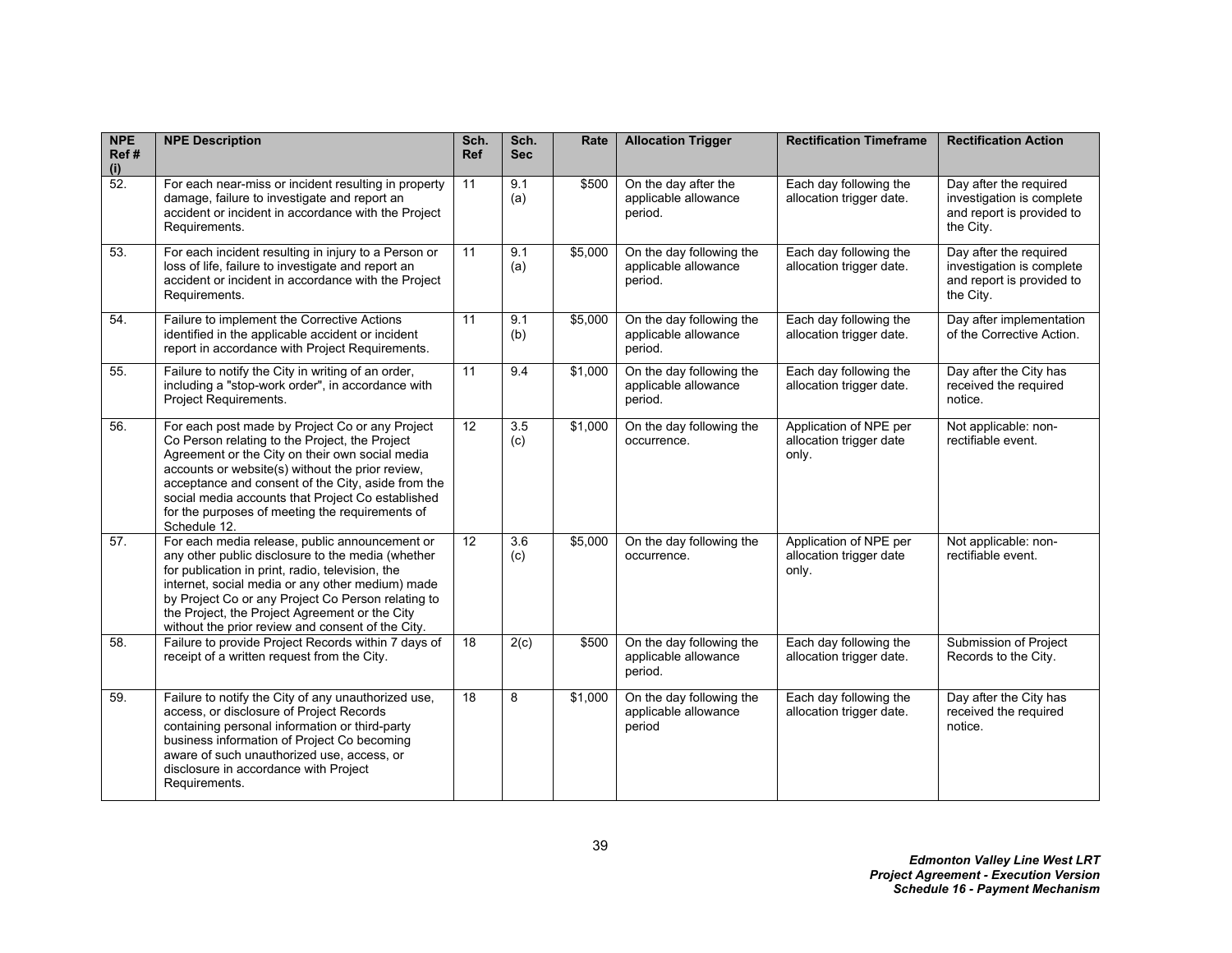| <b>NPE</b><br>Ref#<br>(i) | <b>NPE Description</b>                                                                                                                                                                                | Sch.<br><b>Ref</b> | Sch.<br><b>Sec</b> | Rate    | <b>Allocation Trigger</b>                                   | <b>Rectification Timeframe</b>                         | <b>Rectification Action</b>                                                              |
|---------------------------|-------------------------------------------------------------------------------------------------------------------------------------------------------------------------------------------------------|--------------------|--------------------|---------|-------------------------------------------------------------|--------------------------------------------------------|------------------------------------------------------------------------------------------|
| 60.                       | Failure to implement the Accepted Records<br>Management Protocol within 60 days after the<br>Effective Date or as otherwise Accepted by the<br>City in the Submittal Schedule and Register.           | 19                 | 2(b)               | \$1,000 | On the day following the<br>applicable allowance<br>period. | Every 7 days following<br>the allocation trigger date. | Day after full<br>implementation is<br>achieved.                                         |
| 61.                       | Changing of a Key Individual in accordance with<br>3.2(b) of Schedule 26 (as a result of death /<br>serious illness / resignation) and not having an<br>Accepted permanent replacement after 60 days. | 26                 | 3.2(b)             | \$1,000 | On the day following the<br>applicable allowance<br>period. | Every 7 days following<br>the allocation trigger date. | Day after Accepted Key<br>Individual is available in<br>accordance with<br>Appendix 26A. |
| 62.                       | Failure to meet the commitment requirements as<br>stated Appendix 26A for the respective Key<br>Individual in any given month as determined by the<br>City acting reasonably.                         | 26                 | 3.1(c)             | \$1,000 | On the day following the<br>applicable allowance<br>period. | Every 7 days following<br>the allocation trigger date. | Day after Accepted Key<br>Individual is available in<br>accordance with<br>Appendix 26A. |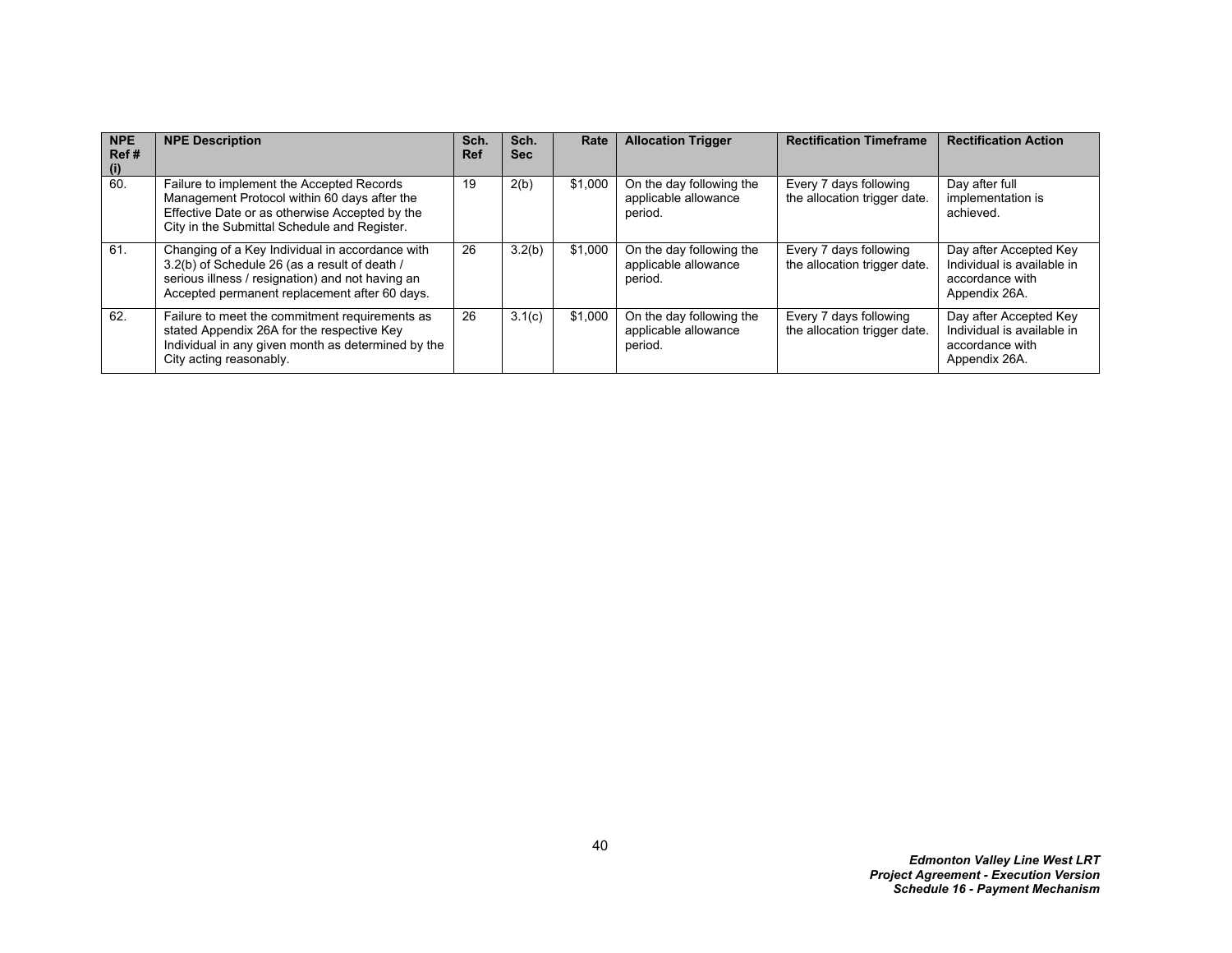# **APPENDIX 16C**

## **Monthly Payment Certificate**

The reports delivered pursuant to Section [3.2](#page-19-4) *[Monthly Reports for Construction Payments during the Term]* of this Schedule 16 shall be accompanied by a monthly payment certificate in a form agreed to by the City substantially similar to the Monthly Payment Certificate below:

LETTERHEAD + …

This letter, together with the attached documents, constitutes Project Co's request for payment in the amount of \$[●] for work performed for the period beginning [●] and ending [●].

Capitalized terms used and not defined shall have the meanings given to them as defined in the Agreement. "Disclosed" means disclosed to the City in writing prior to the date hereof or specifically set out in the attached documents with a reference to the applicable Section of this request.

Project Co is familiar with and has examined the provisions of the Agreement. As of the date hereof, Project Co hereby represents, warrants and certifies to the City that:

- 1. Project Co does not have knowledge, having made all reasonable enquiries, of any matter that is:
	- materially and adversely affecting or impairing the ability of Project Co to perform its obligations under the Agreement;
	- materially and adversely affecting or impairing the Project Work, including the ability of Project Co to complete the Phase 1 Construction by the Target Phase 1 Construction Completion Date or Construction by the Target Construction Completion Date; or
	- resulting in the occurrence of a Termination Event under the Agreement;

and that has not been disclosed.

- 2. Project Co has provided notice, in accordance with the Project Agreement, to the City of any Relief Events, Limited Relief Events or Force Majeure Events that have affected Project Work during the period.
- 3. Project Co has or will have available to it, as and when required, all the Permits that are necessary to carry out the Project Work being performed.
- 4. To the best of Project Co's knowledge, Project Co has or will have the right to use, or has entered into a binding agreement under which it will acquire or have the right to use, all Intellectual Property rights necessary for it to perform its obligations under the Agreement and Project Co has notified the City of any assertion of adverse claim by a third party to any such Intellectual Property rights.